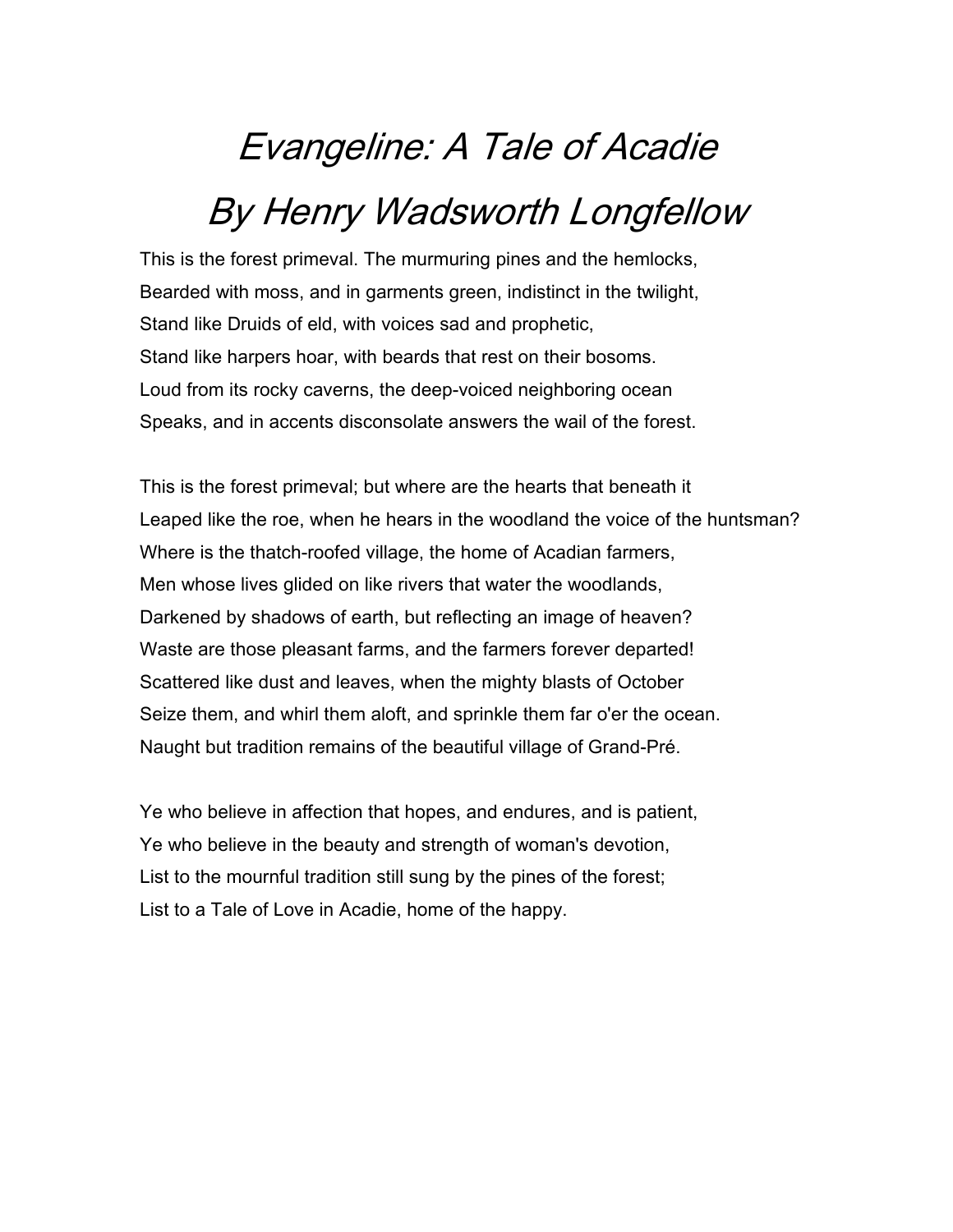## PART ONE

In the Acadian land, on the shores of the Basin of Minas, Distant, secluded, still, the little village of Grand-Pré Lay in the fruitful valley. Vast meadows stretched to the eastward, Giving the village its name, and pasture to flocks without number. Dikes, that the hands of the farmers had raised with labor incessant, Shut out the turbulent tides; but at stated seasons the flood-gates Opened, and welcomed the sea to wander at will o'er the meadows. West and south there were fields of flax, and orchards and corn-fields Spreading afar and unfenced o'er the plain; and away to the northward Blomidon rose, and the forests old, and aloft on the mountains Sea-fogs pitched their tents, and mists from the mighty Atlantic Looked on the happy valley, but ne'er from their station descended. There, in the midst of its farms, reposed the Acadian village. Strongly built were the houses, with frames of oak and of chestnut, Such as the peasants of Normandy built in the reign of the Henries. Thatched were the roofs, with dormer-windows; and gables projecting Over the basement below protected and shaded the doorway. There in the tranquil evenings of summer, when brightly the sunset Lighted the village street, and gilded the vanes on the chimneys, Matrons and maidens sat in snow-white caps and in kirtles Scarlet and blue and green, with distaffs spinning the golden Flax for the gossiping looms, whose noisy shuttles within doors Mingled their sound with the whir of the wheels and the songs of the maidens. Solemnly down the street came the parish priest, and the children Paused in their play to kiss the hand he extended to bless them. Reverend walked he among them; and up rose matrons and maidens, Hailing his slow approach with words of affectionate welcome. Then came the laborers home from the field, and serenely the sun sank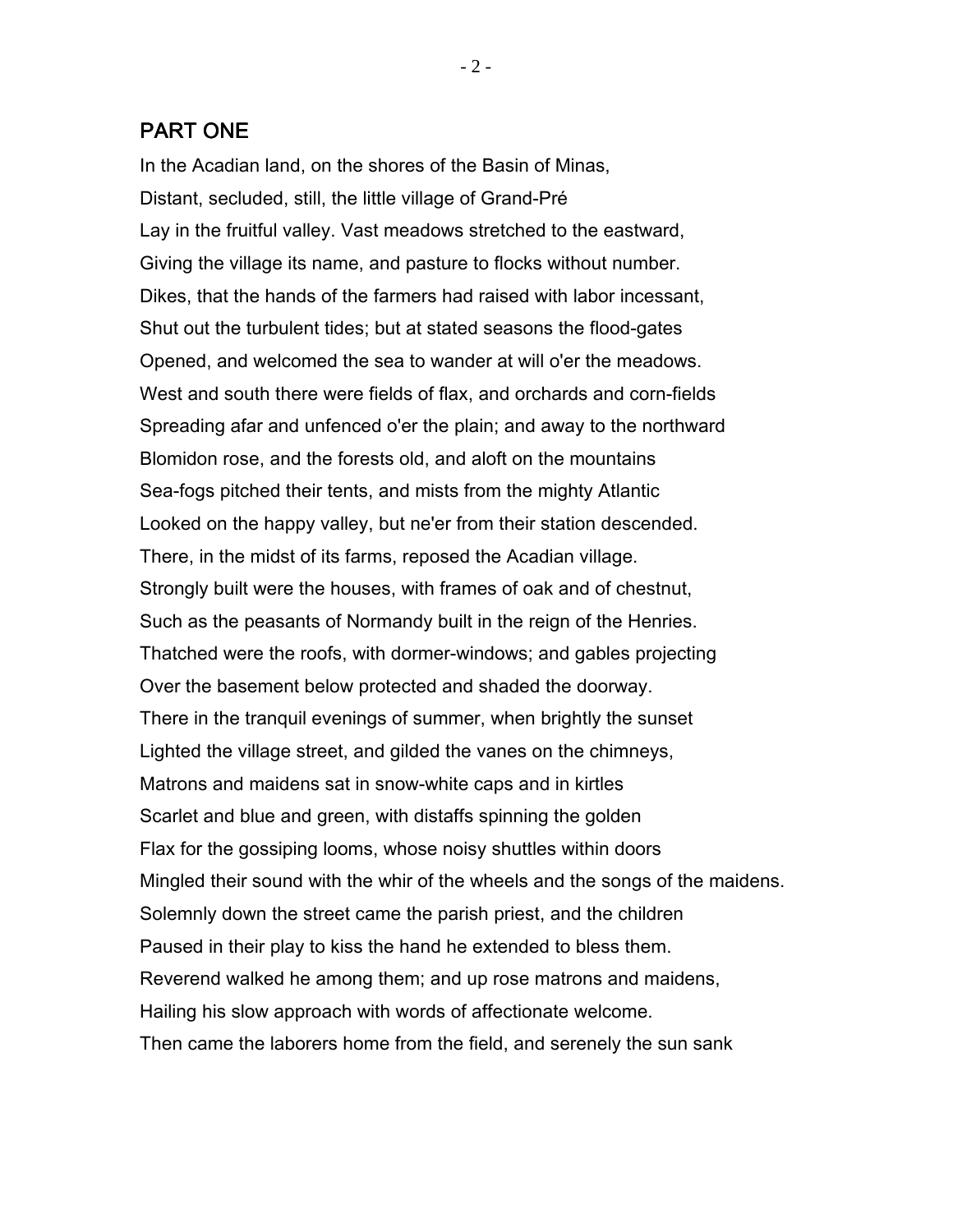Down to his rest, and twilight prevailed. Anon from the belfry Softly the Angelus sounded, and over the roofs of the village Columns of pale blue smoke, like clouds of incense ascending, Rose from a hundred hearths, the homes of peace and contentment. Thus dwelt together in love these simple Acadian farmers -- Dwelt in the love of God and of man. Alike were they free from Fear, that reigns with the tyrant, and envy, the vice of republics. Neither locks had they to their doors, nor bars to their windows; But their dwellings were open as day and the hearts of the owners; There the richest was poor, and the poorest lived in abundance.

Somewhat apart from the village, and nearer the Basin of Minas, Benedict Bellefontaine, the wealthiest farmer of Grand-Pré, Dwelt on his goodly acres; and with him, directing his household, Gentle Evangeline lived, his child, and the pride of the village. Stalworth and stately in form was the man of seventy winters; Hearty and hale was he, an oak that is covered with snow-flakes; White as the snow were his locks, and his cheeks as brown as the oak-leaves. Fair was she to behold, that maiden of seventeen summers. Black were her eyes as the berry that grows on the thorn by the way-side, Black, yet how softly they gleamed beneath the brown shade of her tresses! Sweet was her breath as the breath of kine that feed in the meadows. When in the harvest heat she bore to the reapers at noontide Flagons of home-brewed ale, ah! fair in sooth was the maiden. Fairer was she when, on Sunday morn, while the bell from its turret Sprinkled with holy sounds the air, as the priest with his hysop Sprinkles the congregation, and scatters blessings upon them, Down the long street she passed, with her chaplet of beads and her missal, Wearing her Norman cap, and her kirtle of blue, and the ear-rings, Brought in the olden time from France, and since, as an heirloom,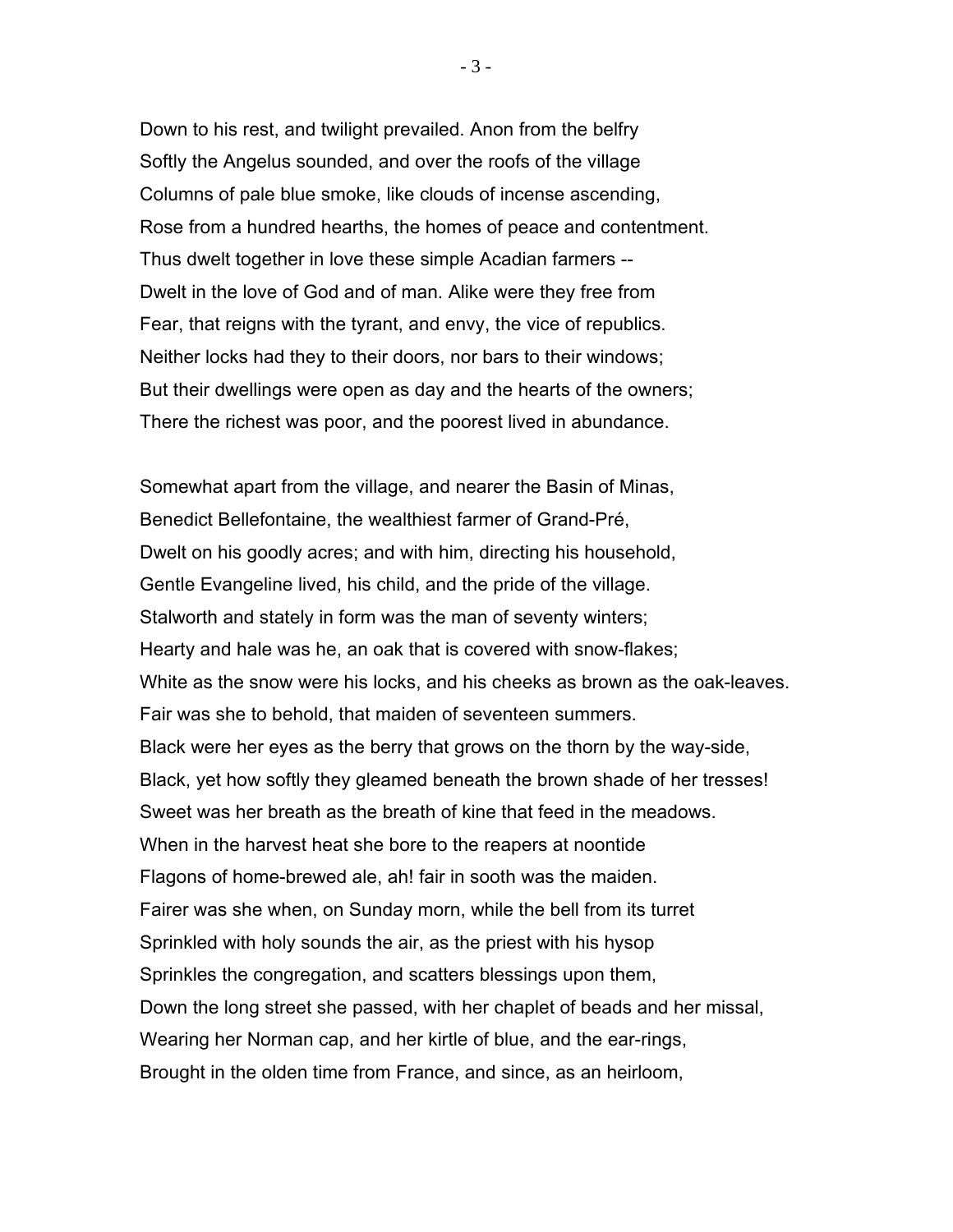Handed down from mother to child, through long generations. But a celestial brightness -- a more ethereal beauty -- Shone on her face and encircled her form, when, after confession, Homeward serenely she walked with God's benediction upon her. When she had passed, it seemed like the ceasing of exquisite music.

Firmly builded with rafters of oak, the house of the farmer Stood on the side of a hill commanding the sea; and a shady Sycamore grew by the door, with a woodbine wreathing around it. Rudely carved was the porch, with seats beneath; and a footpath Led through an orchard wide, and disappeared in the meadow. Under the sycamore-tree were hives overhung by a pent-house, Such as the traveler sees in regions remote by the roadside, Built o'er a box for the poor, or the blessed image of Mary. Farther down, on the slope of the hill, was the well with its moss-grown Bucket, fastened with iron, and near it a trough for the horses. Shielding the house from storms, on the north, were the barns and the farm-yard. There stood the broad-wheeled wains and the antique plows and the harrows; There were the folds for the sheep; and there, in his feathered seraglio, Strutted the lordly turkey, and crowed the cock, with the selfsame Voice that in ages of old had startled the penitent Peter. Bursting with hay were the barns, themselves a village. In each one Far o'er the gable projected a roof of thatch; and a staircase, Under the sheltering eaves, led up to the odorous corn-loft. There too the dove-cot stood, with its meek and innocent inmates Murmuring ever of love; while above in the variant breezes Numberless noisy weathercocks rattled and sang of mutation.

Thus, at peace with God and the world, the farmer of Grand-Pré Lived on his sunny farm, and Evangeline governed his household.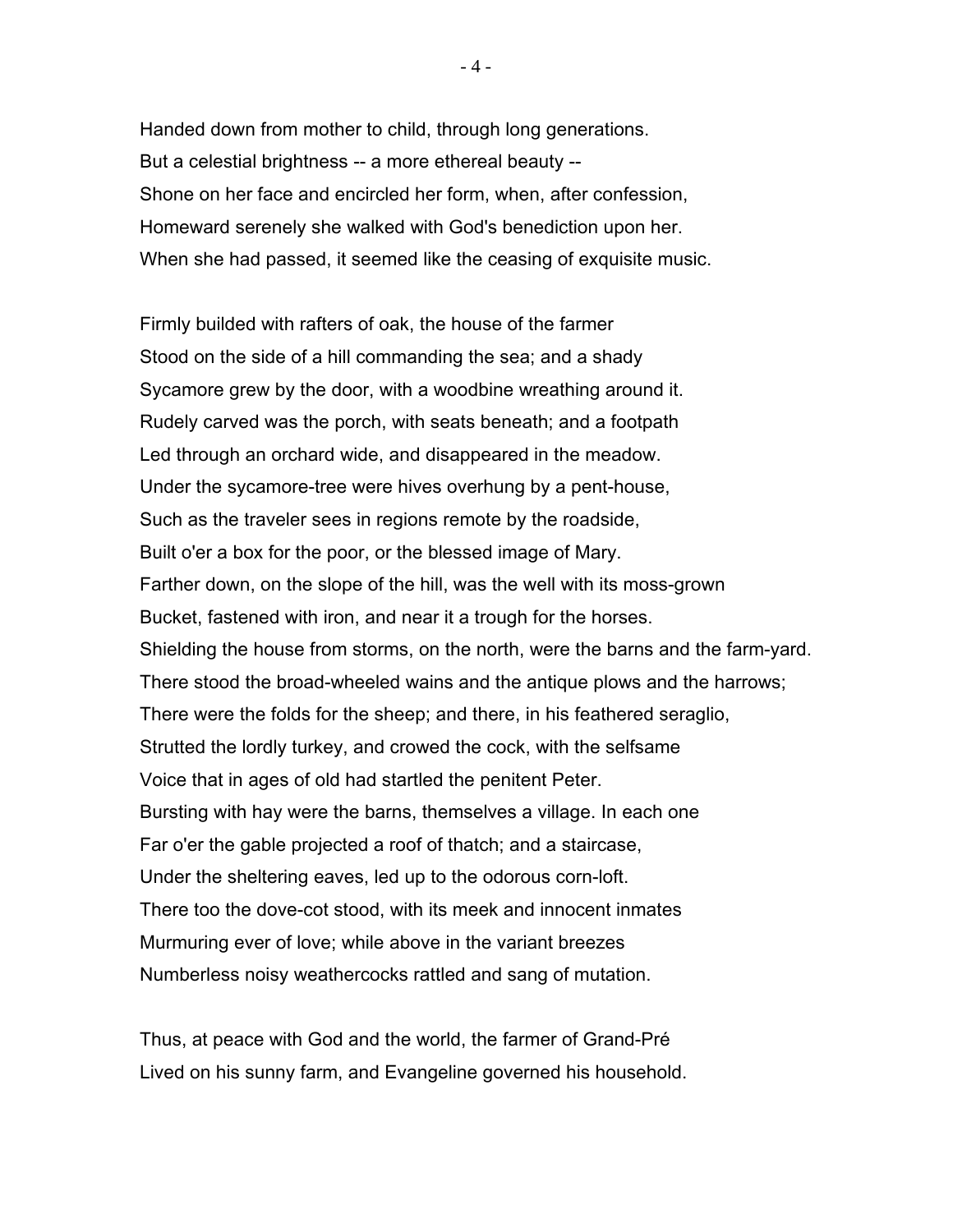Many a youth, as he knelt in the church and opened his missal, Fixed his eyes upon her, as the saint of his deepest devotion; Happy was he who might touch her hand or the hem of her garment! Many a suitor came to her door, by the darkness befriended, And as he knocked and waited to hear the sound of her footsteps, Knew not which beat the louder, his heart or the knocker of iron; Or at the joyous feast of the Patron Saint of the village, Bolder grew, and pressed her hand in the dance as he whispered Hurried words of love, that seemed a part of the music. But, among all who came, young Gabriel only was welcome; Gabriel Lajeunesse, the son of Basil the blacksmith, Who was a mighty man in the village, and honored of all men; For since the birth of time, throughout all ages and nations, Has the craft of the smith been held in repute by the people. Basil was Benedict's friend. Their children from earliest childhood Grew up together as brother and sister, and Father Felician, Priest and pedagogue both in the village, had taught them their letters Out of the selfsame book, with the hymns of the church and the plain-song. But when the hymn was sung, and the daily lesson completed, Swiftly they hurried away to the forge of Basil the blacksmith. There at the door they stood, with wondering eyes to behold him Take in his leathern lap the hoof of the horse as a plaything, Nailing the shoe in its place; while near him the tire of the cart-wheel Lay like a fiery snake, coiled round in a circle of cinders. Oft on autumnal eves, when without in the gathering darkness Bursting with light seemed the smithy, through every cranny and crevice, Warm by the forge within they watched the laboring bellows, And as its panting ceased, and the sparks expired in the ashes, Merrily laughed, and said they were nuns going into the chapel. Oft on sledges in winter, as swift as the swoop of the eagle,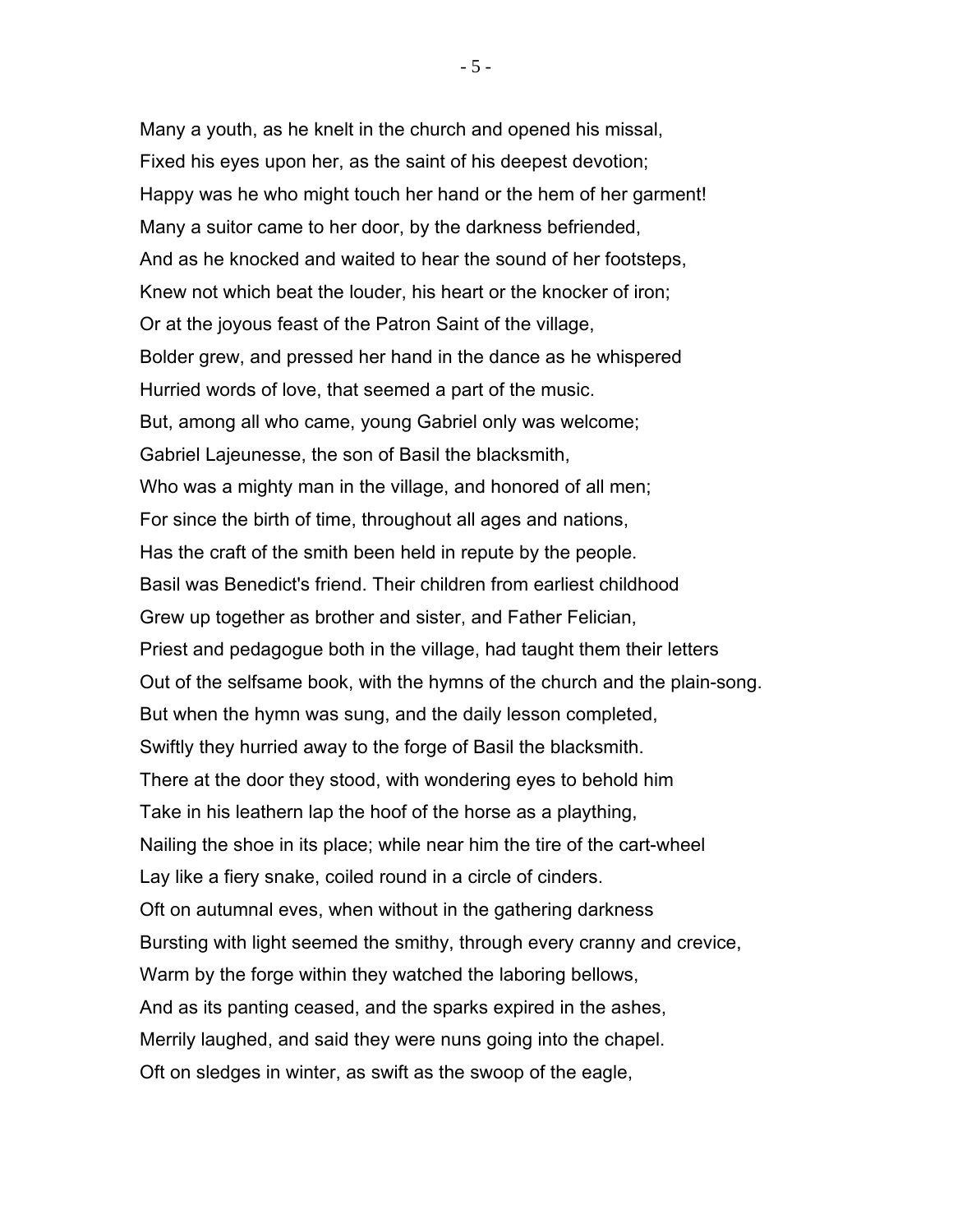Down the hill-side bounding, they glided away o'er the meadow. Oft in the barns they climbed to the populous nests on the rafters, Seeking with eager eyes that wondrous stone, which the swallow Brings from the shore of the sea to restore the sight of its fledglings Lucky was he who found that stone in the nest of the swallow! Thus passed a few swift years, and they no longer were children. He was a valiant youth, and his face, like the face of the morning, Gladdened the earth with its light and ripened through into action. She was a woman now, with the heart and hopes of a woman. "Sunshine of Saint Eulalie" was she called; for that was the sunshine Which, as the farmers believed, would load their orchards with apples; She, too, would bring to her husband's house delight and abundance, Filling it full of love and the ruddy faces of children.

### II

Now had the season returned, when the nights grow colder and longer, And the retreating sun the sign of the Scorpion enters. Birds of passage sailed through the leaden air, from the ice-bound, Desolate northern bays to the shores of tropical islands. Harvests were gathered in; and wild with the winds of September Wrestled the trees of the forests, as Jacob of old with the angel. All the signs foretold a winter long and inclement. Bees, with prophetic instinct of want, had hoarded their honey Till the hives overflowed; and the Indian hunters asserted Cold would the winter be, for thick was the fur of the foxes. Such was the advent of autumn. Then followed that beautiful season, Called by the pious Acadian peasants the Summer of All-Saints! Filled was the air with a dreamy and magical light; and the landscape Lay as if new created in all the freshness of childhood. Peace seemed to reign upon earth, and the restless heart of the ocean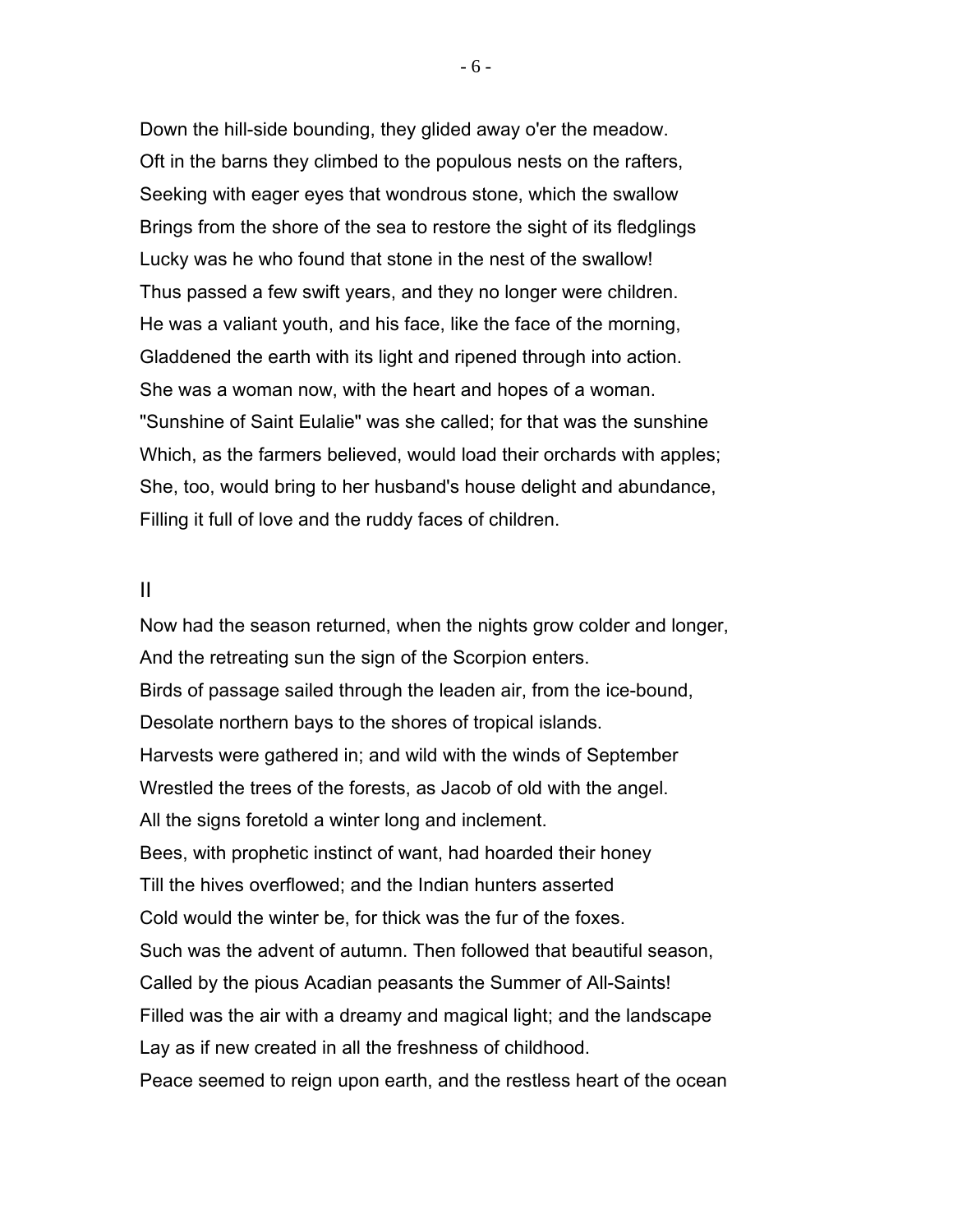Was for a moment consoled. All sounds were in harmony blended. Voices of children at play, the crowing of cocks in the farmyards, Whir of wings in the drowsy air, and the cooing of pigeons, All were subdued and low as the murmurs of love, and the great sun Looked with the eye of love through the golden vapors around him; While arrayed in its robes of russet and scarlet and yellow, Bright with the sheen of the dew, each glittering tree of the forest Flashed like the plane-tree the Persian adorned with mantles and jewels.

Now recommenced the reign of rest and affection and stillness. Day with its burden and heat had departed, and twilight descending Brought back the evening star to the sky, and the herds to the homestead. Pawing the ground they came, and resting their necks on each other, And with their nostrils distended inhaling the freshness of evening. Foremost, bearing the bell, Evangeline's beautiful heifer, Proud of her snow-white hide, and the ribbon that waved from her collar, Quietly paced and slow, as if conscious of human affection. Then came the shepherd back with his bleating flocks from the seaside, Where was their favorite pasture. Behind them followed the watch-dog, Patient, full of importance, and grand in the pride of his instinct, Walking from side to side with a lordly air, and superbly Waving his bushy tail, and urging forward the stragglers; Regent of flocks was he went the shepherd slept; their protector, When from the forest at night, through the starry silence, the wolves howled. Late, with the rising moon, returned the wains from the marshes, Laden with briny hay, that filled the air with its odor. Cheerily neighed the steeds, with dew on their manes and their fetlocks, While aloft on their shoulders the wooden and ponderous saddles, Painted with brilliant dyes, and adorned with tassels of crimson, Nodded in bright array, like hollyhocks heavy with blossoms.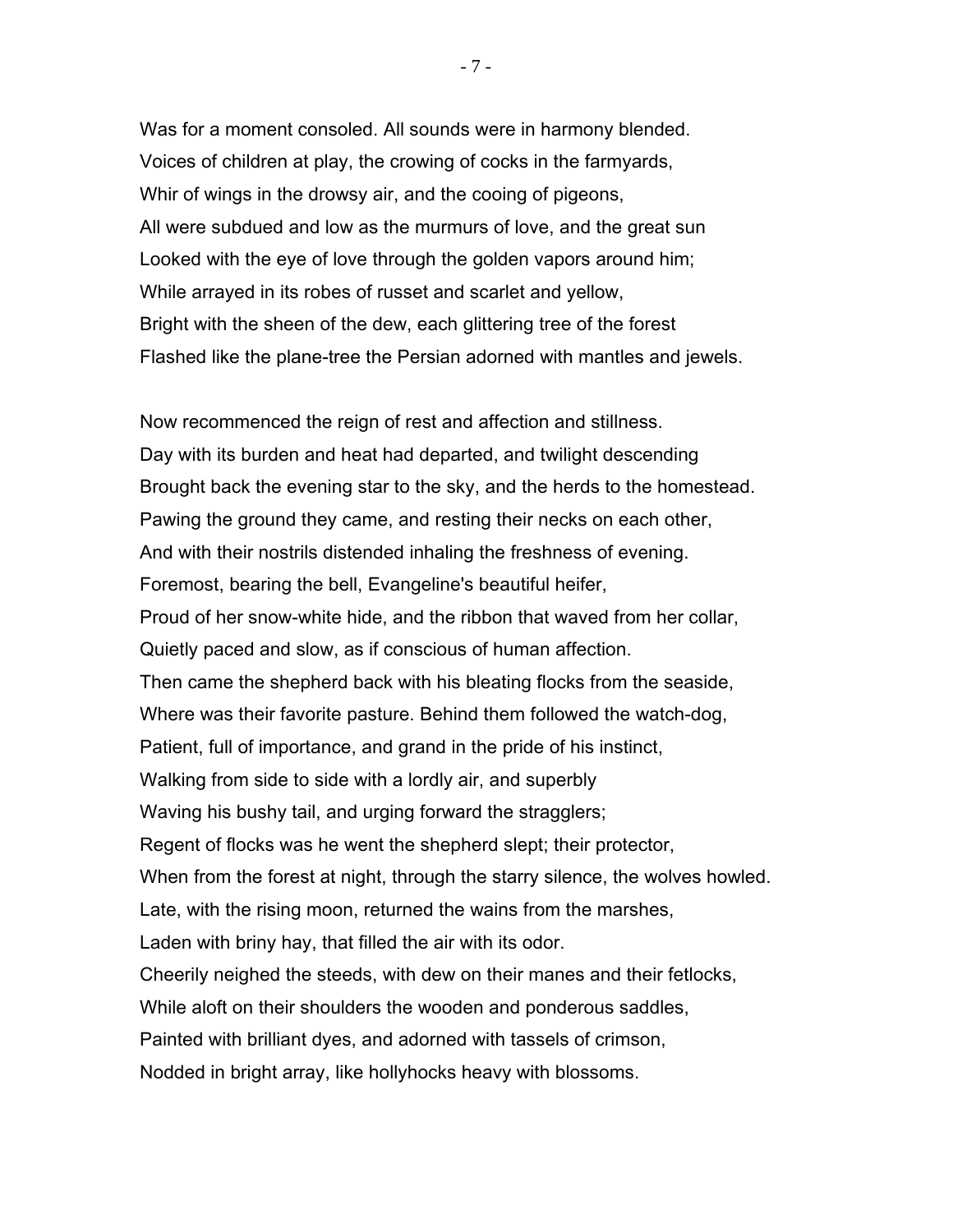Patiently stood the cows meanwhile, and yielded their udders Unto the milkmaid's hand; whilst loud and in regular cadence Into the sounding pails the foaming streamlets descended. Lowing of cattle and peals of laughter were heard in the farmyard, Echoed back by the barns. Anon they sank into stillness; Heavily closed, with a jarring sound, the valves of the barn doors, Rattled the wooden bars, and all for a season was silent.

Indoors, warm by the wide-mouthed fireplace, idly the farmer Sat in his elbow-chair; and watched how the flames and the smoke-wreaths Struggled together like foes in a burning city. Behind him, Nodding and mocking along the wall, with gestures fantastic, Darted his own huge shadow, and vanished away into darkness. Faces, clumsily carved in oak, on the back of his arm-chair Laughed in the flickering light, and the pewter plates on the dresser Caught and reflected the flame, as shields of armies the sunshine. Fragments of song the old man sang, and carols of Christmas, Such as at home, in the olden time, his fathers before him Sang in their Norman orchards and bright Burgundian vineyards. Close at her father's side was the gentle Evangeline seated, Spinning flax for the loom, that stood in the corner behind her. Silent awhile were its treadles, at rest was its diligent shuttle, While the monotonous drone of the wheel, like the drone of a bagpipe, Followed the old man's song, and united the fragments together. As in a church, when the chant of the choir at intervals ceases, Footfalls are heard in the aisles, or words of the priest at the altar, So, in each pause of the song, with measured motion the clock clicked.

Thus as they sat, there were footsteps heard, and, suddenly lifted, Sounded the wooden latch, and the door swung back on its hinges.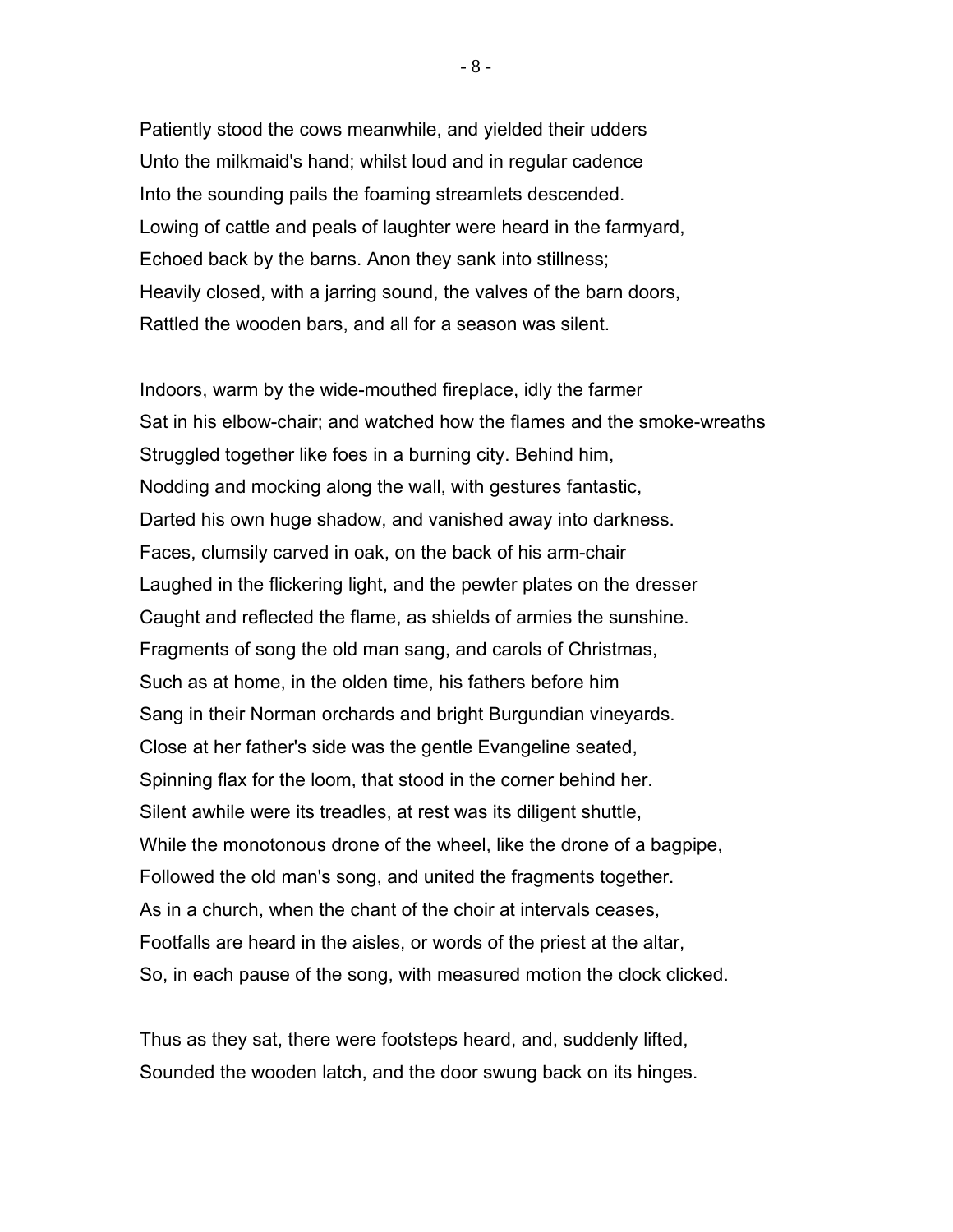Benedict knew by the hob-nailed shoes it was Basil the blacksmith, And by her beating heart Evangeline knew who was with him. "Welcome!" the farmer exclaimed, as their footsteps paused on the threshold, "Welcome, Basil, my friend! Come, take thy place on the settle Close by the chimney-side, which is always empty without thee; Take from the shelf overhead thy pipe and the box of tobacco; Never so much thyself art thou as when through the curling Smoke of the pipe or the forge thy friendly and jovial face gleams Round and red as the harvest moon through the mist of the marshes." Then, with a smile of content, thus answered Basil the blacksmith, Taking with easy air the accustomed seat by the fireside -- "Benedict Bellefontaine, thou hast ever thy jest and thy ballad! Ever in cheerfulest mood art thou, when others are filled with Gloomy forebodings of ill, and see only ruin before them. Happy art thou, as if every day thou hadst picked up a horseshoe." Pausing a moment, to take the pipe that Evangeline brought him, "Four days now are passed since the English ships at their anchors Ride in the Gaspereau's mouth, with their cannon pointed against us. What their design may be is unknown; but all are commanded On the morrow to meet in the church, where his Majesty's mandate Will be proclaimed as law in the land. Alas! in the mean time Many surmises of evil alarm the hearts of the people." Then made answer the farmer: "Perhaps some friendlier purpose Brings these ships to our shores. Perhaps the harvests in England By untimely rains or untimelier heat have been blighted, And from our bursting barns they would feed their cattle and children." "Not so thinketh the folk in the village," said, warmly, the blacksmith, Shaking his head, as in doubt; then, heaving a sigh, he continued : -- "Louisburg is not forgotten, nor Beau Sejour, nor Port Royal. Many already have fled to the forest, and lurk on its outskirts,

 $- 9 -$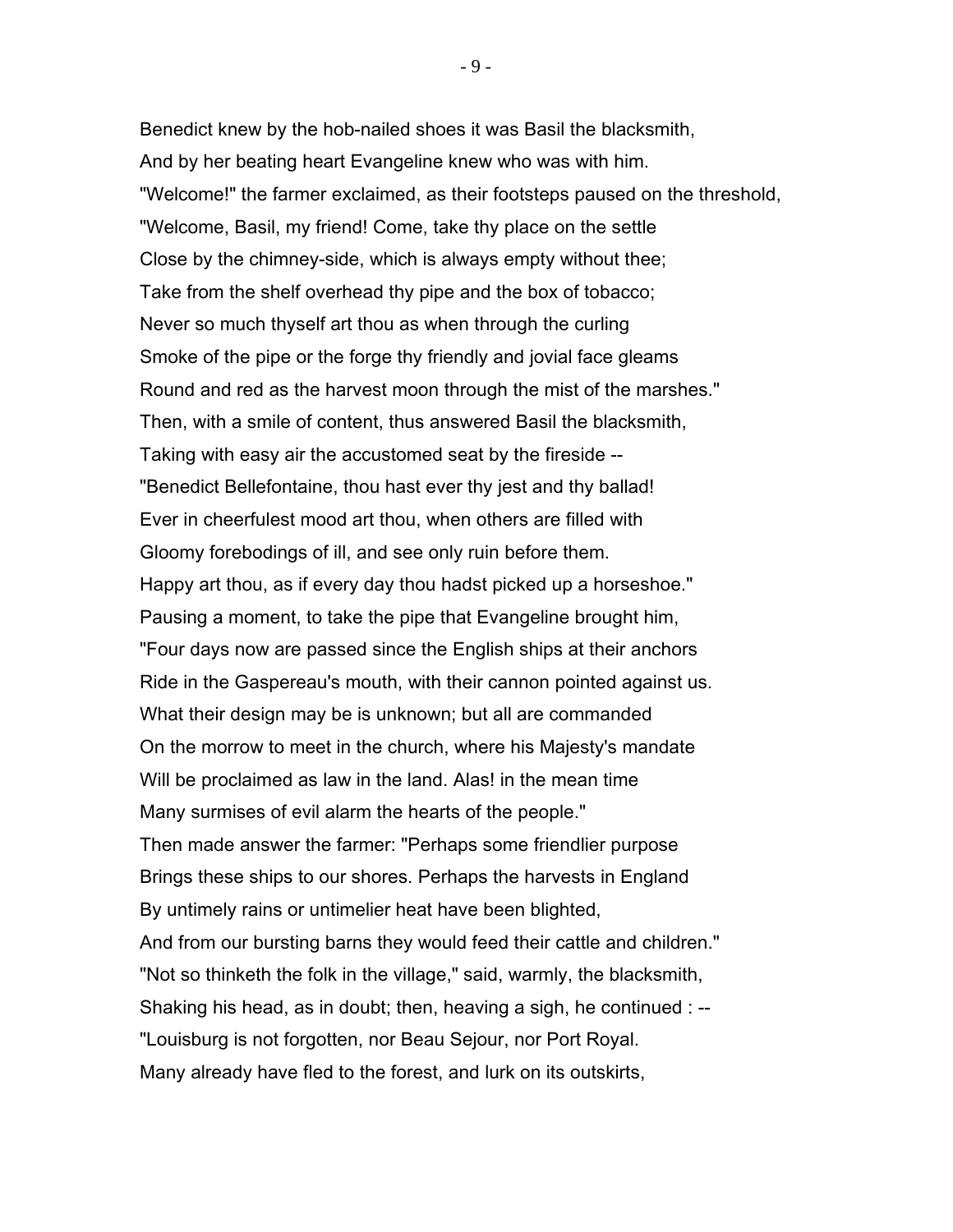Waiting with anxious hearts the dubious fate of to-morrow. Arms have been taken from us, and warlike weapons of all kinds; Nothing is left but the blacksmith's sledge and the scythe of the mower." Then with a pleasant smile made answer the jovial farmer: -- "Safer are we unarmed, in the midst of our flocks and our cornfields, Safer within these peaceful dikes, besieged by the ocean, Than our fathers in forts, besieged by the enemy's cannon. Fear no evil, my friend, and to-night may no shadow of sorrow Fall on this house and hearth; for this is the night of the contract. Built are the house and the barn. The merry lads of the village Strongly have built them and well; and, breaking the glebe round about them, Filled the barn with hay, and the house with food for a twelvemonth. René Leblanc will be here anon, with his papers and inkhorn. Shall we not then be glad, and rejoice in the joy of our children?" As apart by the window she stood, with her hand in her lover's, Blushing Evangeline heard the words that her father had spoken, And as they died on his lips the worthy notary entered.

## III

BENT like a laboring oar, that toils in the surf of the ocean, Bent, but not broken, by age was the form of the notary public; Shocks of yellow hair, like the silken floss of the maize, hung Over his shoulders; his forehead was high; and glasses with horn bows Sat astride on his nose, with a look of wisdom supernal. Father of twenty children was he, and more than a hundred Children's children rode on his knee, and heard his great watch tick. Four long years in the times of the war had he languished a captive, Suffering much in an old French fort as the friend of the English. Now, though warier grown, without all guile or suspicion, Ripe in wisdom was he, but patient, and simple and childlike.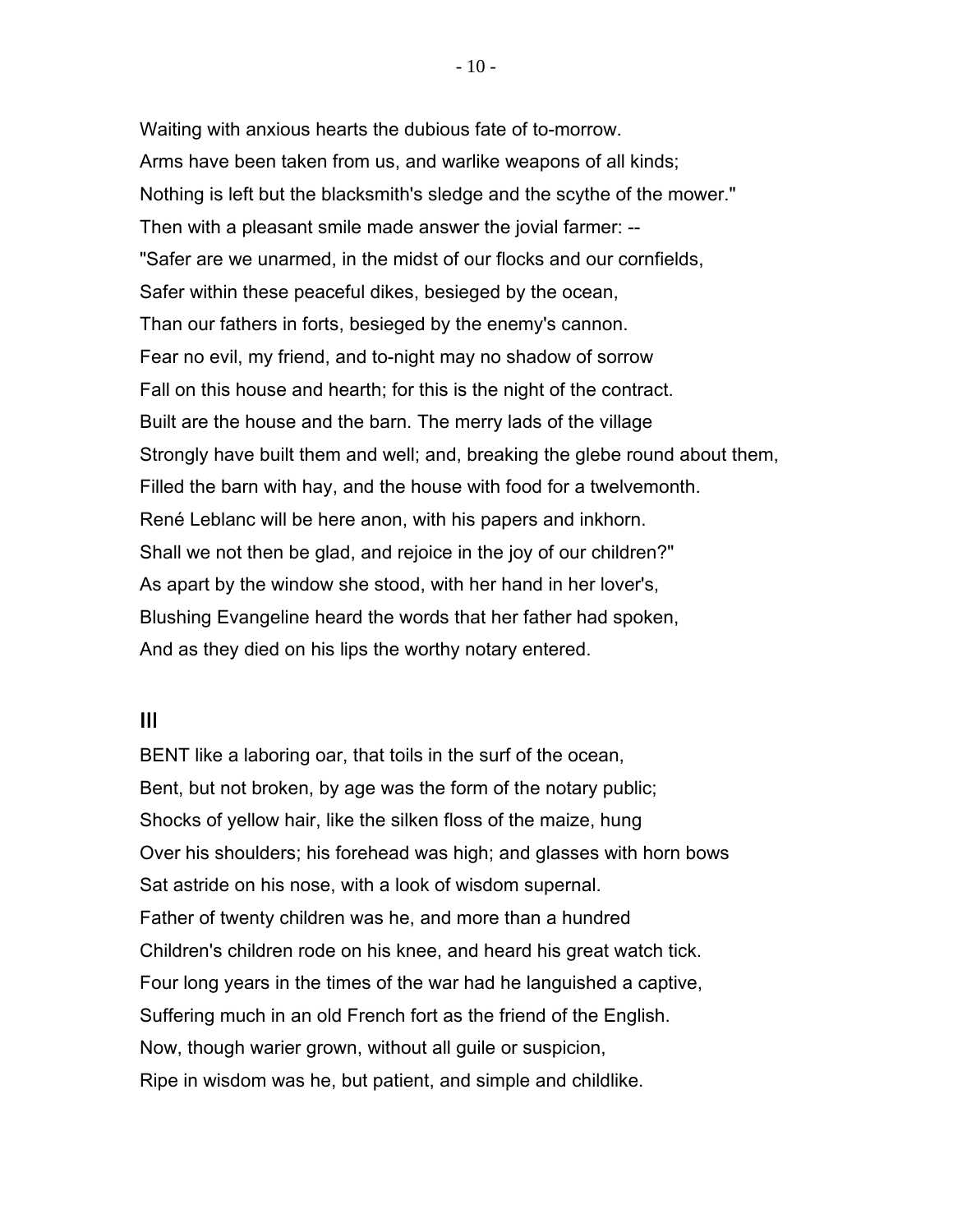He was beloved by all, and most of all by the children; For he told them tales of the Loup-garou in the forest, And of the goblin that came in the night to water the horses, And of the white Letiche, the ghost of a child who unchristened Died, and was doomed to haunt unseen the chambers of children; And how on Christmas eve the oxen talked in the stable, And how the fever was cured by a spider shut up in a nutshell, And of the marvelous powers of four-leaved clover and horseshoes, With whatsoever else was writ in the lore of the village. Then up rose from his seat by the fireside Basil the blacksmith, Knocked from his pipe the ashes, and slowly extending his right hand, "Father Leblanc," he exclaimed, "thou hast heard the talk in the village, And, perchance, canst tell us some news of these ships and their errand." Then with modest demeanor made answer the notary public -- "Gossip enough have I heard, in sooth, yet am never the wiser; And what their errand may be I know not better than others. Yet am I not of those who imagine some evil intention Brings them here, for we are at peace; and why then molest us?" "God's name!" shouted the hasty and somewhat irascible blacksmith; "Must we in all things look for the how, and the why, and the wherefore? Daily injustice is done, and might is the right of the strongest!" But, without heeding his warmth, continued the notary public-- "Man is unjust, but God is just; and finally justice Triumphs; and well I remember a story, that often consoled me, When as a captive I lay in the old French fort at Port Royal." This was the old man's favorite tale, and he loved to repeat it When his neighbors complained that any injustice was done them. "Once in an ancient city, whose name I no longer remember, Raised aloft on a column, a brazen statue of Justice Stood in the public square, upholding the scales in its left hand,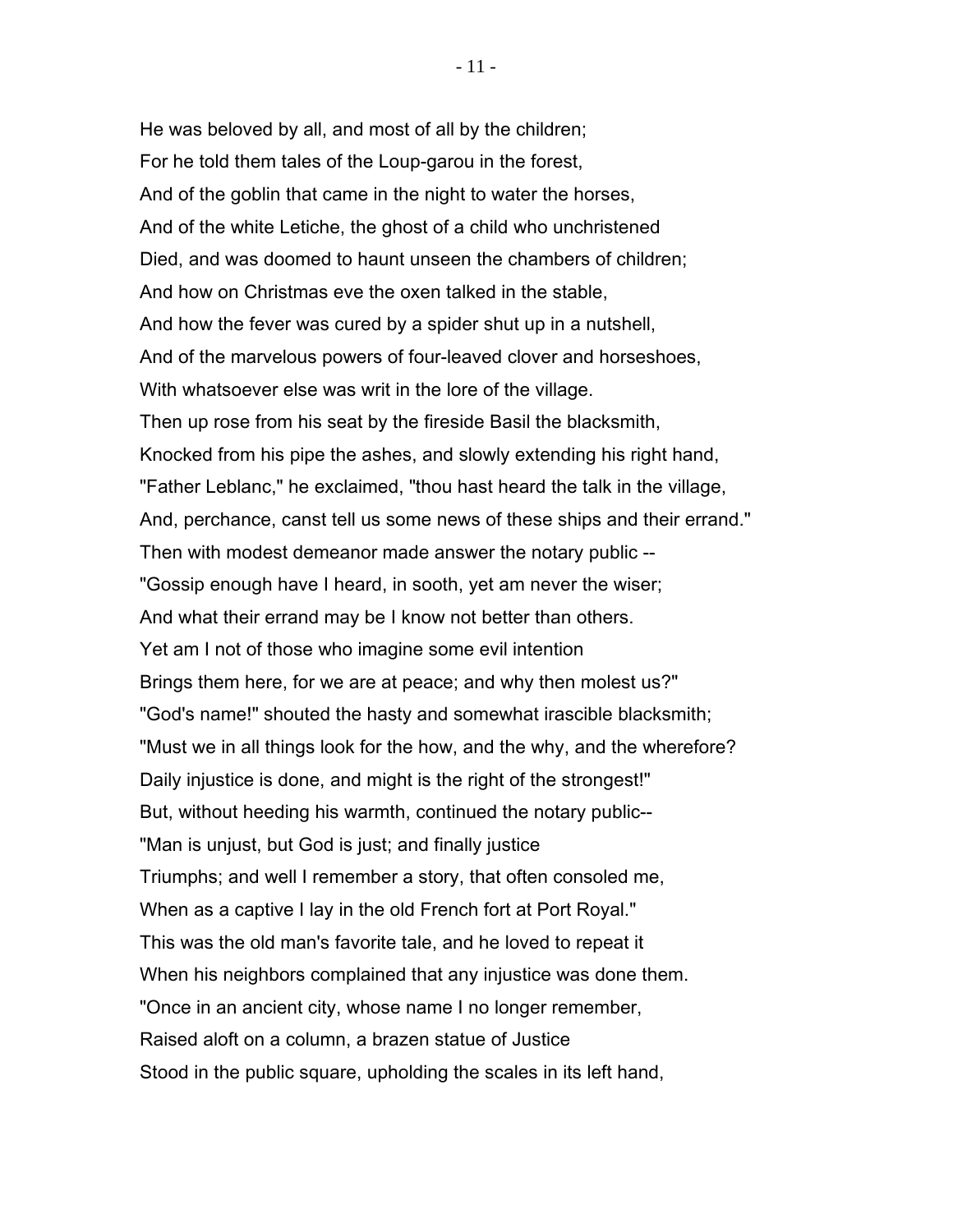And in its right a sword, as an emblem that justice presided Over the laws of the land, and the hearts and homes of the people. Even the birds had built their nests in the scales of the balance, Having no fear of the sword that flashed in the sunshine above them. But in the course of time the laws of the land were corrupted; Might took the place of right, and the weak were oppressed, and the mighty Ruled with an iron rod. Then it chanced in a nobleman's palace That a necklace of pearls was lost, and ere long a suspicion Fell on an orphan girl who lived as maid in the household. She, after form of trial condemned to die on the scaffold, Patiently met her doom at the foot of the statue of Justice. As to her Father in heaven her innocent spirit ascended, Lo! o'er the city a tempest rose; and the bolts of the thunder Smote the statue of bronze, and hurled in wrath from its left hand Down on the pavement below the clattering scales of the balance, And in the hollow thereof was found the nest of a magpie, Into whose clay-built walls the necklace of pearls was inwoven." Silenced, but not convinced, when the story was ended, the blacksmith Stood like a man who fain would speak, but findeth no language; All his thoughts were congealed into lines on his face, as the vapors Freeze in fantastic shapes on the window-panes in the winter.

Then Evangeline lighted the brazen lamp on the table, Filled, till it overflowed, the pewter tankard with home-brewed Nut-brown ale, that was famed for its strength in the village of Grand-Pré; While from his pocket the notary drew his papers and inkhorn, Wrote with a steady hand the date and the age of the parties, Naming the dower of the bride in flocks of sheep and in cattle. Orderly all things proceeded, and duly and well were completed, And the great seal of the law was set like a sun on the margin.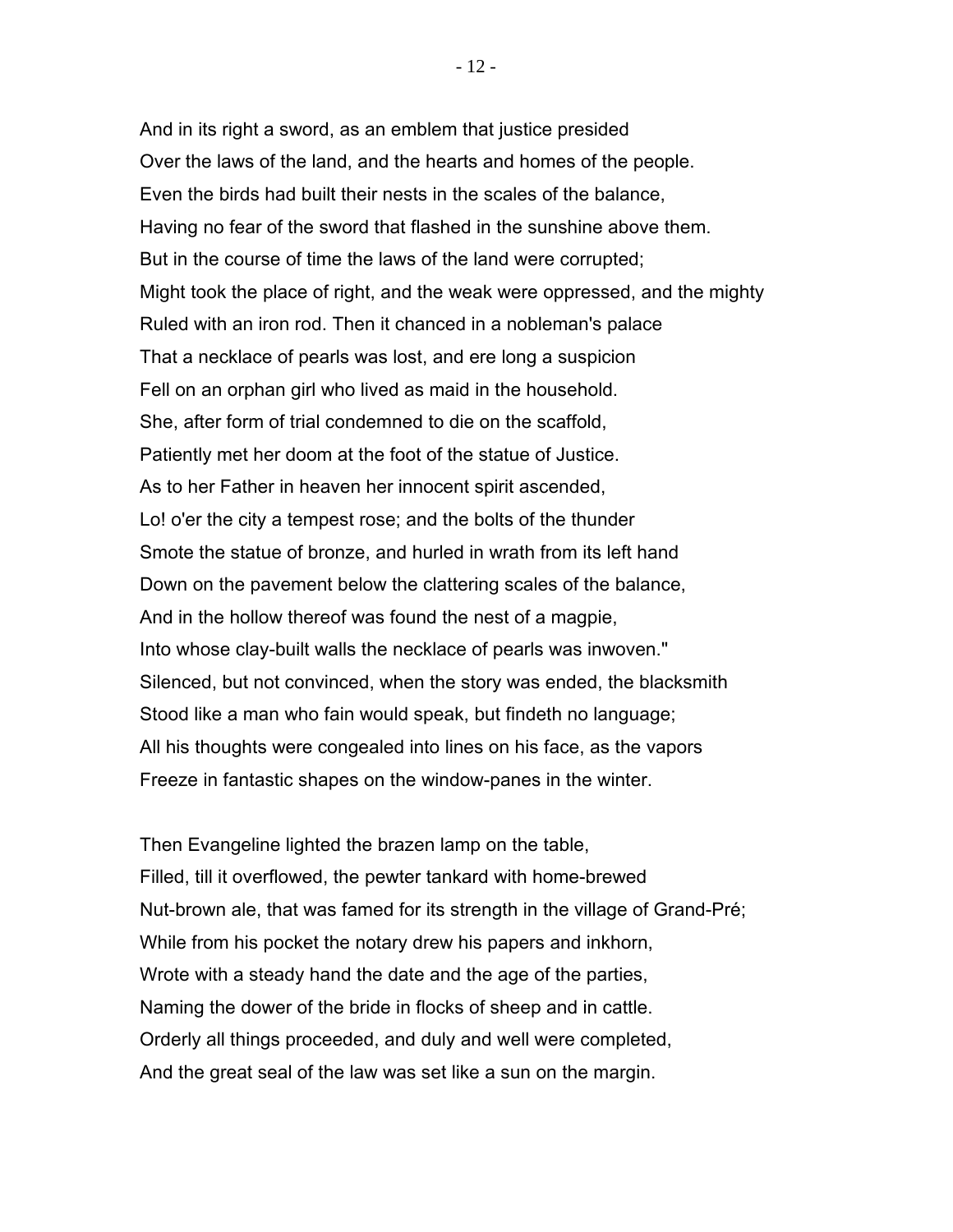Then from his leathern pouch the farmer threw on the table Three times the old man's fee in solid pieces of silver; And the notary rising, and blessing the bride and the bridegroom, Lifted aloft the tankard of ale and drank to their welfare. Wiping the foam from his lip, he solemnly bowed and departed, While in silence the others sat and mused by the fire-side, Till Evangeline brought the draught-board out of its corner. Soon was the game begun. In friendly contention the old men Laughed at each lucky hit, or unsuccessful manoeuver, Laughed when a man was crowned, or a breach was made in the king-row. Meanwhile apart, in the twilight gloom of a window's embrasure, Sat the lovers, and whispered together, beholding the moon rise Over the pallid sea and the silvery mist of the meadows. Silently one by one, in the infinite meadows of heaven, Blossomed the lovely stars, the forget-me-nots of the angels.

Thus passed the evening away. Anon the bell from the belfry Rang out the hour of nine, the village curfew, and straightway Rose the guests and departed; and silence reigned in the household. Many a farewell word and sweet good-night on the doorstep Lingered long in Evangeline's heart, and filled it with gladness. Carefully then were covered the embers that glowed on the hearthstone, And on the oaken stairs resounded the tread of the farmer. Soon with a soundless step the foot of Evangeline followed. Up the staircase moved a luminous space in the darkness, Lighted less by the lamp than the shining face of the maiden. Silent she passed through the hall, and entered the door of her chamber. Simple that chamber was, with its curtains of white, and its clothes-press Ample and high, on whose spacious shelves were carefully folded Linen and woolen stuffs, by the hand of Evangeline woven.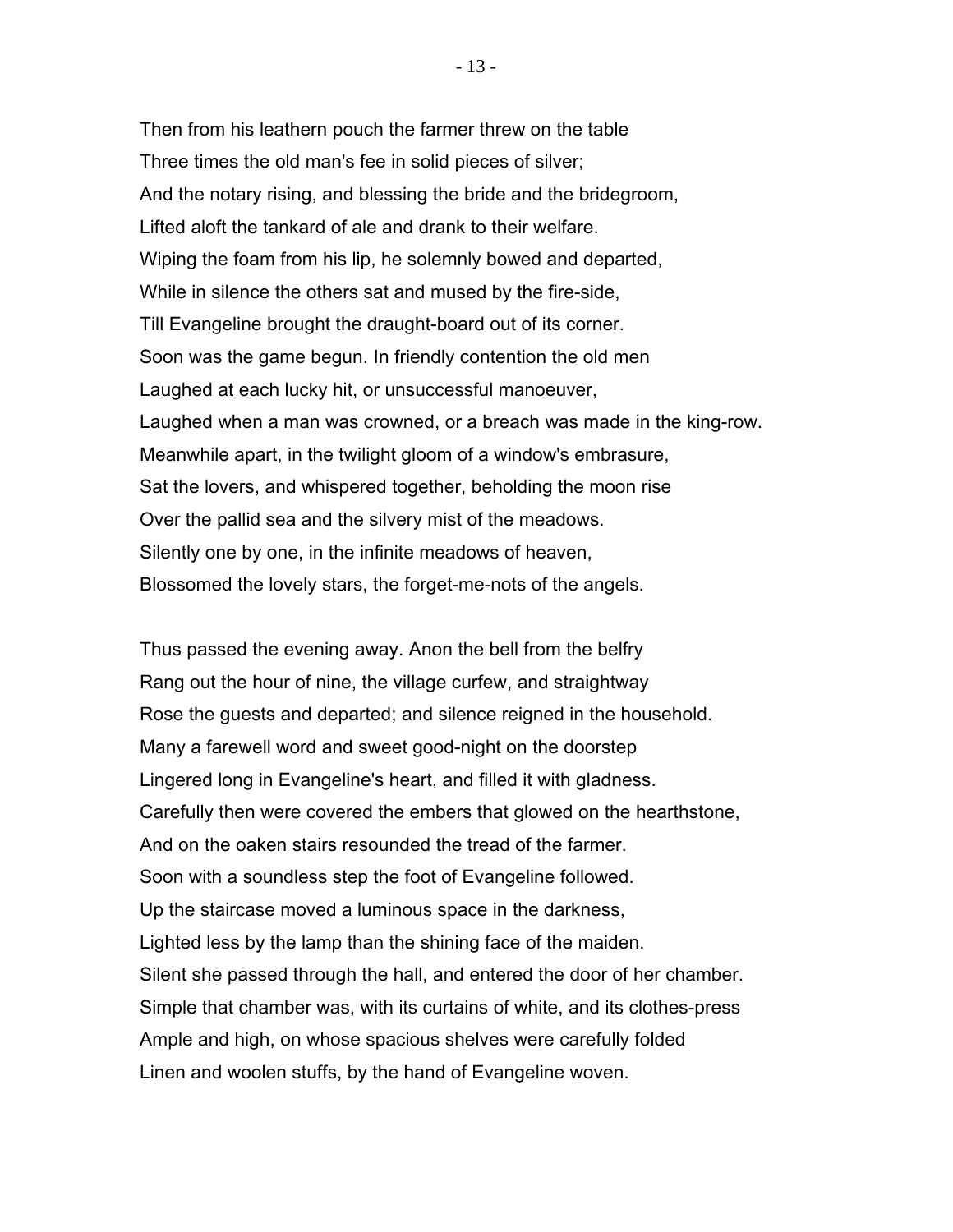This was the precious dower she would bring to her husband in marriage, Better than flocks and herds, being proofs of her skill as a housewife. Soon she extinguished her lamp, for the mellow and radiant moonlight Streamed through the windows, and lighted the room, till the heart of the maiden Swelled and obeyed its power, like the tremulous tides of the ocean. Ah! she was fair, exceeding fair to behold, as she stood with Naked snow-white feet on the gleaming floor of her chamber! Little she dreamed that below, among the trees of the orchard, Waited her lover and watched for the gleam of her lamp and her shadow. Yet were her thoughts of him, and at times a feeling of sadness Passed o'er her soul, as the sailing shade of clouds in the moonlight Flitted across the floor and darkened the room for a moment. And as she gazed from the window she saw serenely the moon pass, Forth from the folds of a cloud, and one star follow her footsteps, As out of Abraham's tent young Ishmael wandered with Hagar!

## IV

PLEASANTLY rose next morn the sun on the village of Grand-Pré. Pleasantly gleamed in the soft, sweet air the Basin of Minas, Where the ships, with their wavering shadows, were riding at anchor. Life had long been astir in the village, and clamorous labor Knocked with its hundred hands at the golden gates of the morning. Now from the country around, from the farms and the neighboring hamlets, Came in their holiday dresses the blithe Acadian peasants. Many a glad good-morrow and jocund laugh from the young folk Made the bright air brighter, as up from the numerous meadows, Where no path could be seen but the track of wheels in the greensward, Group after group appeared, and joined, or passed on the highway. Long ere noon, in the village all sounds of labor were silenced.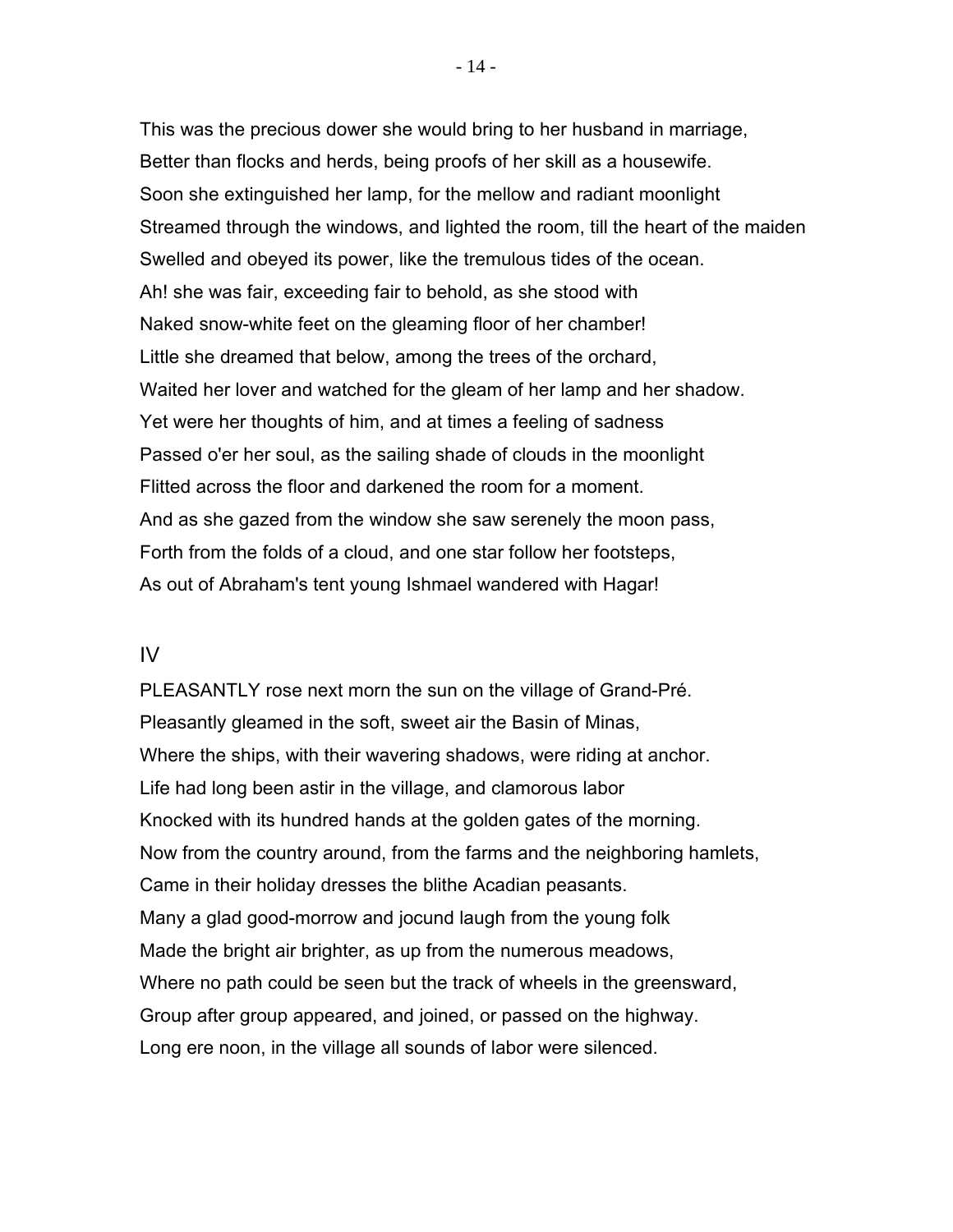Thronged were the streets with people; and noisy groups at the house-doors Sat in the cheerful sun, and rejoiced and gossiped together, Every house was an inn, where all were welcomed and feasted; For with this simple people, who lived like brothers together, All things were held in common, and what one had was another's. Yet under Benedict's roof hospitality seemed more abundant: For Evangeline stood among the guests of her father; Bright was her face with smiles, and words of welcome and gladness Fell from her beautiful lips, and blessed the cup as she gave it.

Under the open sky, in the odorous air of the orchard, Bending with golden fruit, was spread the feast of betrothal. There in the shade of the porch were the priest and the notary seated; There good Benedict sat, and sturdy Basil the blacksmith. Not far withdrawn from these, by the cider-press and the beehives, Michael the fiddler was placed, with the gayest of hearts and of waistcoats. Shadow and light from the leaves alternately played on his snow-white Hair, as it waved in the wind; and the jolly face of the fiddler Glowed like a living coal when the ashes are blown from the embers. Gayly the old man sang to the vibrant sound of his fiddle, Tous les Bourgeois de Chartres, and Le Carillon de Dunkerque, And anon with his wooden shoes beat time to the music. Merrily, merrily whirled the wheels of the dizzying dances Under the orchard-trees and down the path to the meadows; Old folk and young together, and children mingled among them. Fairest of all the maids was Evangeline, Benedict's daughter! Noblest of all the youths was Gabriel, son of the blacksmith!

So passed the morning away. And lo! with a summons sonorous Sounded the bell from its tower, and over the meadows a drum beat.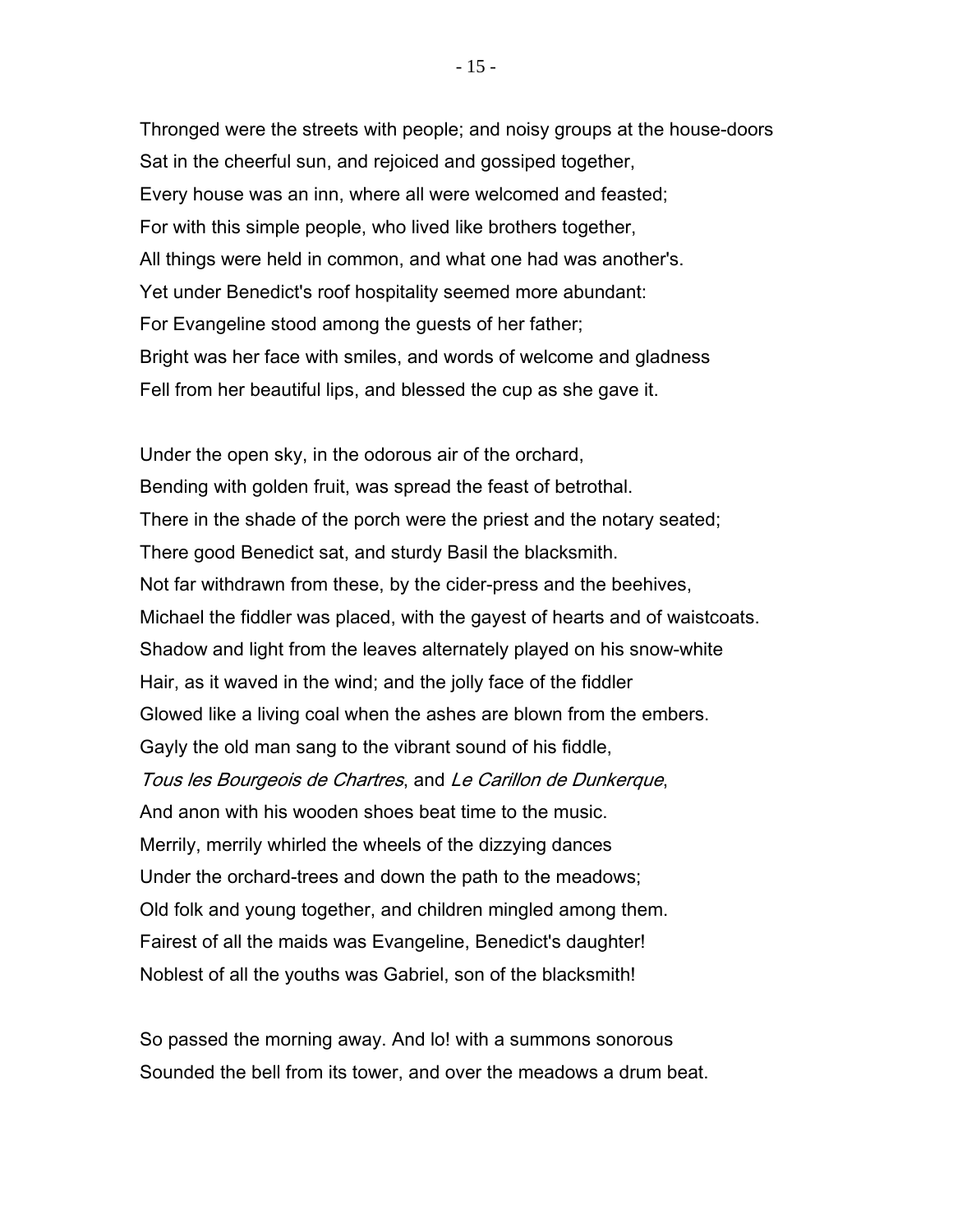Thronged ere long was the church with men. Without, in the churchyard, Waited the women. They stood by the graves, and hung on the headstones Garlands of autumn leaves and evergreens fresh from the forest. Then came the guard from the ships, and marching proudly among them Entered the sacred portal. With loud and dissonant clangor Echoed the sound of their brazen drums from ceiling and casement, -- Echoed a moment only, and slowly the ponderous portal, Closed, and in silence the crowd awaited the will of the soldiers. Then uprose their commander, and spake from the steps of the altar, Holding aloft in his hands, with its seals, the royal commission. "You are convened this day," he said, "by his Majesty's orders. Clement and kind has he been; but how you have answered his kindness, Let your own hearts reply! To my natural make and my temper Painful the task is I do, which to you I know must be grievous. Yet must I bow and obey, and deliver the will of our monarch; Namely, that all your lands, and dwellings, and cattle of all kinds Forfeited be to the crown; and that you yourselves from this province Be transported to other lands. God grant you may dwell there Ever as faithful subjects, a happy and peaceable people! Prisoners now I declare you; for such is his Majesty's pleasure!" As, when the air is serene in the sultry solstice of summer, Suddenly gathers a storm, and the deadly sling of the hailstones Beats down the farmer's corn in the field and shatters his windows, Hiding the sun, and strewing the ground with thatch from the house-roofs, Bellowing fly the herds, and seek to break their inclosures; So on the hearts of the people descended the words of the speaker. Silent a moment they stood in speechless wonder, and then rose Louder and ever louder a wail of sorrow and anger, And, by one impulse moved, they madly rushed to the doorway. Vain was the hope of escape; and cries and fierce imprecations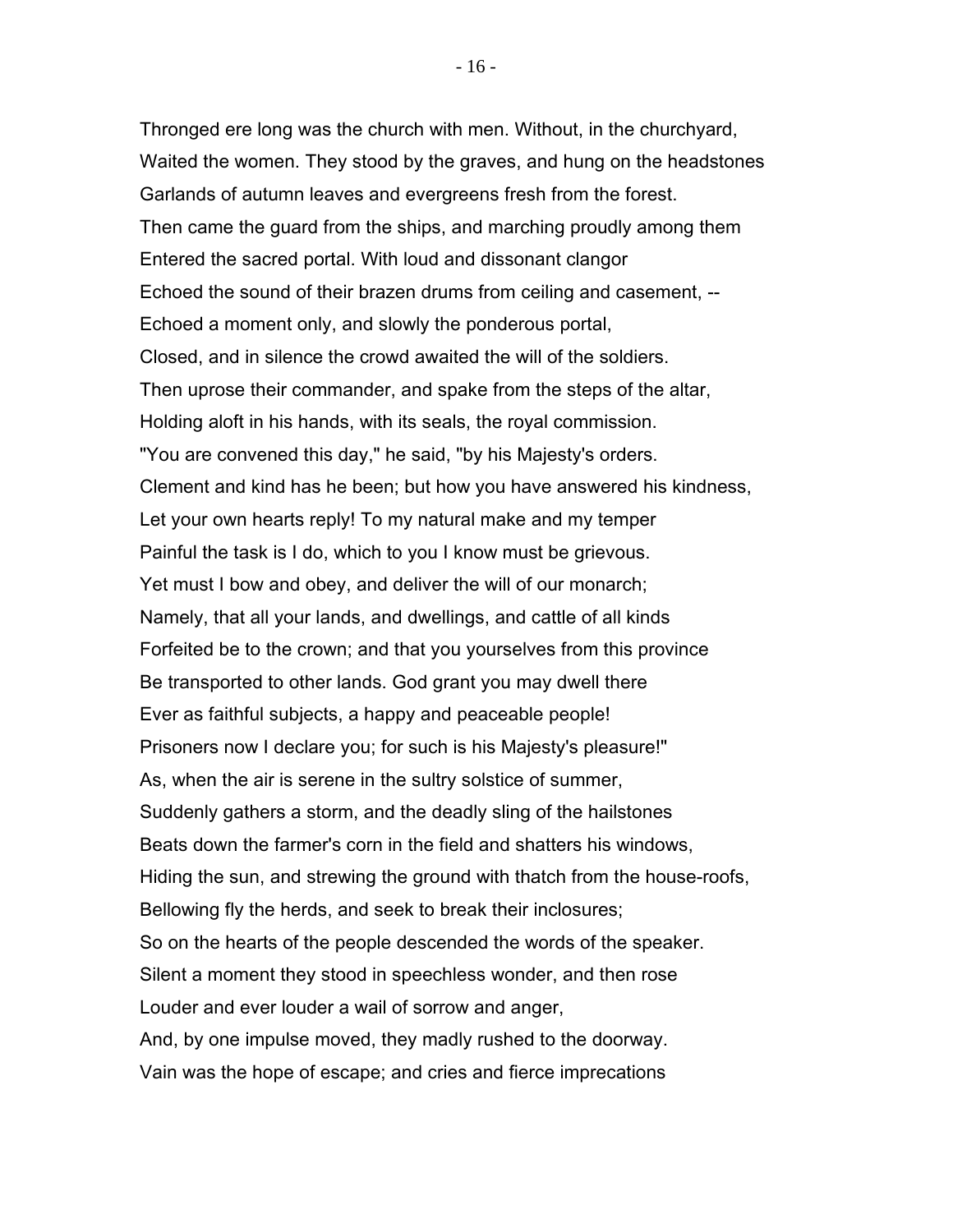Rang through the house of prayer; and high o'er the heads of the others Rose, with his arms uplifted, the figure of Basil the blacksmith, As, on a stormy sea, a spar is tossed by the billows. Flushed was his face and distorted with passion, and wildly he shouted, -- "Down with the tyrants of England! we never have sworn them allegiance! Death to these foreign soldiers, who seize on our homes and our harvests!" More he fain would have said, but the merciless hand of a soldier Smote him upon the mouth, and dragged him down to the pavement.

In the midst of the strife and tumult of angry contention, Lo! the door of the chancel opened, and Father Felician Entered, with serious mien, and ascended the steps of the altar. Raising his reverend hand, with a gesture he awed into silence All that clamorous throng; and thus he spake to his people; Deep were his tones and solemn; in accents measured and mournful Spake he, as, after the tocsin's alarum, distinctly the clock strikes. "What is this that ye do, my children? what madness has seized you? Forty years of my life have I labored among you, and taught you, Not in word alone, but in deed, to love one another! Is this the fruit of my toils, of my vigils and prayers and privations? Have you so soon forgotten all lessons of love and forgiveness? This is the house of the Prince of Peace, and would you profane it Thus with violent deeds and hearts overflowing with hatred? Lo! where the crucified Christ from His cross is gazing upon you! See! in those sorrowful eyes what meekness and holy compassion! Hark! how those lips still repeat the prayer, 'O Father, forgive them!' Let us repeat that prayer in the hour when the wicked assail us, Let us repeat it now, and say, 'O Father, forgive them!'" Few were his words of rebuke, but deep in the hearts of his people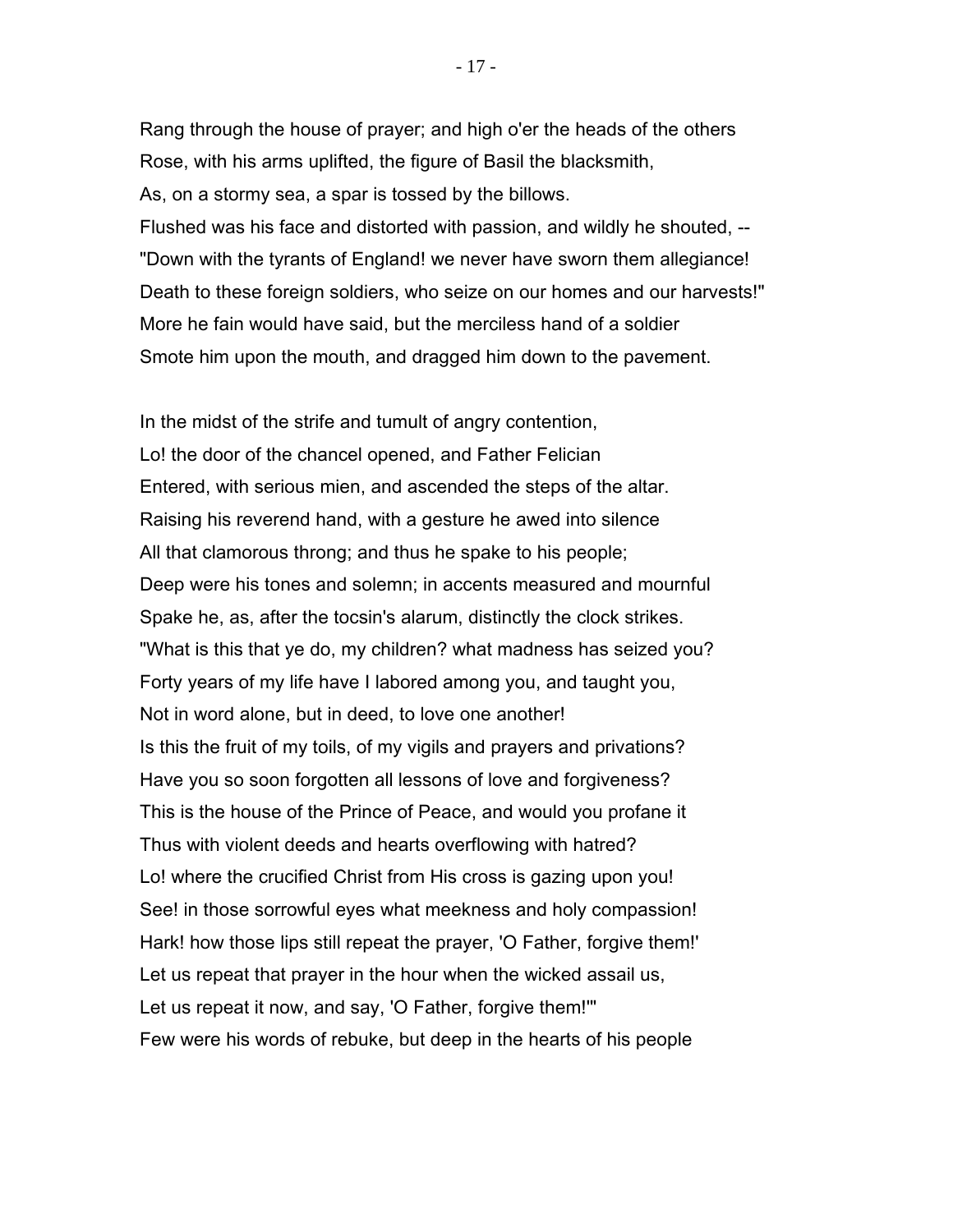Sank they, and sobs of contrition succeeded that passionate outbreak; And they repeated his prayer, and said, "O Father, forgive them!"

Then came the evening service. The tapers gleamed from the altar. Fervent and deep was the voice of the priest, and the people responded, Not with their lips alone, but their hearts; and the Ave Maria Sang they, and fell on their knees, and their souls, with devotion translated, Rose on the ardor of prayer, like Elijah ascending to heaven.

Meanwhile had spread in the village the tidings of ill, and on all sides Wandered, wailing, from house to house the women and children. Long at her father's door Evangeline stood, with her right hand Shielding her eyes from the level rays of the sun, that, descending, Lighted the village street with mysterious splendor, and roofed each Peasant's cottage with golden thatch, and emblazoned its windows. Long within had been spread the snow-white cloth on the table; There stood the wheaten loaf, and the honey fragrant with wild flowers; There stood the tankard of ale, and the cheese fresh brought from the dairy; And at the head of the board the great armchair of the farmer. Thus did Evangeline wait at her father's door, as the sunset Threw the long shadows of trees o'er the broad ambrosial meadows. Ah! on her spirit within a deeper shadow had fallen, And from the fields of her soul a fragrance celestial ascended -- Charity, meekness, love, and hope, and forgiveness, and patience! Then, all-forgetful of self, she wandered into the village, Cheering with looks and words the disconsolate hearts of the women, As o'er the darkening fields with lingering steps they departed, Urged by their household cares, and the weary feet of their children. Down sank the great red sun, and in golden, glimmering vapors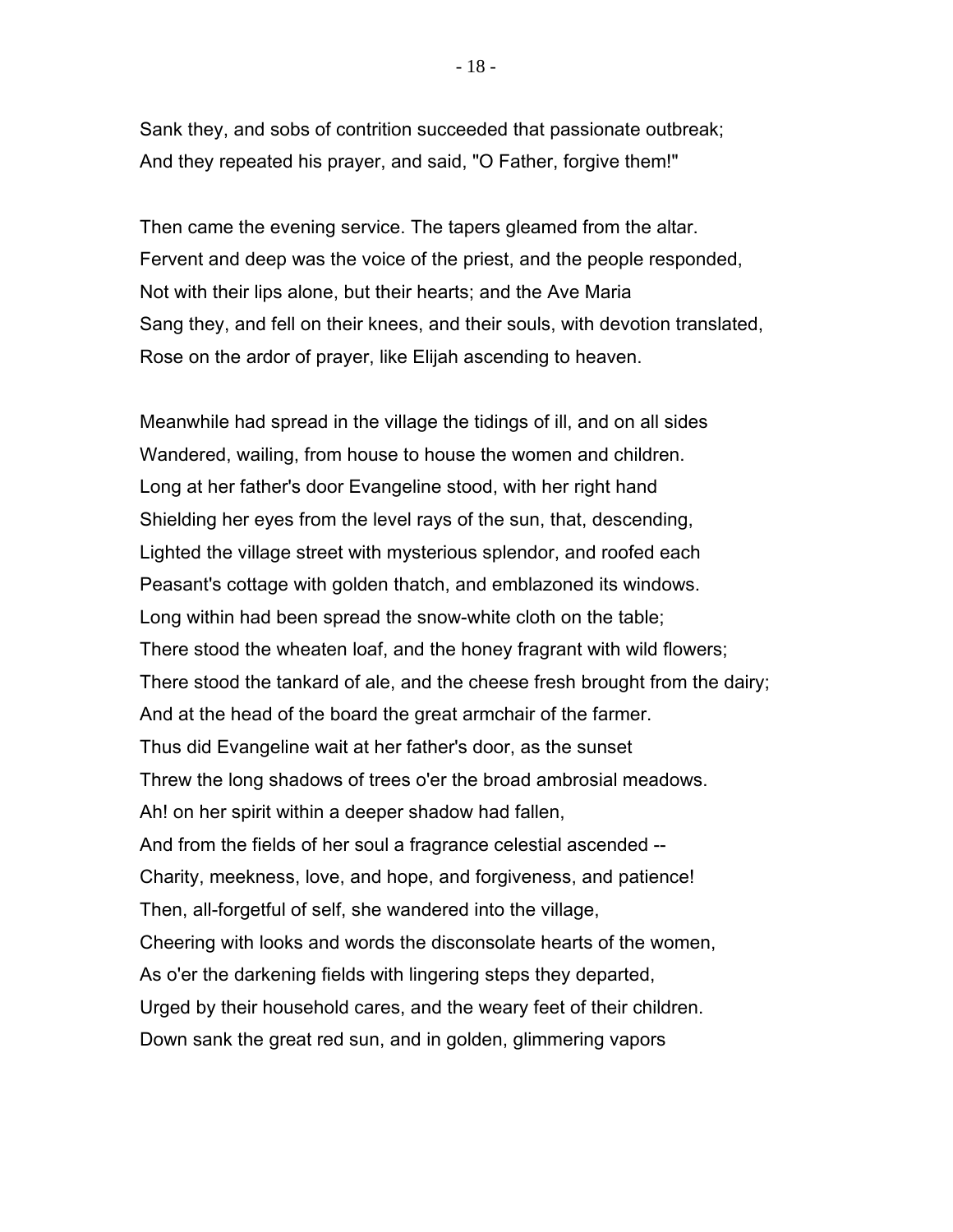Veiled the light of his face, like the Prophet descending from Sinai. Sweetly over the village the bell of the Angelus sounded.

Meanwhile, amid the gloom, by the church Evangeline lingered. All was silent within; and in vain at the door and the windows Stood she, and listened and looked, until, overcome by emotion, "Gabriel!" cried she aloud with tremulous voice; but no answer Came from the graves of the dead, nor the gloomier grave of the living Slowly at length she returned to the tenantless house of her father. Smouldered the fire on the hearth, on the board stood the supper untasted, Empty and drear was each room, and haunted with phantoms of terror. Sadly echoed her step on the stair and the floor of her chamber. In the dead of the night she heard the whispering rain fall Loud on the withered leaves of the sycamore-tree by the window. Keenly the lightning flashed; and the voice of the echoing thunder Told her that God was in heaven, and governed the world he created! Then she remembered the tale she had heard of the justice of heaven; Soothed was her troubled soul, and she peacefully slumbered till morning.

## $\overline{V}$

FOUR times the sun had risen and set; and now on the fifth day Cheerily called the cock to the sleeping maids of the farmhouse. Soon o'er the yellow fields, in silent and mournful procession, Came from the neighboring hamlets and farms the Acadian women, Driving in ponderous wains their household goods to the seashore, Pausing and looking back to gaze once more on their dwellings, Ere they were shut from sight by the winding road and the woodland. Close at their sides their children ran, and urged on the oxen, While in their little hands they clasped some fragments of playthings.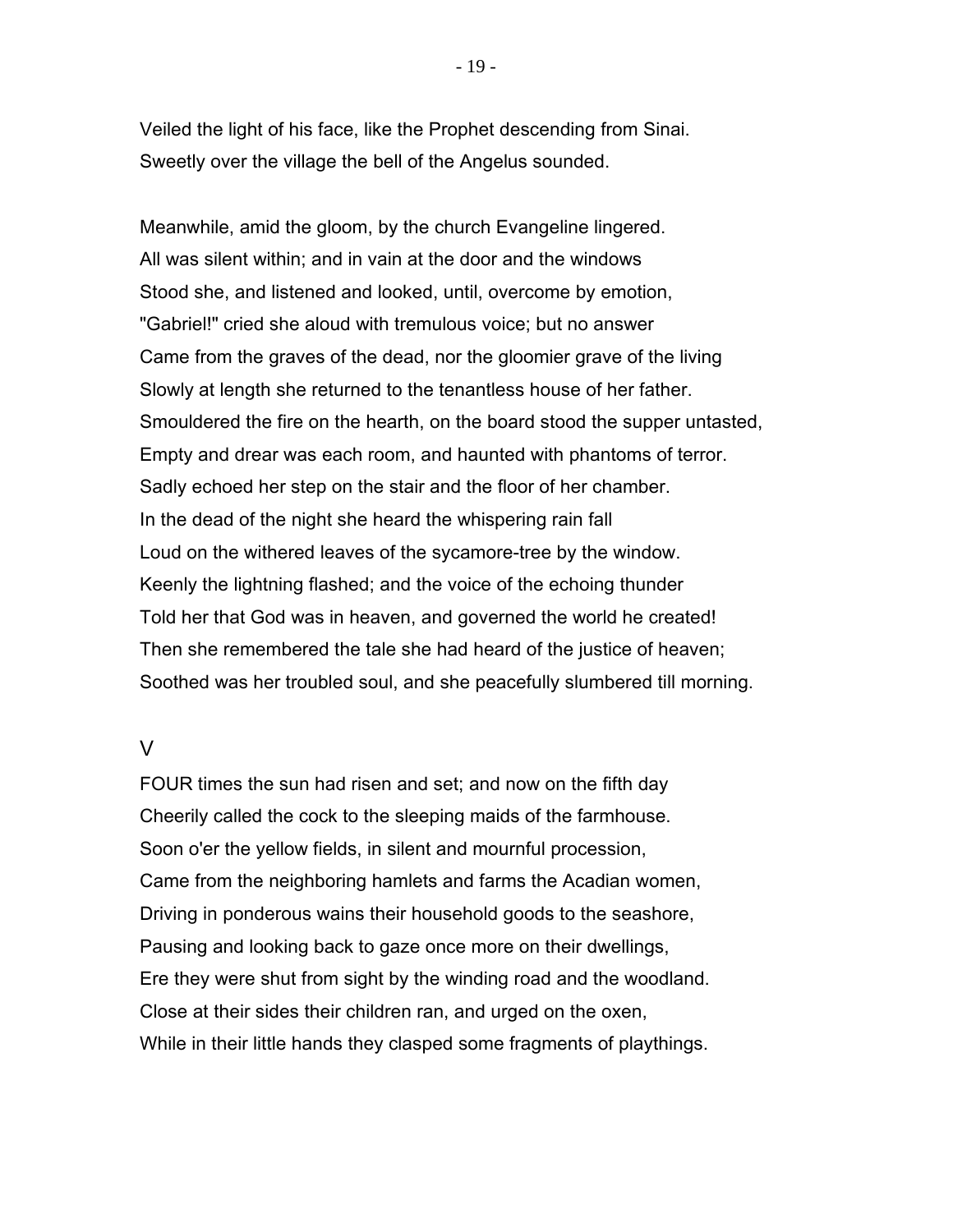There to the Gaspereau's mouth they hurried; and there on the sea-beach Piled in confusion lay the household goods of the peasants. All day long between the shore and the ships did the boats ply; All day long the wains came laboring down from the village. Late in the afternoon, when the sun was near to his setting, Echoing far o'er the fields came the roll of drums from the churchyard. Thither the women and children thronged. On a sudden the church-doors Opened, and forth came the guard, and marching in gloomy procession Followed the long-imprisoned, but patient, Acadian farmers. Even as pilgrims, who journey afar from their homes and their country, Sing as they go, and in singing forget they are weary and wayworn, So with songs on their lips the Acadian peasants descended Down from the church to the shore, amid their wives and their daughters. Foremost the young men came; and, raising together their voices, Sang they with tremulous lips a chant of the Catholic Missions -- "Sacred heart of the Saviour! O inexhaustible fountain! Fill our hearts this day with strength and submission and patience!" Then the old men, as they marched, and the women that stood by the wayside Joined in the sacred psalm, and the birds in the sunshine above them Mingled their notes therewith, like voices of spirits departed.

Half-way down to the shore Evangeline waited in silence, Not overcome with grief, but strong in the hour of affliction— Calmly and sadly she waited, until the procession approached her, And she beheld the face of Gabriel pale with emotion. Tears then filled her eyes, and, eagerly running to meet him, Clasped she his hands, and laid her head on his shoulder and whispered, -- "Gabriel! be of good cheer! for if we love one another, Nothing, in truth, can harm us, whatever mischances may happen!"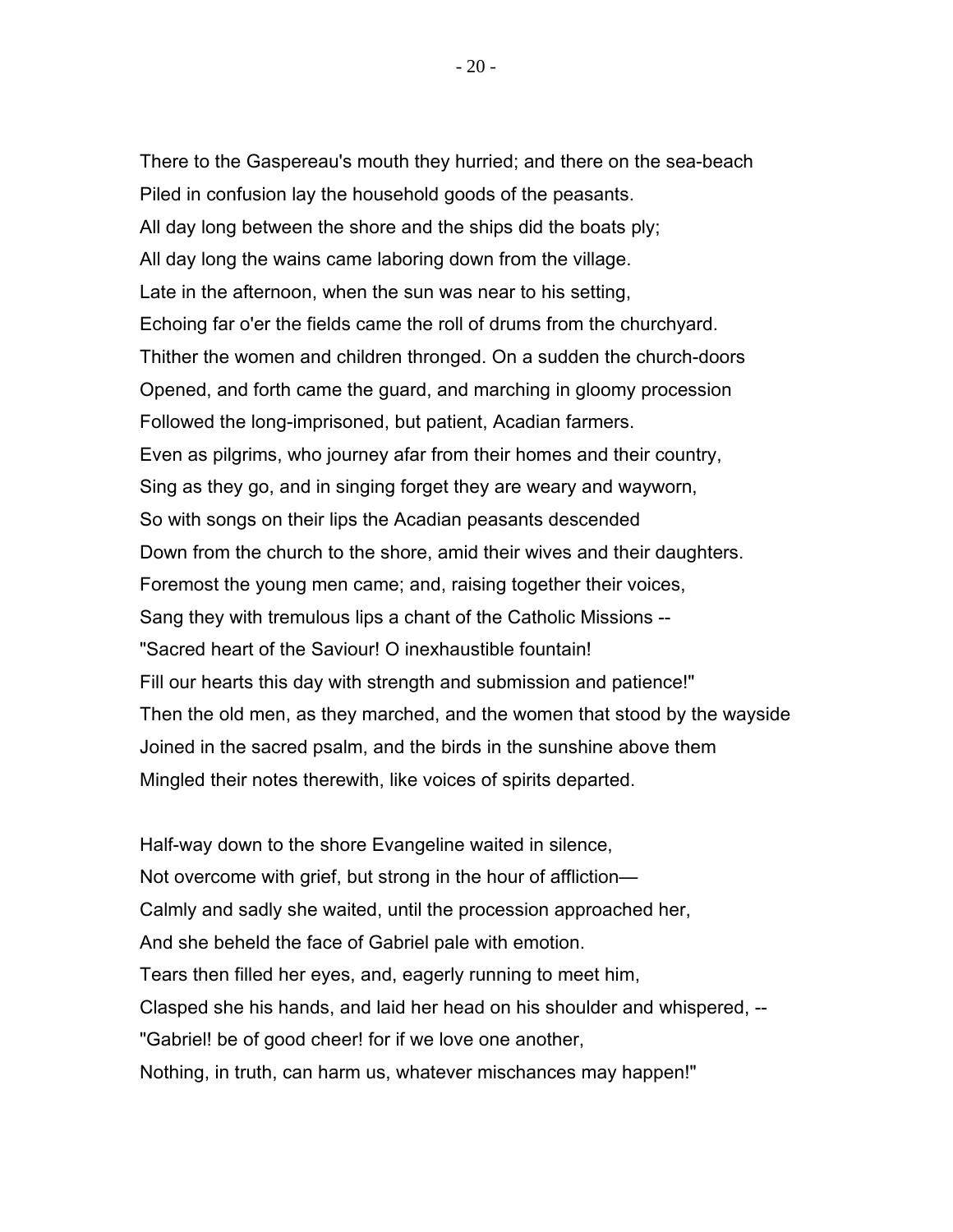Smiling she spake these words; then suddenly paused, for her father Saw she slowly advancing. Alas! how changed was his aspect! Gone was the glow from his cheek, and the fire from his eye, and his footstep Heavier seemed with the weight of the weary heart in his bosom. But with a smile and a sigh she clasped his neck and embraced him, Speaking words of endearment where words of comfort availed not. Thus to the Gaspereau's mouth moved on that mournful procession.

There disorder prevailed, and the tumult and stir of embarking. Busily plied the freighted boats; and in the confusion Wives were torn from their husbands, and mothers, too late, saw their children Left on the land, extending their arms, with wildest entreaties. So unto separate ships were Basil and Gabriel carried, While in despair on the shore Evangeline stood with her father. Half the task was not done when the sun went down, and the twilight Deepened and darkened around; and in haste the refluent ocean Fled away from the shore, and left the line of the sand-beach Covered with waifs of the tide, with kelp and the slippery seaweed. Farther back in the midst of the household goods and the wagons, Like to a gypsy camp, or a leaguer after a battle, All escape cut off by the sea, and the sentinels near them, Lay encamped for the night the houseless Acadian farmers. Back to its nethermost caves retreated the bellowing ocean, Dragging adown the beach the rattling pebbles, and leaving Inland and far up the shore the stranded boats of the sailors. Then, as the night descended, the herds returned from their pastures; Sweet was the moist still air with the odor of milk from their udders; Lowing they waited, and long, at the well-known bars of the farm-yard, -- Waited and looked in vain for the voice and the hand of the milkmaid.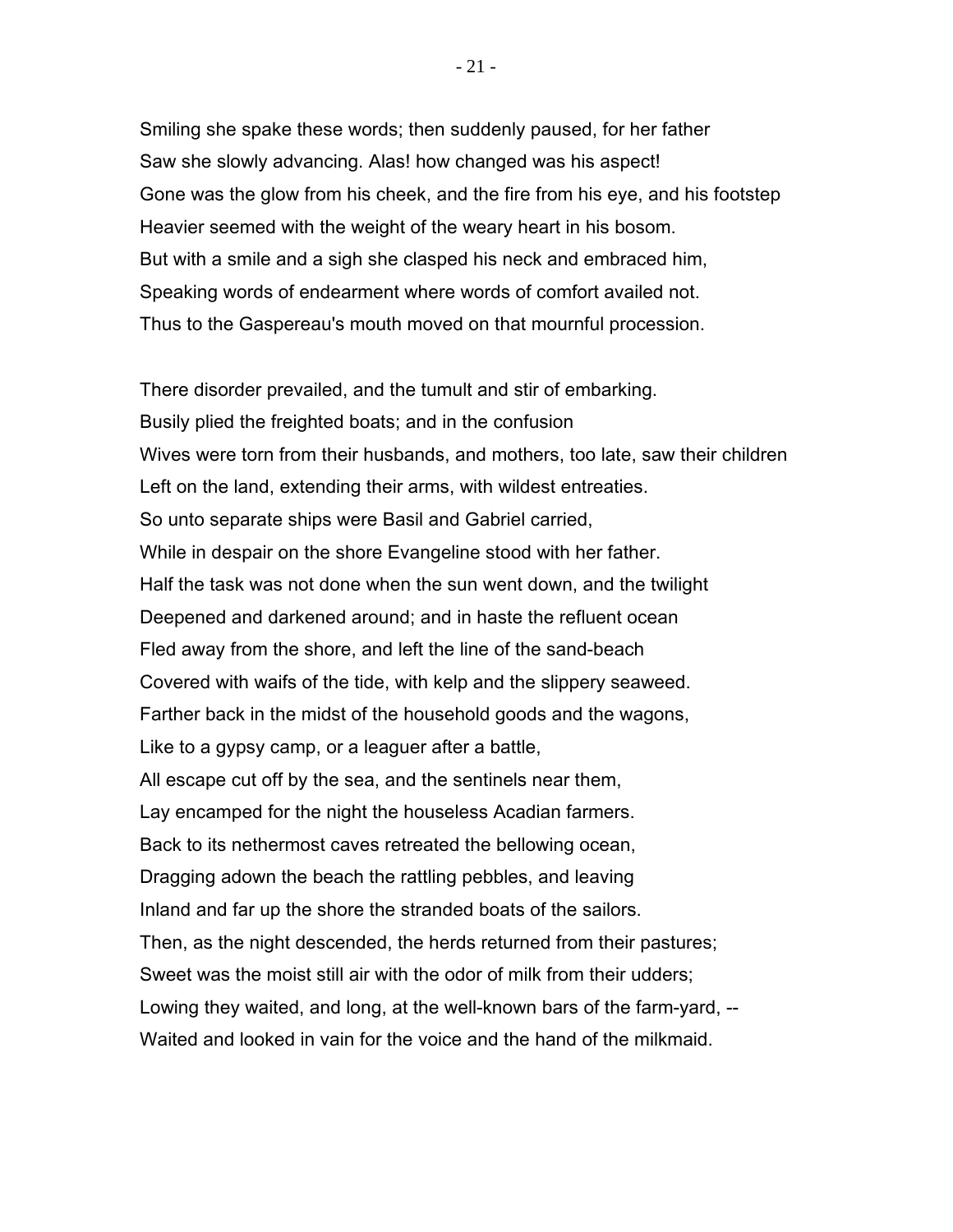Silence reigned in the streets; from the church no Angelus sounded, Rose no smoke from the roofs, and gleamed no lights from the windows.

But on the shores meanwhile the evening fires had been kindled, Built of the driftwood thrown on the sands from wrecks in the tempest. Round them shapes of gloom and sorrowful faces were gathered, Voices of women were heard, and of men, and the crying of children. Onward from fire to fire, as from hearth to hearth in his parish, Wandered the faithful priest, consoling and blessing and cheering, Like unto shipwrecked Paul on Melita's desolate sea-shore. Thus he approached the place where Evangeline sat with her father, And in the flickering light beheld the face of the old man, Haggard and hollow and wan, and without either thought or emotion, E'en as the face of a clock from which the hands have been taken. Vainly Evangeline strove with words and caresses to cheer him, Vainly offered him food; yet he moved not, he looked not, he spake not, But, with a vacant stare, ever gazed at the flickering firelight. "Benedicite!" murmured the priest, in tones of compassion. More he fain would have said, but his heart was full, and his accents Faltered and paused on his lips, as the feet of a child on a threshold, Hushed by the scene he beholds, and the awful presence of sorrow. Silently, therefore, he laid his hand on the head of the maiden, Raising his eyes, full of tears, to the silent stars that above them Moved on their way, unperturbed by the wrongs and sorrows of mortals. Then sat he down at her side, and they wept together in silence.

Suddenly rose from the south a light, as in autumn the blood-red Moon climbs the crystal walls of heaven, and o'er the horizon Titan-like stretches its hundred hands upon mountain and meadow, Seizing the rocks and the rivers, and piling huge shadows together.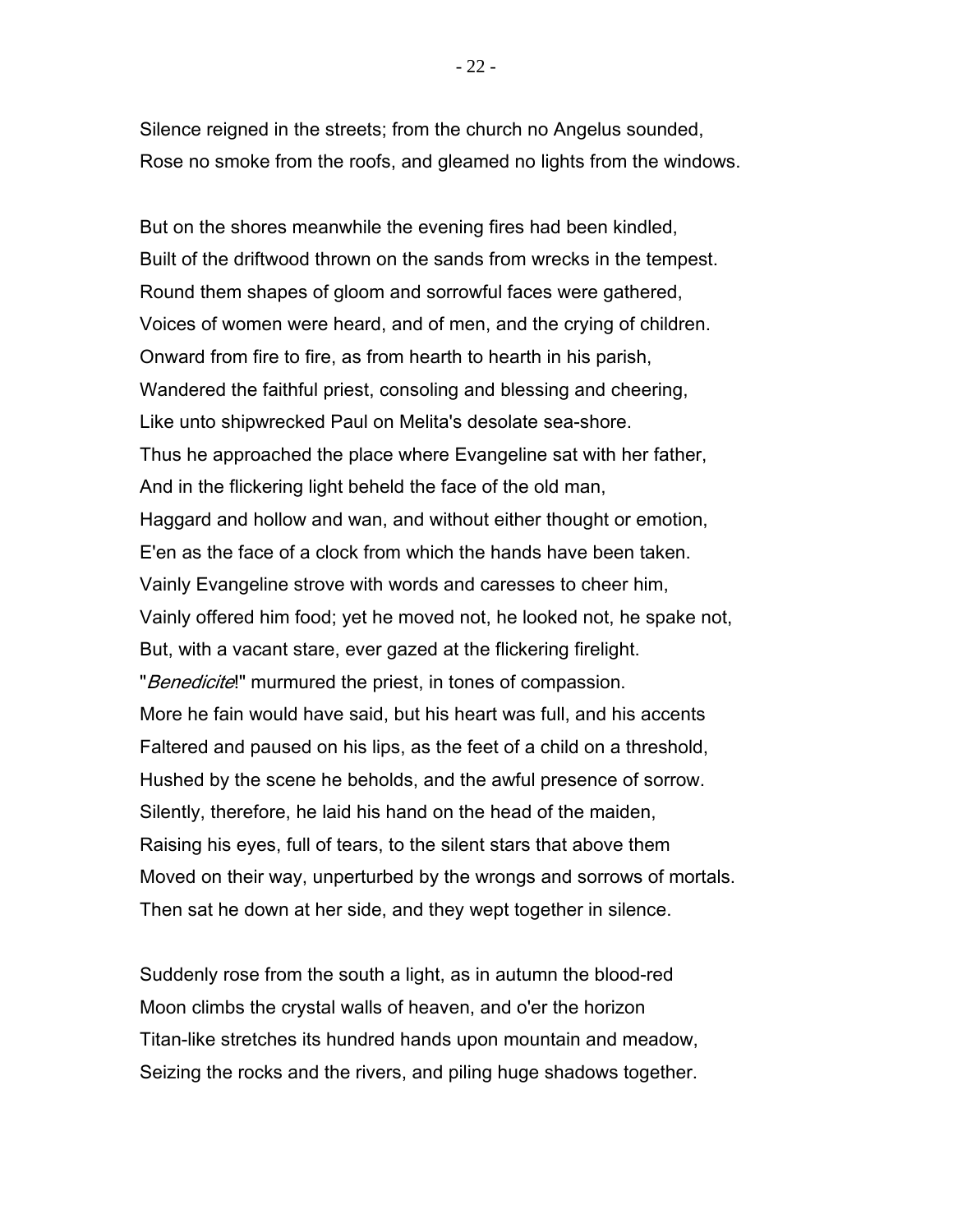Broader and ever broader it gleamed on the roofs of the village, Gleamed on the sky and the sea, and the ships that lay in the roadstead. Columns of shining smoke uprose, and flashes of flame were Thrust through their folds and withdrawn, like the quivering hands of a martyr. Then as the wind seized the gleeds and the burning thatch, and, uplifting, Whirled them aloft through the air, at once from a hundred housetops Started the sheeted smoke with flashes of flame intermingled.

These things beheld in dismay the crowd on the shore and on shipboard. Speechless at first they stood, then cried aloud in their anguish, "We shall behold no more our homes in the village of Grand-Pré!" Loud on a sudden the cocks began to crow in the farmyards, Thinking the day had dawned; and anon the lowing of cattle Came on the evening breeze, by the barking of dogs interrupted. Then rose a sound of dread, such as startles the sleeping encampments Far in the western prairies or forests that skirt the Nebraska, When the wild horses affrighted sweep by with the speed of the whirlwind, Or the loud bellowing herds of buffaloes rush to the river. Such was the sound that arose on the night, as the herds and the horses Broke through their folds and fences, and madly rushed o'er the meadows.

Overwhelmed with the sight, yet speechless, the priest and the maiden Gazed on the scene of terror that reddened and widened before them; And as they turned at length to speak to their silent companion, Lo! from his seat he had fallen, and stretched abroad on the seashore Motionless lay his form from which the soul had departed. Slowly the priest uplifted the lifeless head, and the maiden Knelt at her father's side, and wailed aloud in her terror. Then in a swoon she sank, and lay with her head on his bosom.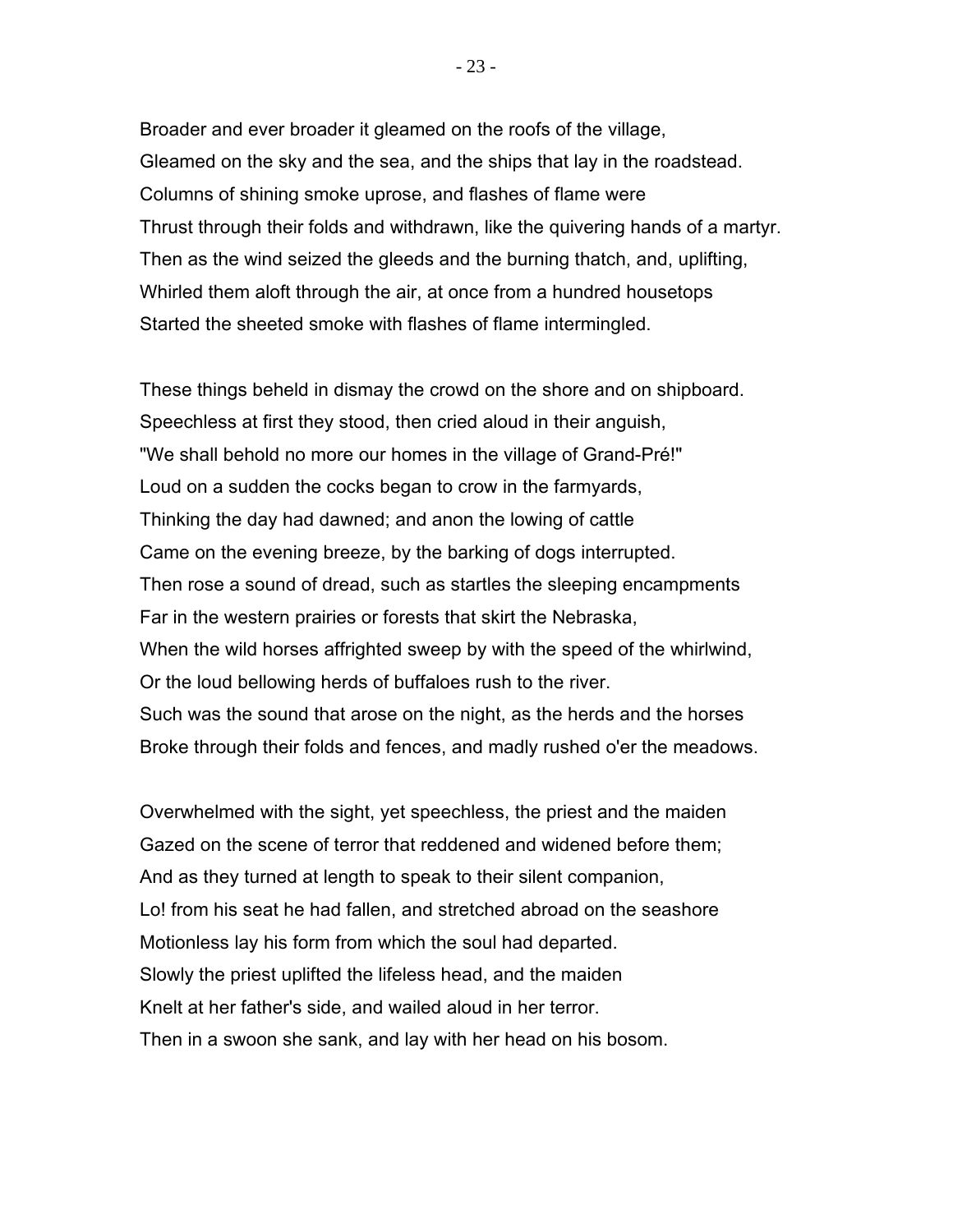Through the long night she lay in deep, oblivious slumber; And when she woke from the trance, she beheld a multitude near her. Faces of friends she beheld, that were mournfully gazing upon her, Pallid, with tearful eyes, and looks of saddest compassion. Still the blaze of the burning village illumined the landscape, Reddened the sky overhead, and gleamed on the faces around her, And like the day of doom it seemed to her wavering senses, Then a familiar voice she heard, as it said to the people-- "Let us bury him here by the sea. When a happier season Brings us again to our homes from the unknown land of our exile, Then shall his sacred dust be piously laid in the churchyard." Such were the words of the priest. And there in haste by the seaside, Having the glare of the burning village for funeral torches, But without bell or book, they buried the farmer of Grand-Pré. And as the voice of the priest repeated the service of sorrow, Lo! with a mournful sound, like the voice of a vast congregation, Solemnly answered the sea, and mingled its roar with the dirges. 'T was the returning tide, that afar from the waste of the ocean, With the first dawn of the day, came heaving and hurrying landward. Then recommenced once more the stir and noise of embarking; And with the ebb of that tide the ships sailed out of the harbor, Leaving behind them the dead on the shore, and the village in ruins.

# PART THE SECOND

I

MANY a weary year had passed since the burning of Grand-Pré, When on the falling tide the freighted vessels departed, Bearing a nation, with all its household gods, into exile, Exile without an end, and without an example in story. Far asunder, on separate coasts, the Acadians landed;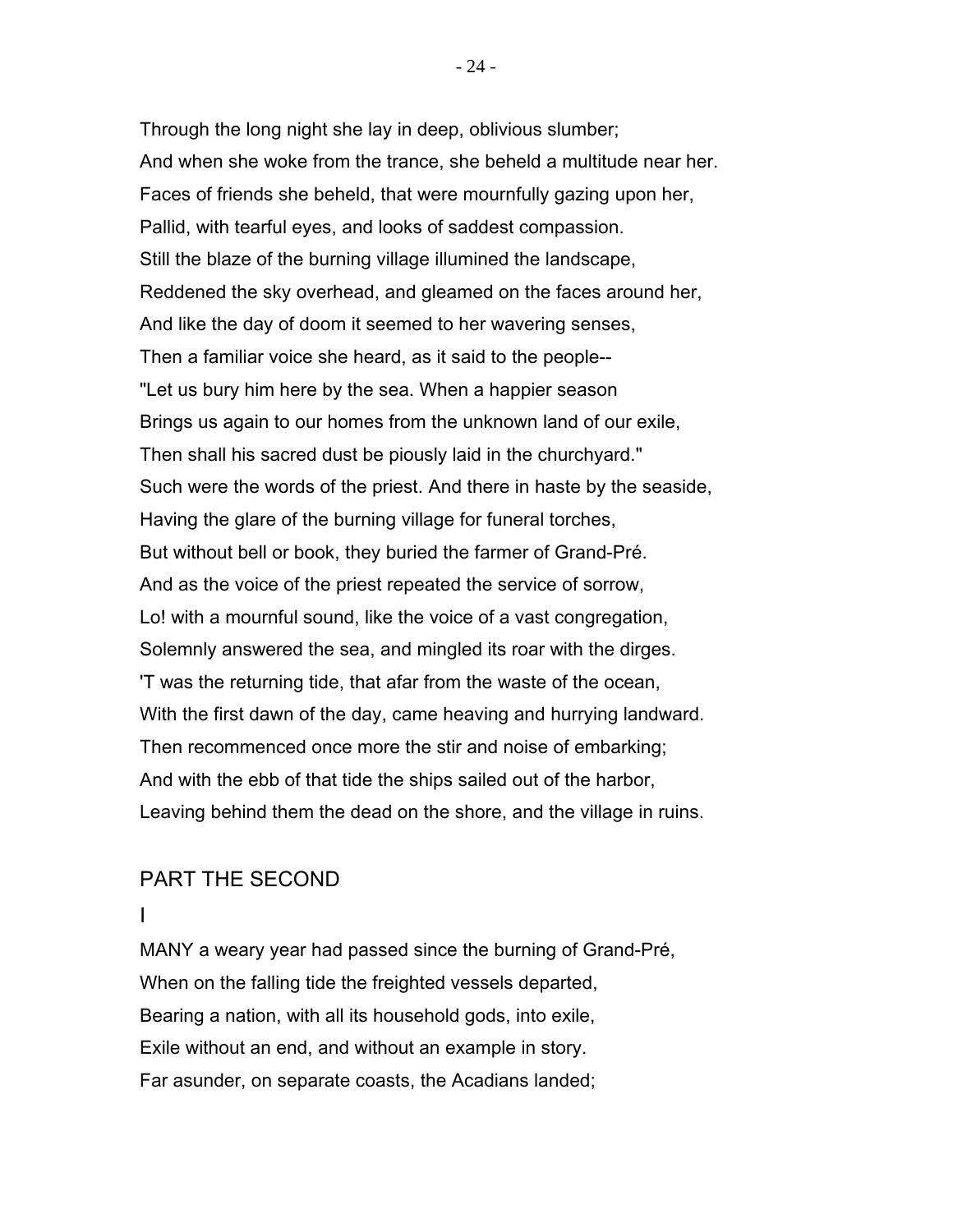Scattered were they, like flakes of snow when the wind from the northeast Strikes aslant through the fogs that darken the Banks of Newfoundland. Friendless, homeless, hopeless, they wandered from city to city, From the cold lakes of the North to sultry Southern savannas, -- From the bleak shores of the sea to the lands where the Father of Waters Seizes the hills in his hands, and drags them down to the ocean, Deep in their sands to bury the scattered bones of the mammoth. Friends they sought and homes; and many, despairing, heartbroken, Asked of the earth but a grave, and no longer a friend nor a fireside. Written their history stands on tablets of stone in the churchyards. Long among them was seen a maiden who waited and wandered, Lowly and meek in spirit, and patiently suffering all things. Fair was she and young; but, alas! before her extended, Dreary and vast and silent, the desert of life, with its pathway Marked by the graves of those who had sorrowed and suffered before her, Passions long extinguished, and hopes long dead and abandoned, As the emigrant's way o'er the Western desert is marked by Camp-fires long consumed, and bones that bleach in the sunshine. Something there was in her life incomplete, imperfect, unfinished; As if a morning of June, with all its music and sunshine, Suddenly paused in the sky, and, fading, slowly descended Into the east again, from whence it late had arisen. Sometimes she lingered in towns, till, urged by the fever within her, Urged by a restless longing, the hunger and thirst of the spirit, She would commence again her endless search and endeavor; Sometimes in churchyards strayed, and gazed on the crosses and tombstones, Sat by some nameless grave, and thought that perhaps in its bosom He was already at rest, and she longed to slumber beside him. Sometimes a rumor, a hearsay, an inarticulate whisper, Came with its airy hand to point and beckon her forward.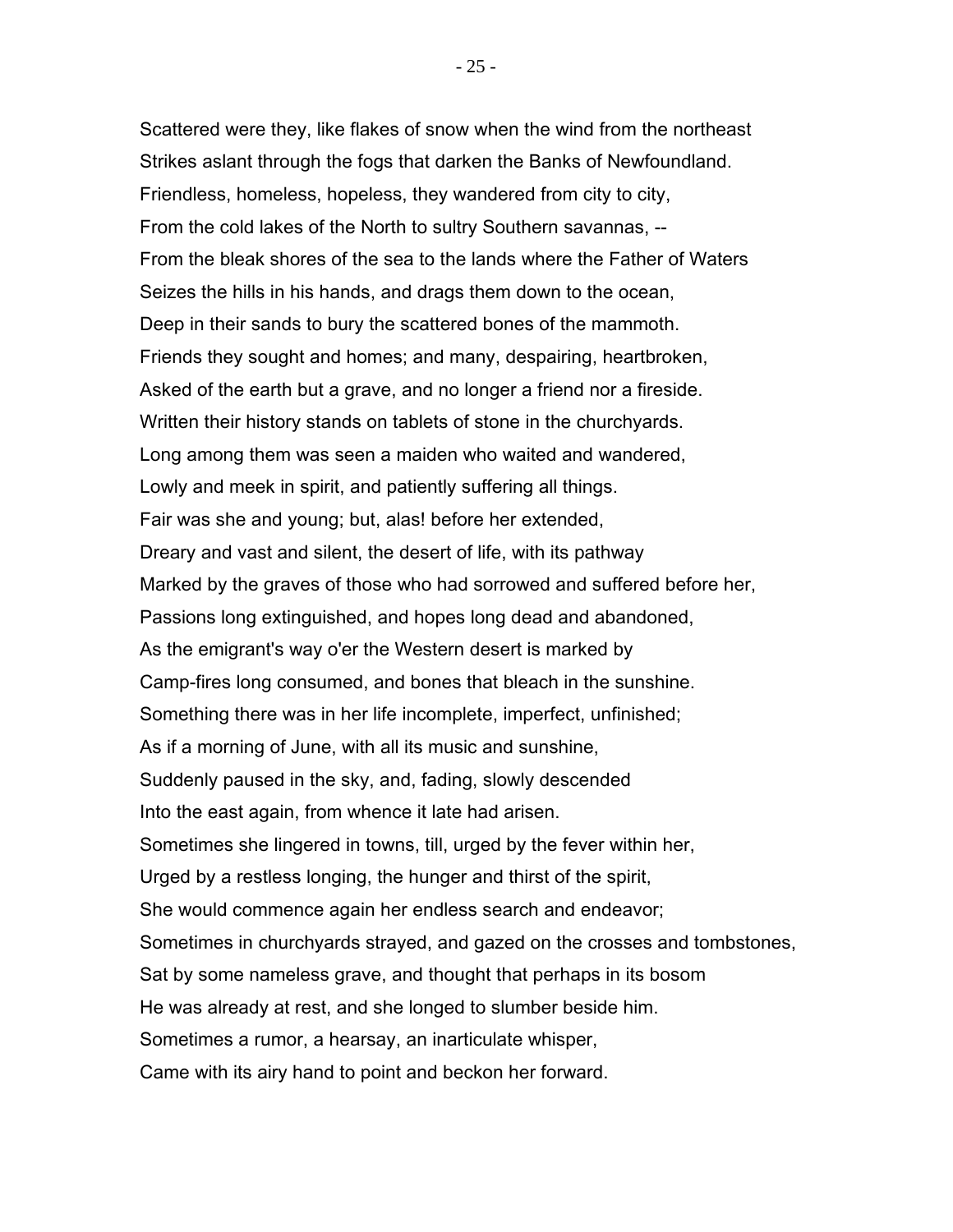Sometimes she spake with those who had seen her beloved and known him, But it was long ago, in some far-off place or forgotten. "Gabriel Lajeunesse!" said they; "O, yes! we have seen him. He was with Basil the blacksmith, and both have gone to the prairies; Coureurs-des-Bois are they, and famous hunters and trappers," "Gabriel Lajeunesse!" said others; "O, yes! we have seen him. He is a Voyageur in the lowlands of Louisiana." Then would they say: "Dear child! why dream and wait for him longer? Are there not other youths as fair as Gabriel? others Who have hearts as tender and true, and spirits as loyal? Here is Baptiste Leblanc, the notary's son, who has loved thee Many a tedious year; come, give him thy hand and be happy! Thou art too fair to be left to braid St. Catherine's tresses." Then would Evangeline answer, serenely but sadly, "I cannot! Whither my heart has gone, there follows my hand, and not elsewhere. For when the heart goes before, like a lamp, and illumines the pathway, Many things are made clear, that else lie hidden in darkness." Thereupon the priest, her friend and father-confessor, Said, with a smile, "O daughter! thy God thus speaketh within thee! Talk not of wasted affection, affection never was wasted; If it enrich not the heart of another, its waters, returning Back to their springs, like the rain, shall fill them full of refreshment; That which the fountain sends forth returns again to the fountain. Patience; accomplish thy labor; accomplish thy work of affection! Silence and sorrow are strong, and patient endurance is godlike. Therefore accomplish thy labor of love, till the heart is made godlike, Purified, strengthened, perfected, and rendered more worthy of heaven!" Cheered by the good man's words, Evangeline labored and waited. Still in her heart she heard the funeral dirge of the ocean, But with its sound there was mingled a voice that whispered, "Despair not!"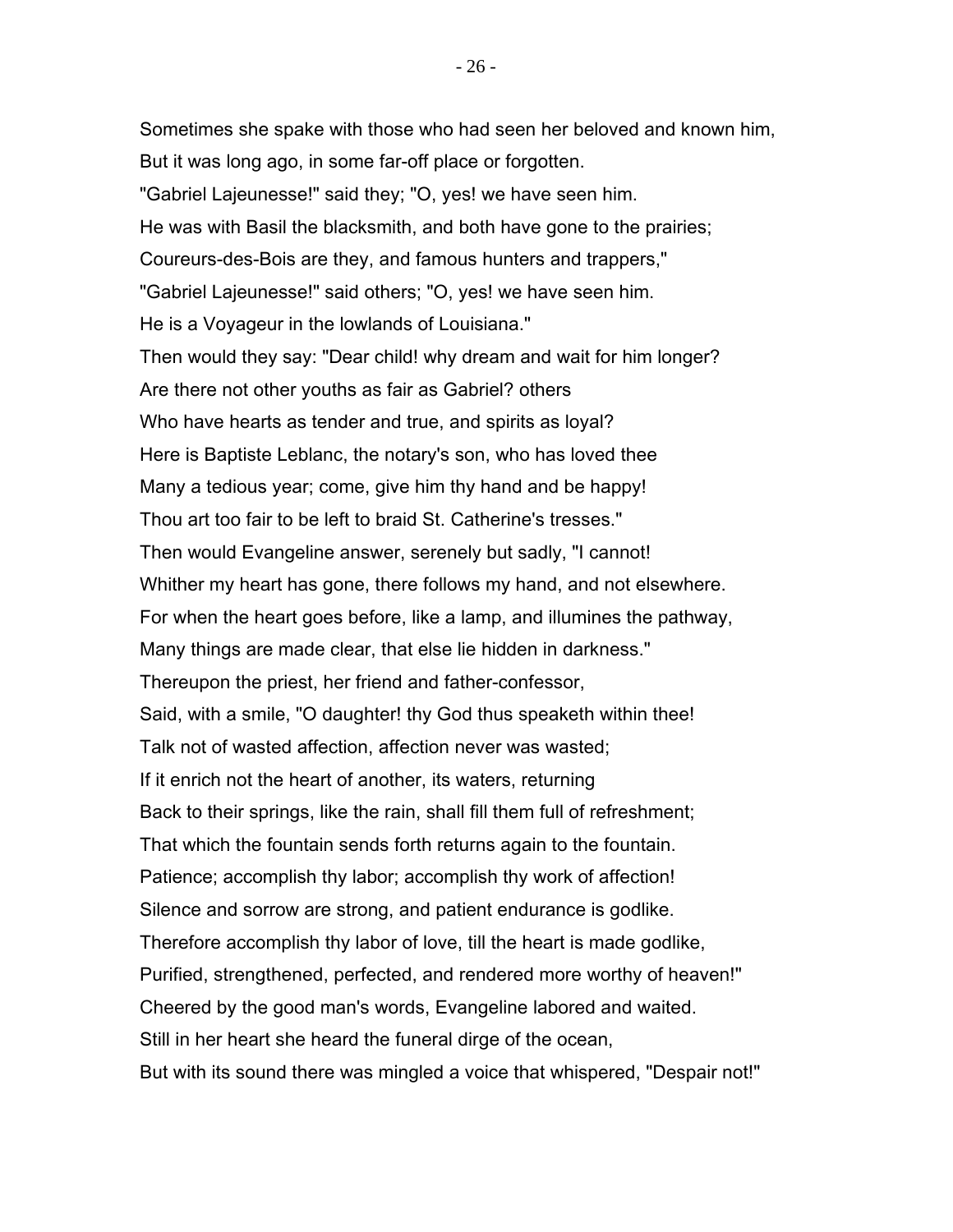Thus did that poor soul wander in want and cheerless discomfort, Bleeding, barefooted, over the shards and thorns of existence. Let me essay, O Muse! to follow the wanderer's footsteps; -- Not through each devious path, each changeful year of existence; But as a traveler follows a streamlet's course through the valley; Far from its margin at times, and seeing the gleam of its water Here and there, in some open space, and at intervals only: Then drawing nearer its banks, through sylvan glooms that conceal it, Though he behold it not, he can hear its continuous murmur; Happy, at length, if he find the spot where it reaches an outlet.

### II

IT was the month of May. Far down the Beautiful River, Past the Ohio shore and past the mouth of the Wabash, Into the golden stream of the broad and swift Mississippi, Floated a cumbrous boat, that was rowed by Acadian boatmen. It was a band of exiles; a raft, as it were, from the shipwrecked Nation, scattered along the coast, now floating together, Bound by the bonds of a common belief and a common misfortune; Men and women and children, who, guided by hope or by hearsay, Sought for their kith and their kin among the few-acred farmers On the Acadian coast, and the prairies of fair Opelousas. With them Evangeline went, and her guide, the Father Felician. Onward, o'er sunken sands, through a wilderness somber with forests, Day after day they glided adown the turbulent river; Night after night, by their blazing fires, encamped on its borders, Now through rushing chutes, among green islands, where plumelike Cotton-trees nodded their shadowy crests, they swept with the current, Then emerged into broad lagoons, where silvery sandbars Lay in the stream, and along the wimpling waves of their margin,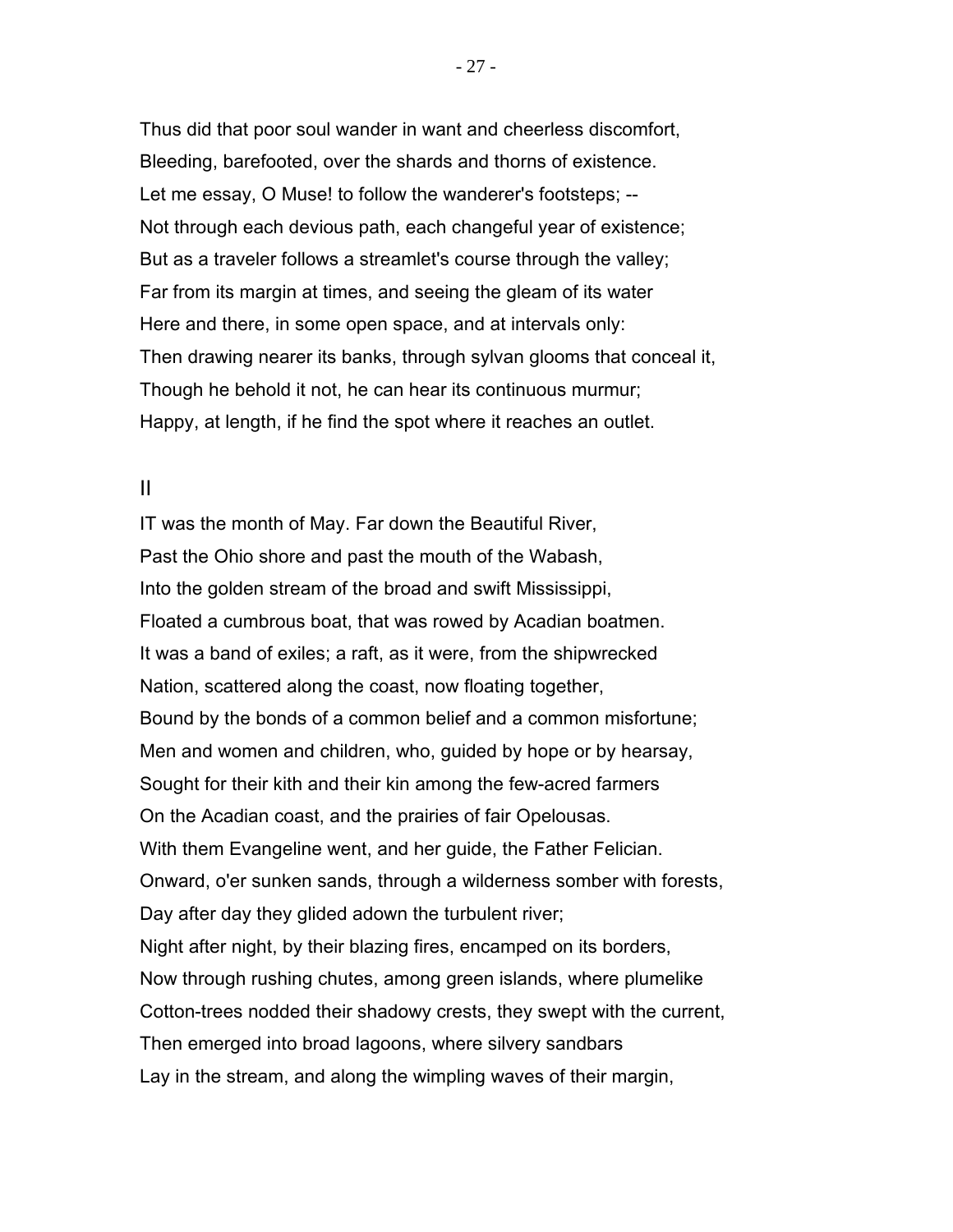Shining with snow-white plumes, large flocks of pelicans waded. Level the landscape grew, and along the shores of the river, Shaded by china-trees, in the midst of luxuriant gardens, Stood the houses of planters, with negro-cabins and dove-cotes. They were approaching the region where reigns perpetual summer, Where through the Golden Coast, and groves of orange and citron, Sweeps with majestic curve the river away to the eastward. They, too, swerved from their course; and, entering the Bayou of Plaquemine, Soon were lost in a maze of sluggish and devious waters, Which, like a network of steel, extended in every direction. Over their heads the towering and tenebrous boughs of the cypress Met in a dusky arch, and trailing mosses in mid-air Waved like banners that hang on the walls of ancient cathedrals. Deathlike the silence seemed, and unbroken, save by the herons Home to their roosts in the cedar-trees returning at sunset, Or by the owl, as he greeted the moon with demoniac laughter. Lovely the moonlight was as it glanced and gleamed on the water, Gleamed on the columns of cypress and cedar sustaining the arches, Down through whose broken vaults it fell as through chinks in a ruin. Dreamlike, and indistinct, and strange were all things around them; And o'er their spirits there came a feeling of wonder and sadness, -- Strange forebodings of ill, unseen and that cannot be compassed. As, at the tramp of a horse's hoof on the turf of the prairies, Far in advance are closed the leaves of the shrinking mimosa, So, at the hoof-beats of fate, with sad forebodings of evil, Shrinks and closes the heart, ere the stroke of doom has attained it. But Evangeline's heart was sustained by a vision, that faintly Floated before her eyes, and beckoned her on through the moonlight. It was the thought of her brain that assumed the shape of a phantom.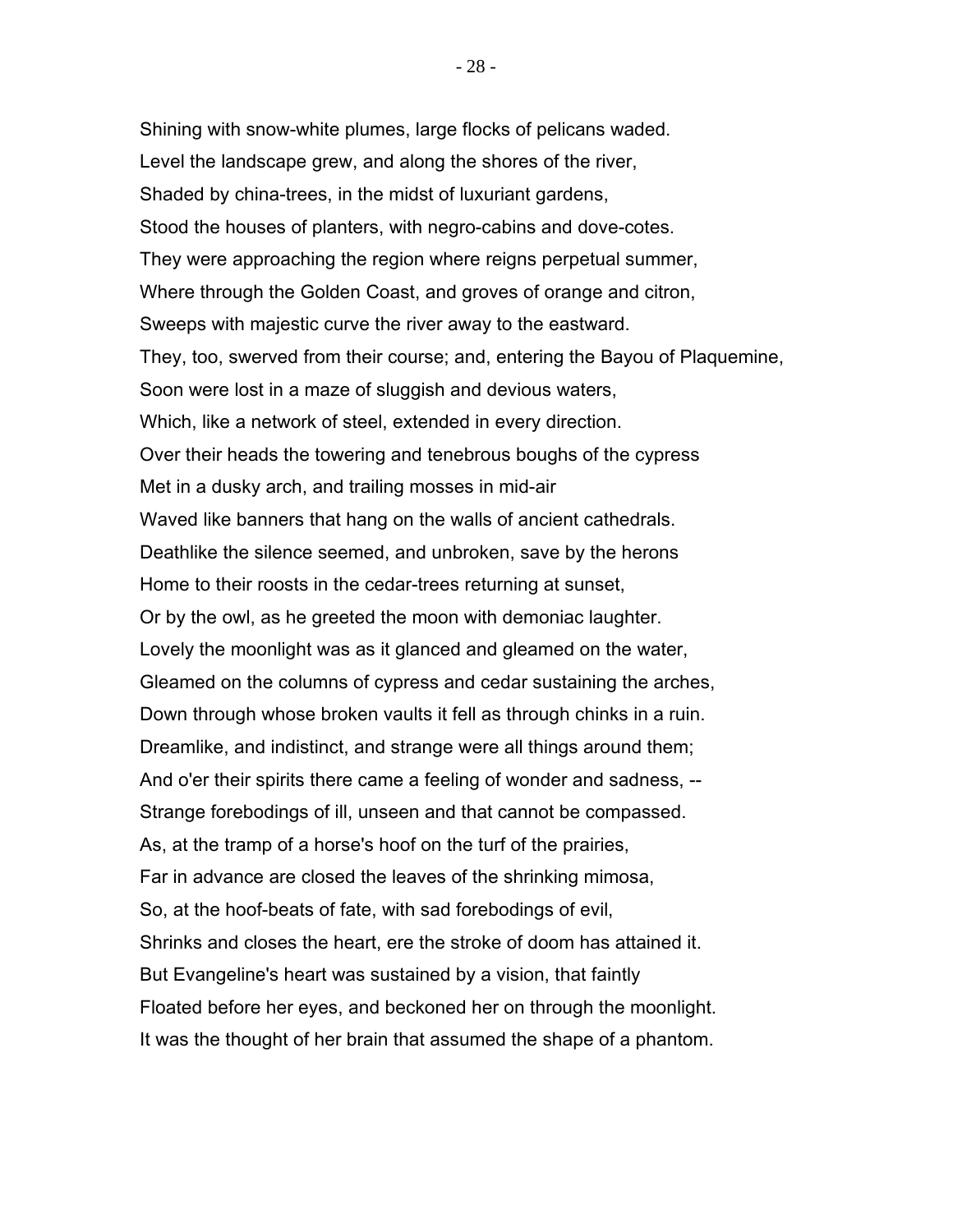Through those shadowy aisles had Gabriel wandered before her, And every stroke of the oar now brought him nearer and nearer.

Then in his place, at the prow of the boat, rose one of the oarsmen, And, as a signal sound, if others like them peradventure Sailed on those gloomy and midnight streams, blew a blast on his bugle. Wild through the dark colonnades and corridors leafy the blast rang, Breaking the seal of silence, and giving tongues to the forest. Soundless above them the banners of moss just stirred to the music. Multitudinous echoes awoke and died in the distance, Over the watery floor, and beneath the reverberant branches; But not a voice replied; no answer came from the darkness; And when the echoes had ceased, like a sense of pain was the silence. Then Evangeline slept; but the boatmen rowed through the midnight, Silent at times, then singing familiar Canadian boat-songs, Such as they sang of old on their own Acadian rivers, And through the night were heard the mysterious sounds of the desert, Far off,-- indistinct, -- as of wave or wind in the forest, Mixed with the whoop of the crane and the roar of the grim alligator.

Thus ere another noon they emerged from those shades; and before them Lay, in the golden sun, the lakes of the Atchafalaya. Water-lilies in myriads rocked on the slight undulations Made by the passing oars, and, resplendent in beauty, the lotus Lifted her golden crown above the heads of the boatmen. Faint was the air with the odorous breath of magnolia blossoms, And with the heat of noon; and numberless sylvan islands, Fragrant and thickly embowered with blossoming hedges of roses, Near to whose shores they glided along, invited to slumber. Soon by the fairest of these their weary oars were suspended.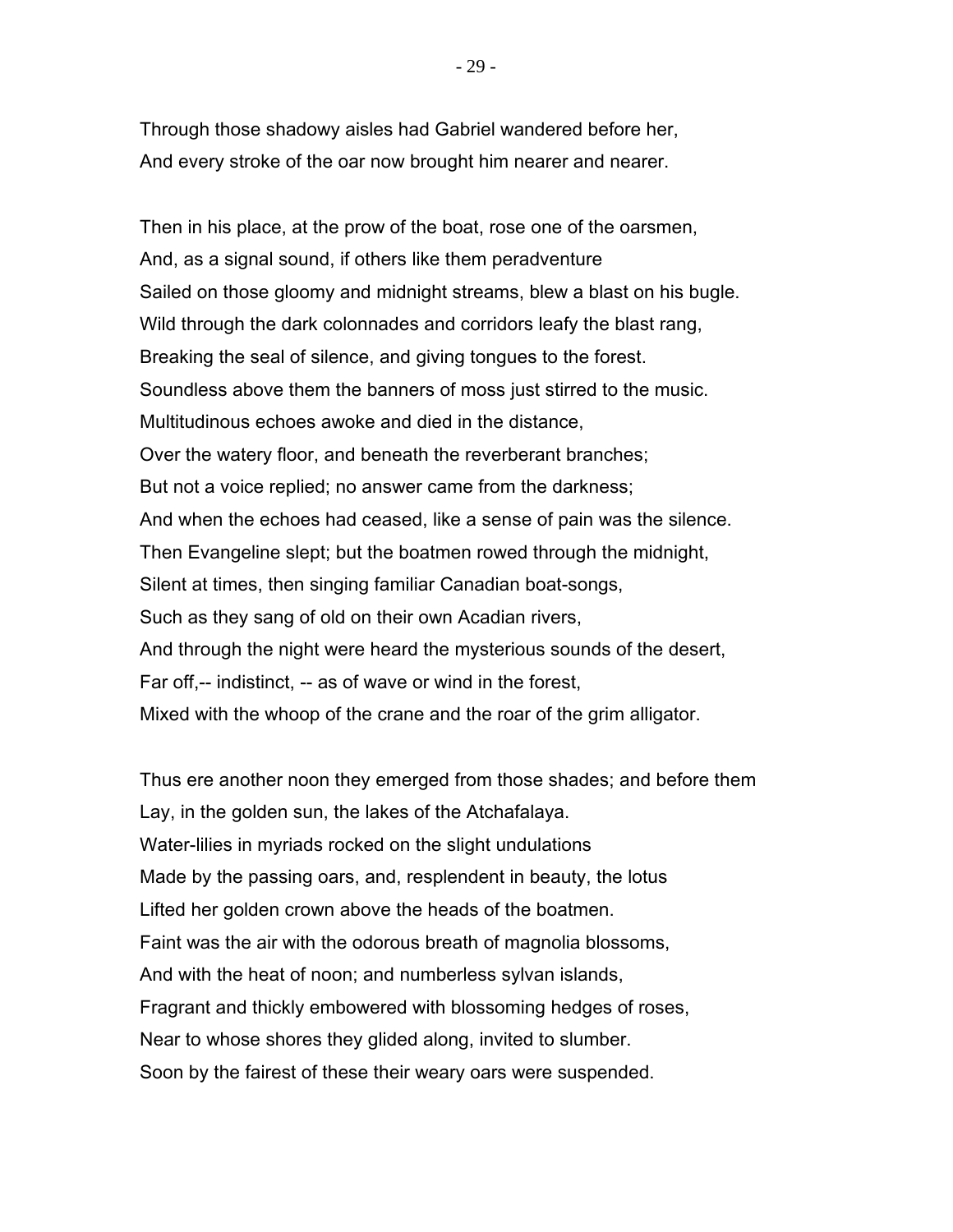Under the boughs of Wachita willows, that grew by the margin, Safely their boat was moored; and scattered about on the greensward, Tired with their midnight toil, the weary travelers slumbered. Over them vast and high extended the cope of a cedar. Swinging from its great arms, the trumpet-flower and the grape-vine Hung their ladder of ropes aloft like the ladder of Jacob, On whose pendulous stairs the angels ascending, descending, Were the swift humming-birds, that flitted from blossom to blossom. Such was the vision Evangeline saw as she slumbered beneath it. Filled was her heart with love, and the dawn of an opening heaven Lighted her soul in sleep with the glory of regions celestial.

Nearer and ever nearer, among the numberless islands, Darted a light, swift boat, that sped away o'er the water, Urged on its course by the sinewy arms of hunters and trappers. Northward its prow was turned, to the land of the bison and beaver. At the helm sat a youth, with countenance thoughtful and careworn. Dark and neglected locks overshadowed his brow, and a sadness Somewhat beyond his years on his face was legibly written. Gabriel was it, who, weary with waiting, unhappy and restless, Sought in the Western wilds oblivion of self and of sorrow. Swiftly they glided along, close under the lee of the island, But by the opposite bank, and behind a screen of palmettos, So that they saw not the boat, where it lay concealed in the willows, And undisturbed by the dash of their oars, and unseen, were the sleepers; Angel of God was there none to awaken the slumbering maiden. Swiftly they glided away, like the shade of a cloud on the prairie. After the sound of their oars on the tholes had died in the distance, As from a magic trance the sleepers awoke, and the maiden Said with a sigh to the friendly priest -- "O Father Felician!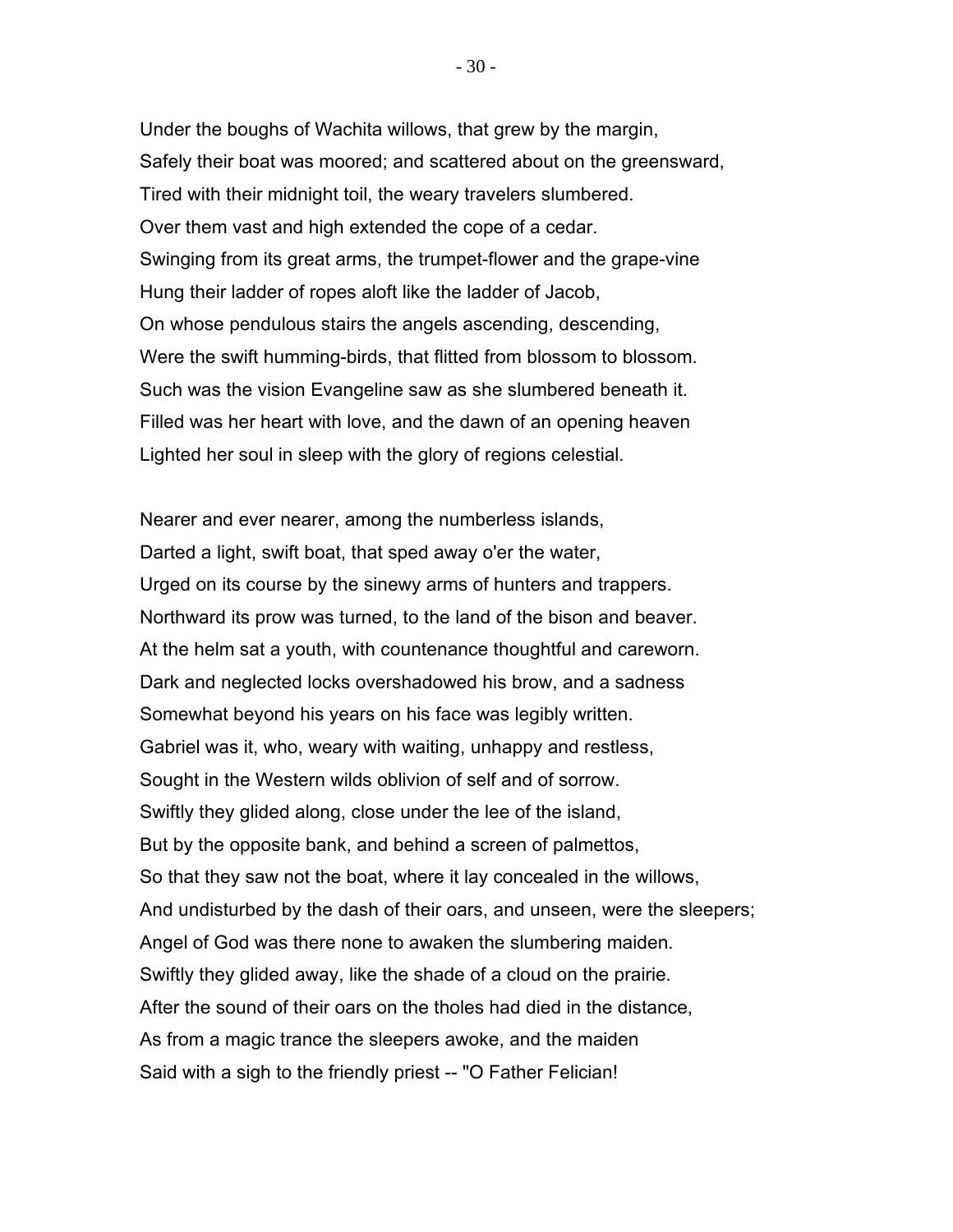Something says in my heart that near me Gabriel wanders. Is it a foolish dream, an idle vague superstition? Or has an angel passed, and revealed the truth to my spirit?" Then, with a blush, she added -- "Alas for my credulous fancy! Unto ears like thine such words as these have no meaning." But made answer the reverend man, and he smiled as he answered -- "Daughter, thy words are not idle; nor are they to me without meaning. Feeling is deep and still; and the word that floats on the surface Is as the tossing buoy, that betrays where the anchor is hidden. Therefore trust to thy heart, and to what the world calls illusions. Gabriel truly is near thee; for not far away to the southward, On the banks of the Teche are the towns of St. Maur and St. Martin. There the long-wandering bride shall be given again to her bridegroom, There the long-absent pastor regain his flock and his sheepfold. Beautiful is the land, with its prairies and forests of fruit-trees; Under the feet a garden of flowers, and the bluest of heavens Bending above, and resting its dome on the walls of the forest. They who dwell there have named it the Eden of Louisiana."

With these words of cheer they arose and continued their journey. Softly the evening came. The sun from the western horizon Like a magician extended his golden wand o'er the landscape; Twinkling vapors arose; and sky and water and forest Seemed all on fire at the touch, and melted and mingled together. Hanging between two skies, a cloud with edges of silver, Floated the boat, with its dripping oars, on the motionless water. Filled was Evangeline's heart with inexpressible sweetness. Touched by the magic spell, the sacred fountains of feeling Glowed with the light of love, as the skies and waters around her. Then from a neighboring thicket the mockingbird, wildest of singers,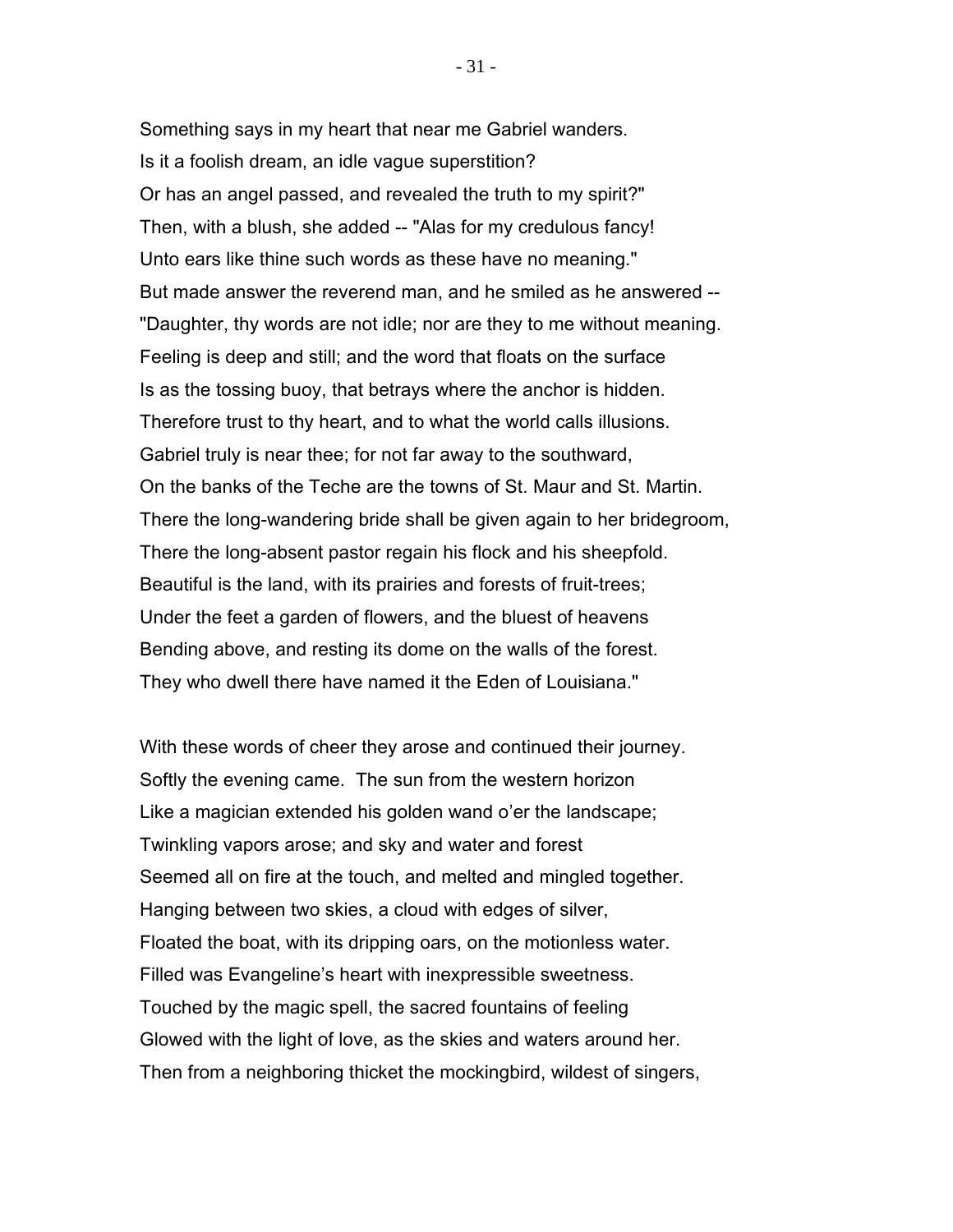Swinging aloft on a willow spray that hung o'er the water, Shook from his little throat such floods of delirious music, That the whole air and the woods and the waves seemed silent to listen. Plaintive at first were the tones and sad; then soaring to madness Seemed they to follow or guide the revel of frenzied Bacchantes. Single notes were then heard, in sorrowful, low lamentation; Till, having gathered them all, he flung them abroad in derision, As when, after a storm, a gust of wind through the tree tops Shakes down the rattling rain in a crystal shower on the branches. With such a prelude as this, and hearts that throbbed with emotion, Slowly they entered the Teche, where it flows through the green Opelousas, And, through the amber air, above the crest of the woodland, Saw the column of smoke that arose from a neighboring dwelling; -- Sounds of a horn they heard, and the distant lowing of cattle.

#### PART III

NEAR to the bank of the river, o'er shadowed by oaks, from whose branches Garlands of Spanish moss and of mystic mistletoe flaunted, Such as the Druids cut down with golden hatchets at Yule-tide, Stood, secluded and still, the house of the herdsman. A garden Girdled it round about with a belt of luxuriant blossoms, Filling the air with fragrance. The house itself was of timbers Hewn from the cypress-tree, and carefully fitted together. Large and low was the roof; and on slender columns supported, Rose-wreathed, vine encircled, a broad and spacious veranda, Haunt of the humming-bird and the bee, extended around it. At each end of the house, amid the flowers of the garden, Stationed the dove-cots were, as love's perpetual symbol, Scenes of endless wooing, and endless contentions of rivals. Silence reigned o'er the place. The line of shadow and sunshine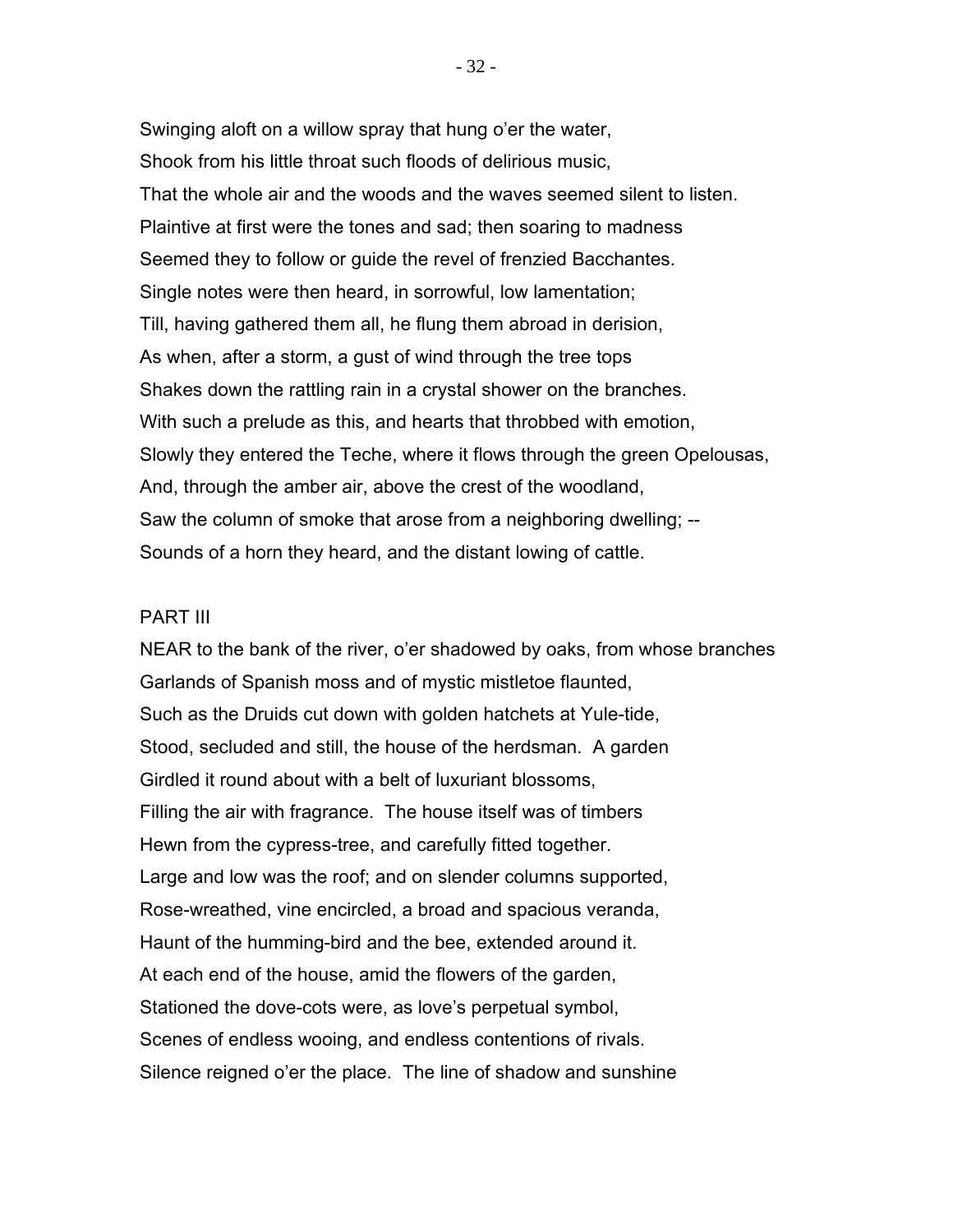Ran near the tops of the trees; but the house itself was in shadow, And from its chimney-top, ascending and slowly expanding Into the evening air, a thin blue column of smoke and rose. In the rear of the house, form the garden gate, ran a pathway Through the great groves of oak to the skirts o the limitless prairie, Into whose sea of flowers the sun was slowly descending. Full in his track of light, like ships with shadowy canvas Hanging loose from their spars in a motionless calm in the tropics, Stood a cluster of trees, with tangled cordage of grape-vines.

Just where the woodlands met the flowery surf of the prairie, Mounted upon his horse, with Spanish saddle and stirrups, Sat a herdsman, arrayed in gaiters and doublet of deerskin. Broad and brown was the face that from under the Spanish sombrero Gazed on the peaceful scene, with the lordly look of its master. Round about him were numberless herds of kine, that were grazing Quietly in the meadows, and breathing the vapory freshness That uprose from the river, and spread itself over the landscape. Slowly lifting the horn that hung at his side, and expanding Fully his broad, deep chest, he blew a blast, that resounded Wildly and sweet and far, through the still damp air of the evening. Suddenly out of the grass the long white horns of the cattle Rose like flakes of foam on the adverse currents of ocean. Silent a moment they gazed, then bellowing rushed o'er the prairie, And the whole mass became a cloud, a shade in the distance. Then, as the herdsman turned to the house, through the gate of the garden Saw he the forms of the priest and the maiden advancing to meet him. Suddenly down from his horse he sprang in amazement, and forward Rushed with extended arms and exclamations of wonder; When they beheld his face, they recognized Basil the Blacksmith.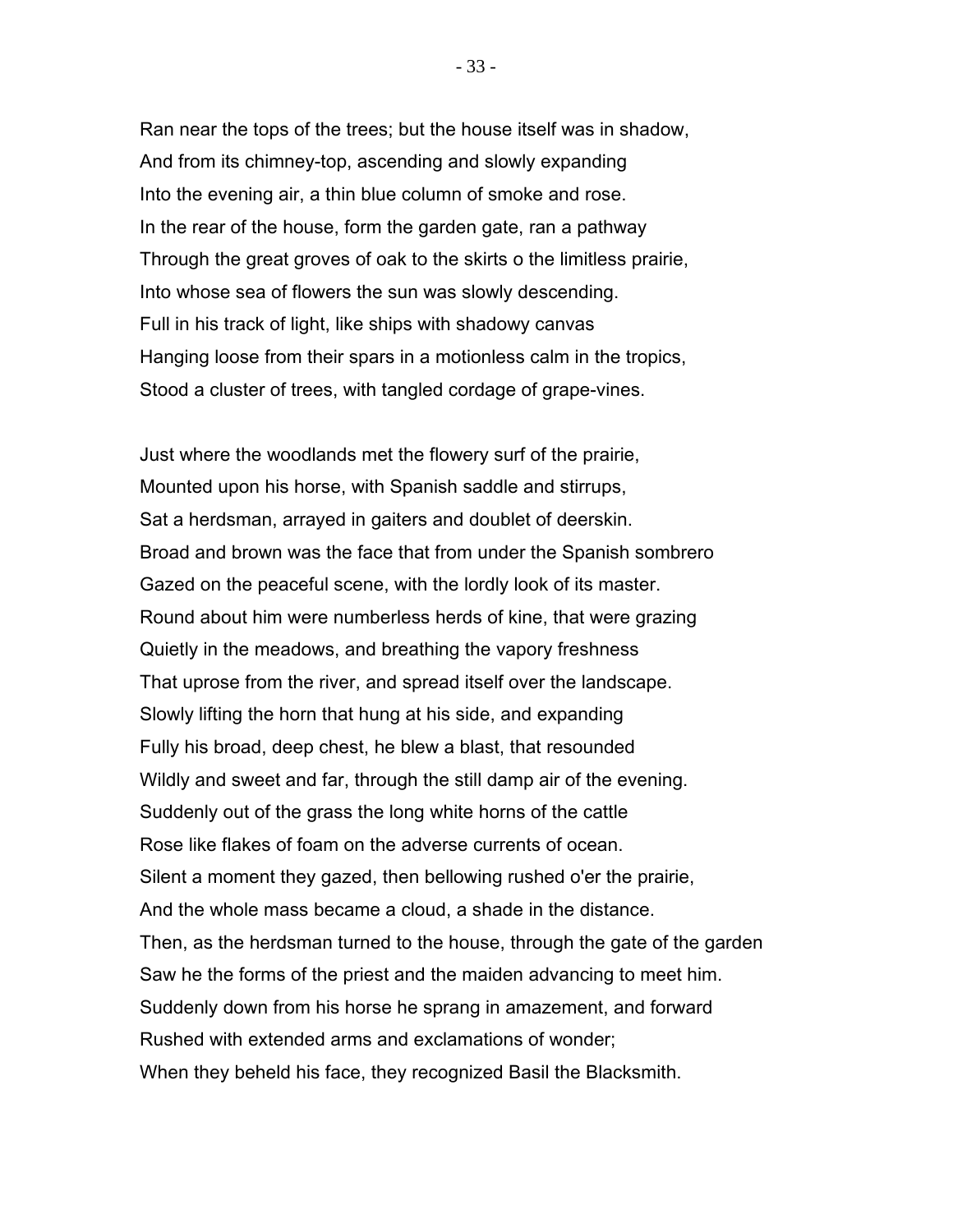Hearty his welcome was, as he led his guests to the garden. There in an arbor of roses with endless question and answer Gave they vent to their hearts, and renewed their friendly embraces, Laughing and weeping by turns, or sitting silent and thoughtful. Thoughtful, for Gabriel came not; and now dark doubts and misgivings Stole o'er the maiden's heart; and Basil, somewhat embarrassed, Broke the silence and said -- "If you come by the Atchafalaya, How have you nowhere encountered my Gabriel's boat on the bayous?" Over Evangeline's face at the words of Basil a shade passed. Tears came into her eyes, and she said, with a tremulous accent -- "Gone? is Gabriel gone?" and, concealing her face on his shoulder, All her o'erburdened heart gave way, and she wept and lamented. Then the good Basil said -- and his voice grew blithe as he said it -- "Be of good cheer, my child; it is only to-day he departed. Foolish boy! he has left me alone with my herds and my horses. Moody and restless grown, and tried and troubled, his spirit Could no longer endure the calm of this quiet existence. Thinking ever of thee, uncertain and sorrowful ever, Ever silent, or speaking only of thee and his troubles, He at length had become so tedious to men and to maidens, Tedious even to me, that at length I bethought me and sent him Unto the town of Adayes to trade for mules with the Spaniards. Thence he will follow the Indian trails to the Ozark Mountains, Hunting for furs in the forests, on rivers trapping the beaver. Therefore be of good cheer; we will follow the fugitive lover; He is not far on his way, and the Fates and the streams are against him. Up and away to-morrow, and through the red dew of the morning We will follow him fast and bring him back to his prison."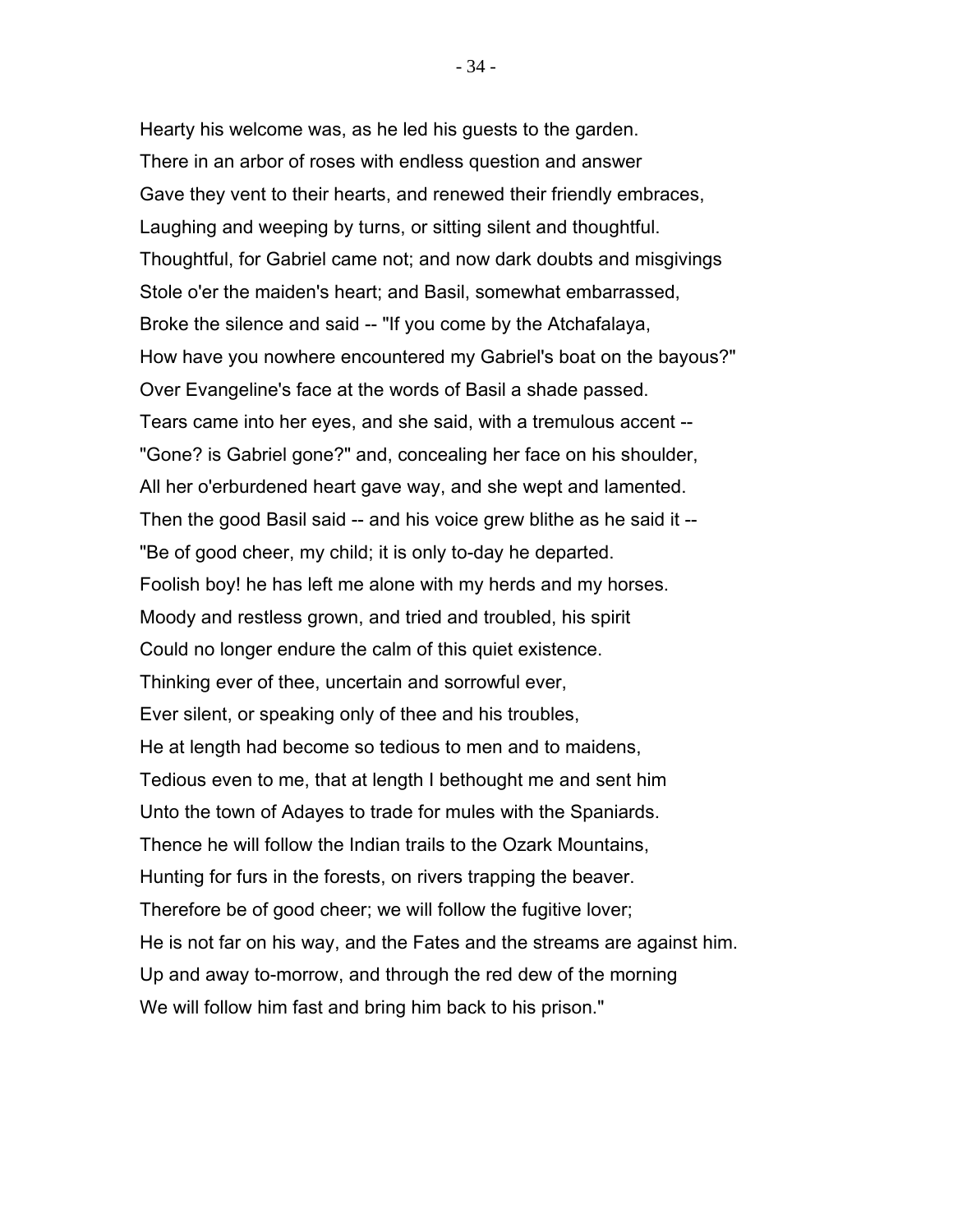Then glad voices were heard, and up from the banks of the river, Borne aloft on his comrades' arms, came Michael the fiddler. Long under Basil's roof had he lived like a god on Olympus, Having no other care than dispensing music to mortals, Far renowned was he for his silver locks and his fiddle. "Long live Michael," they cried, "our brave Acadian minstrel!" As they bore him aloft in triumphal procession; and straightway Father Felician advanced with Evangeline, greeting the old man Kindly and oft, and recalling the past, while Basil, enraptured, Hailed with hilarious joy his old companions and gossips, Laughing loud and long, and embracing mothers and daughters. Much they marvelled to see the wealth of the ci-devant blacksmith, All his domains and his herds, and his patriarchal demeanor; Much they marveled to hear his tales of the soil and the climate, And of the prairies, whose numberless herds were his who would take them; Each one thought in his heart that he, too, would go and do likewise. Thus they ascended the steps, and, crossing the airy veranda, Entered the hall of the house, where already the supper of Basil Waited his late return; and they rested and feasted together.

Over the joyous feast the sudden darkness descended. All was silent without, and illuming the landscape with silver, Fair rose the dewy moon and the myriad stars; but within doors, Brighter than these, shone the faces of friends in the glimmering lamplight. Then from his station aloft, at the head of the table, the herdsman Poured forth his heart and his wine together in endless profusion. Lighting his pipe, that was filled with sweet Natchitoches tobacco, Thus he spake to his guests, who listened, and smiled as they listened: "Welcome once more, my friends, who so long have been friendless and homeless,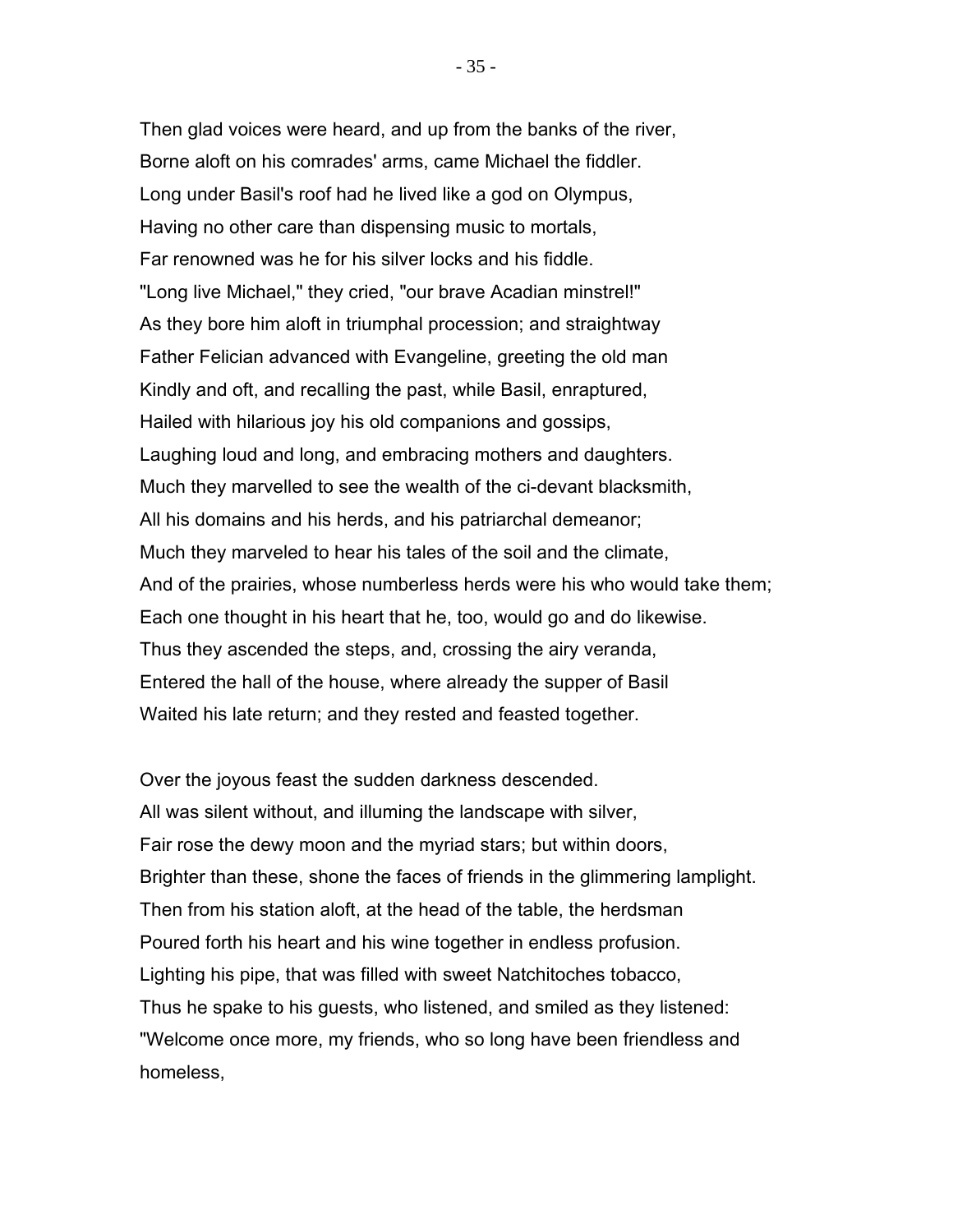Welcome once more to a home, that is better perchance than the old one! Here no hungry winter congeals our blood like the rivers; Here no stony ground provokes the wrath of the farmer. Smoothly the plowshare runs through the soil as a keel through the water. All the year round the orange-groves are in blossom; and grass grows More in a single night than a whole Canadian summer. Here, too, numberless herds run wild and unclaimed in the prairies; Here, too, lands may be had for the asking, and forests of timber With a few blows of the axe are hewn and framed into houses. After your houses are built, and your fields are yellow with harvests, No King George of England shall drive you away from your homesteads, Burning your dwellings and barns, and stealing your farms and your cattle." Speaking these words, he blew a wrathful cloud from his nostrils, While his huge, brawny hand came thundering down on the table, So that the guests all started; and Father Felician, astounded, Suddenly paused, with a pinch of snuff half-way to his nostrils. But the brave Basil resumed, and his words were milder and gayer -- "Only beware of the fever, my friends, beware of the fever! For it is not like that of our cold Acadian climate, Cured by wearing a spider hung round one's neck in a nutshell!" Then there were voices heard at the door, and footsteps approaching Sounded upon the stairs and the floor of the breezy veranda. It was the neighboring Creoles and small Acadian planters, Who had been summoned all to the house of Basil the Herdsman. Merry the meeting was of ancient comrades and neighbors; Friend clasped friend in his arms; and they who before were as strangers, Meeting in exile, became straightway as friends to each other, Drawn by the gentle bond of a common country together. But in the neighboring hall a strain of music, proceeding From the accordant strings of Michael's melodious fiddle,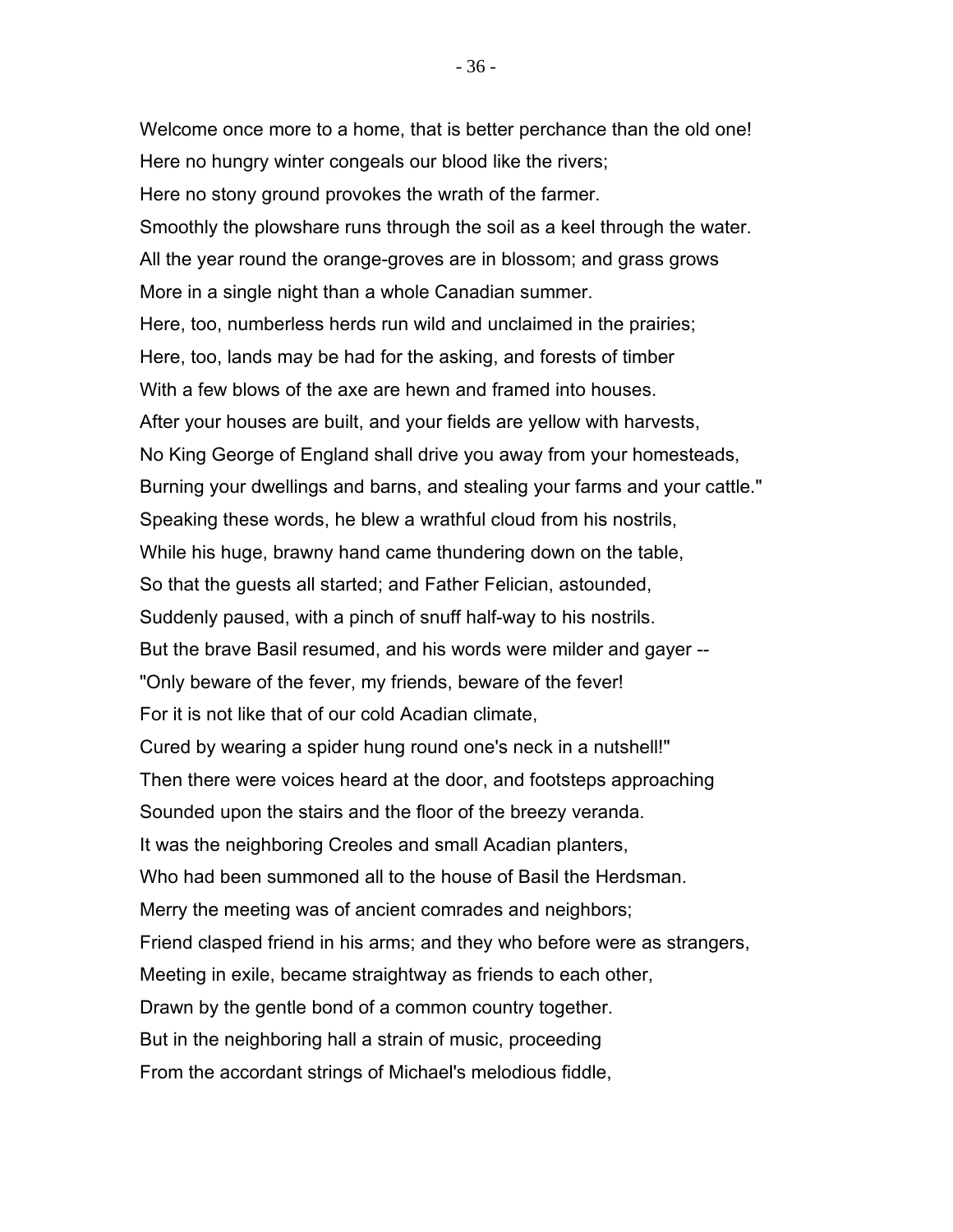Broke up all further speech. Away, like children delighted, All things forgotten beside, they gave themselves to the maddening Whirl of the dizzy dance, as it swept and swayed to the music, Dreamlike, with beaming eyes and the rush of fluttering garments.

Meanwhile, apart, at the head of the hall, the priest and the herdsman Sat, conversing together of past and present and future; While Evangeline stood like one entranced, for within her Olden memories rose, and loud in the midst of the music Heard she the sound of the sea, and an irrepressible sadness Came o'er her heart, and unseen she stole forth into the garden. Beautiful was the night. Behind the black wall of the forest, Tipping its summit with silver, arose the moon. On the river Fell here and there through the branches a tremulous gleam of the moonlight, Like the sweet thoughts of love on a darkened and devious spirit. Nearer and round about her, the manifold flowers of the garden Poured out their souls in odors, that were their prayers and confessions Unto the night, as it went its way, like a silent Carthusian. Fuller of fragrance then they, and as heavy with shadows and night-dews, Hung the heart of the maiden. The calm and the magical moonlight Seemed to inundate her soul with indefinable longings, As, through the garden gate, beneath the brown shade of the oak-trees, Passed she along the path to the edge of the measureless prairie. Silent it lay, with a silvery haze upon it, and the fire-flies Gleaming and floating away in mingled and infinite numbers. Over her head the stars, the thoughts of God in the heavens, Shone on the eyes of man, who had ceased to marvel and worship, Save when a blazing comet was seen on the walls of that temple, As if a hand had appeared and written upon them, "Upharsin." And the soul of the maiden, between the stars and the fire-flies,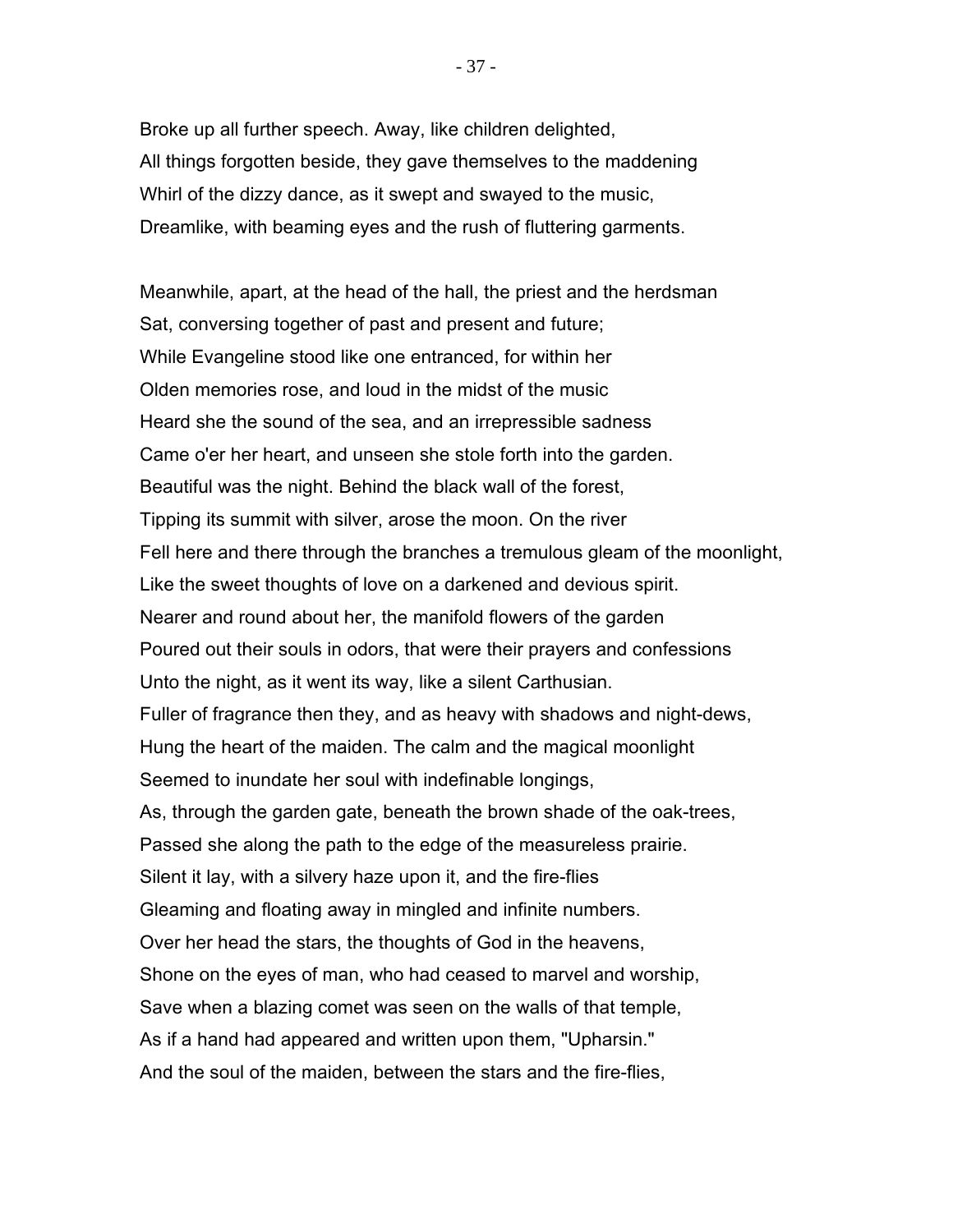Wandered alone, and she cried -- "O Gabriel! O my beloved! Art thou so near unto me, and yet I cannot behold thee? Art thou so near unto me, and yet thy voice does not reach me? Ah! how often thy feet have trod this path to the prairie! Ah! how often thine eyes have looked on the woodlands around me! Ah! how often beneath this oak, returning from labor, Thou hast lain down to rest, and to dream of me in thy slumbers. When shall these eyes behold, these arms be folded about thee?" Loud and sudden and near the note of a whippoorwill sounded Like a flute in the woods; and anon, through the neighboring thickets, Farther and farther away it floated and dropped into silence. "Patience!" whispered the oaks from oracular caverns of darkness; And, from the moonlit meadow, a sigh responded, "To-morrow!"

Bright rose the sun next day; and all the flowers of the garden Bathed his shining feet with their tears, and anointed his tresses With the delicious balm that they bore in their vases of crystal. "Farewell!" said the priest, as he stood at the shadowy threshold; "See that you bring us the Prodigal Son from his fasting and famine, And, too, the Foolish Virgin, who slept when the bridegroom was coming." "Farewell!" answered the maiden, and, smiling, with Basil descended Down to the river's brink, where the boatmen already were waiting. Thus beginning their journey with morning, and sunshine and gladness, Swiftly they followed the flight of him who was speeding before them, Blown by the blast of fate like a dead leaf over the desert. Not that day, nor the next, nor yet the day that succeeded, Found they trace of his course, in lake or forest or river, Nor, after many days, had they found him; but vague and uncertain Rumors alone were their guides through a wild and desolate country, Till, at the little inn of the Spanish town of Adayes,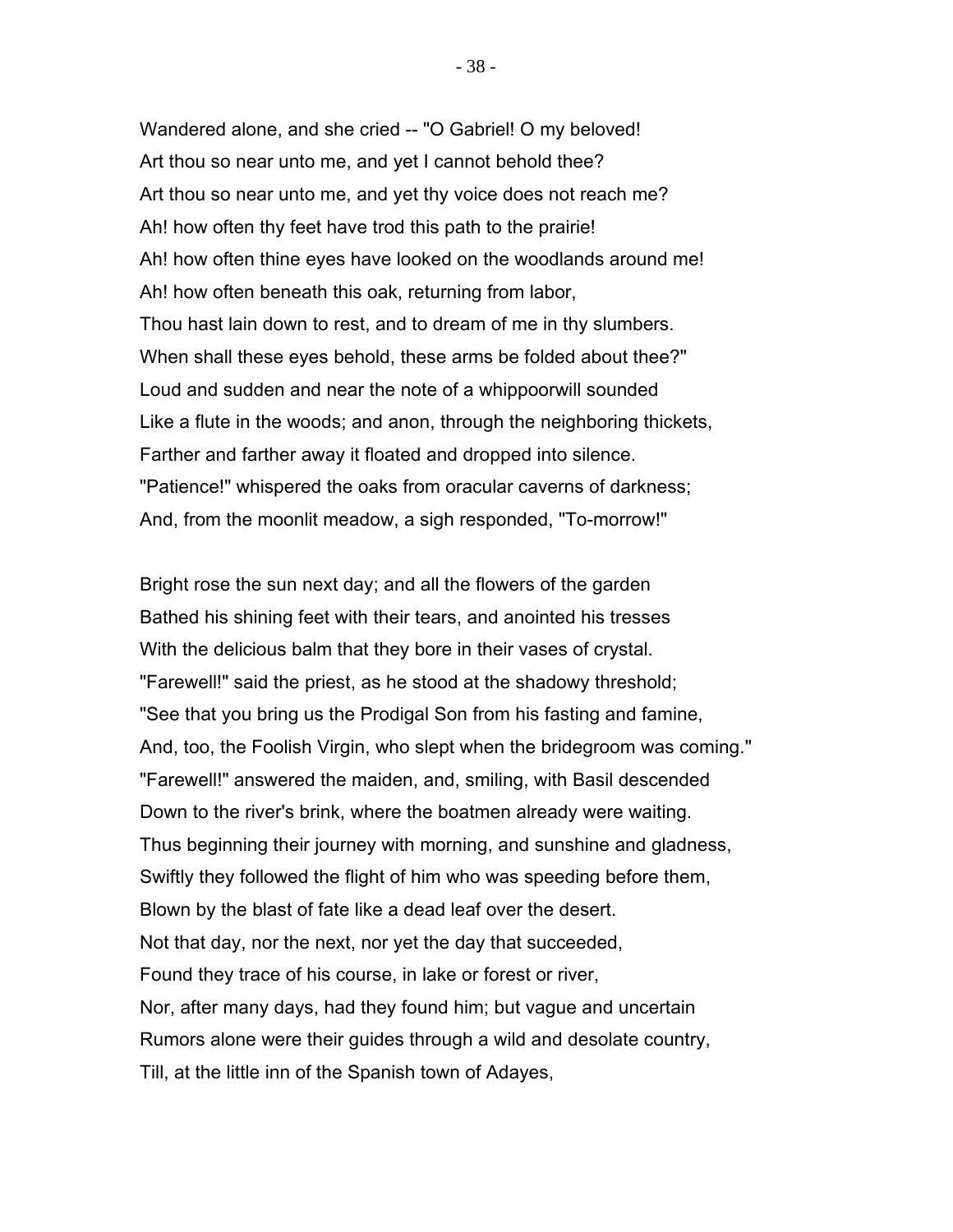Weary and worn, they alighted, and learned from the garrulous landlord, That on the day before, with horses and guides and companions, Gabriel left the village, and took the road of the prairies.

## IV

FAR in the West there lies a desert land, where the mountains Lift, through perpetual snows, their lofty and luminous summits. Down from their jagged, deep ravines, where the gorge, like a gateway, Opens a passage rude to the wheels of the emigrant's wagon, Westward the Oregon flows and the Walleway and Owyhee. Eastward, with devious course, among the Windriver Mountains, Through the Sweetwater Valley precipitate leaps the Nebraska; And to the south, from Fontaine-qui-bout and the Spanish sierras, Fretted with sands and rocks, and swept by the wind of the desert, Numberless torrents, with ceaseless sound, descend to the ocean, Like the great chords of a harp, in loud and solemn vibrations. Spreading between these streams are the wondrous, beautiful prairies, Billowy bays of grass ever rolling in shadow and sunshine, Bright with luxuriant clusters of roses and purple amorphas. Over them wandered the buffalo herds, and the elk and the roebuck; Over them wandered the wolves, and herds of riderless horses; Fires that blast and blight, and winds that are weary with travel; Over them wander the scattered tribes of Ishmael's children, Staining the desert with blood; and above their terrible war-trails Circles and sails aloft, on pinions majestic, the vulture, Like the implacable soul of a chieftain slaughtered in battle, By invisible stairs ascending and scaling the heavens. Here and there rise smokes from the camps of these savage marauders; Here and there rise groves from the margins of swift-running rivers; And the grim, taciturn bear, the anchorite monk of the desert,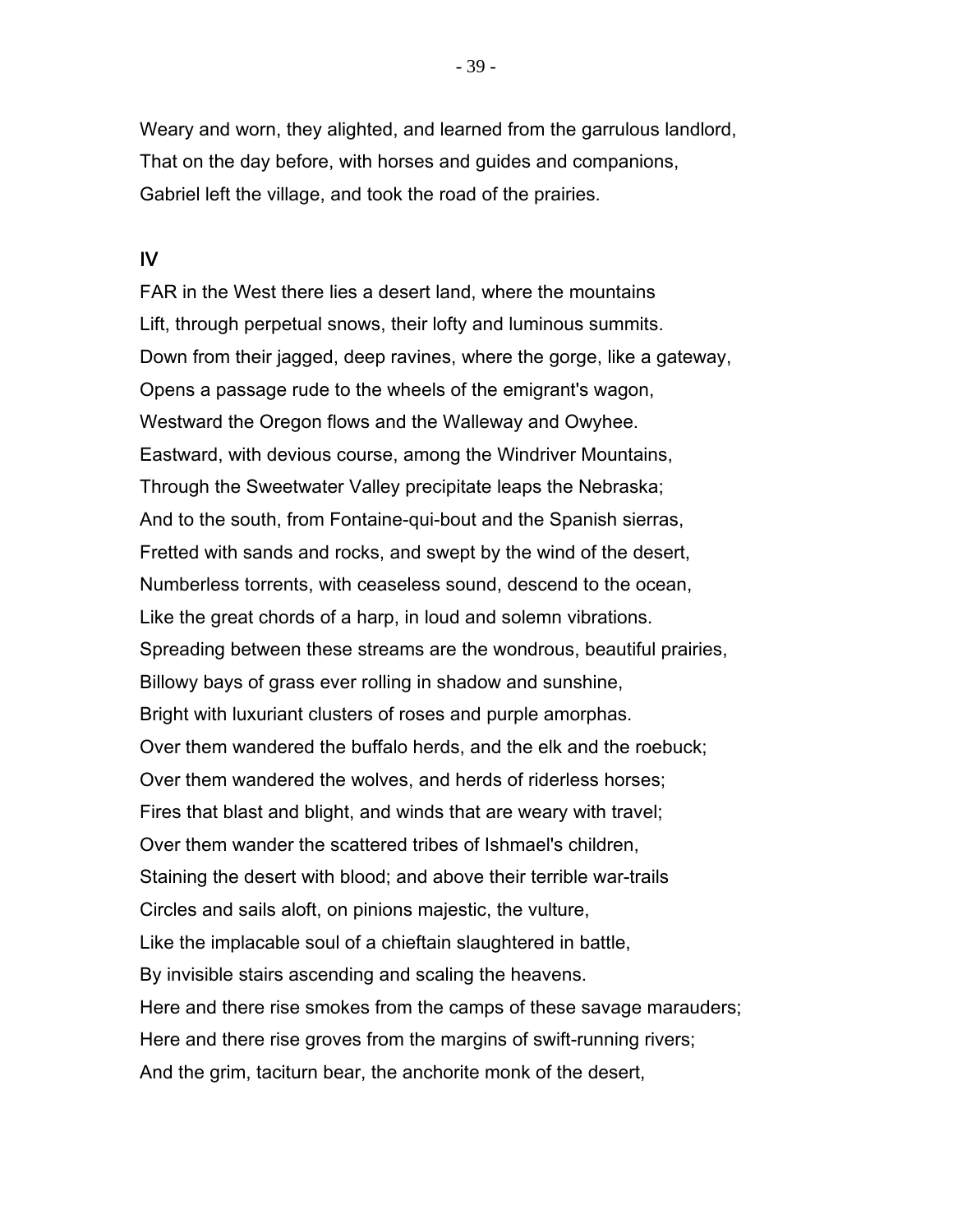Climbs down their dark ravines to dig for roots by the brookside, And over all is the sky, the clear and crystalline heaven, Like the protecting hand of God inverted above them.

Into this wonderful land, at the base of the Ozark Mountains, Gabriel far had entered, with hunters and trappers behind him. Day after day, with their Indian guides, the maiden and Basil Followed his flying steps, and thought each day to o'ertake him. Sometimes they saw, or thought they saw, the smoke of his camp-fire Rise in the morning air from the distant plain; but at nightfall, When they had reached the place, they found only embers and ashes. And, though their hearts were sad at times and their bodies were weary, Hope still guided them on, as the magic Fata Morgana Showed them her lakes of light, that retreated and vanished before them.

Once, as they sat by their evening fire, there silently entered Into the little camp an Indian woman, whose features Wore deep traces of sorrow, and patience as great as her sorrow. She was a Shawnee woman returning home to her people, From the far-off hunting-grounds of the cruel Camanches, Where her Canadian husband, a Coureur-des-Bois, had been murdered. Touched were their hearts at her story, and warmest and friendliest welcome Gave they, with words of cheer, and she sat and feasted among them On the buffalo-meat and the venison cooked on the embers. But when their meal was done, and Basil and all his companions, Worn with the long day's march and the chase of the deer and the bison, Stretched themselves on the ground, and slept where the quivering firelight Flashed on their swarthy cheeks, and their forms wrapped up in their blankets, Then at the door of Evangeline's tent she sat and repeated Slowly, with soft, low voice, and the charm of her Indian accent,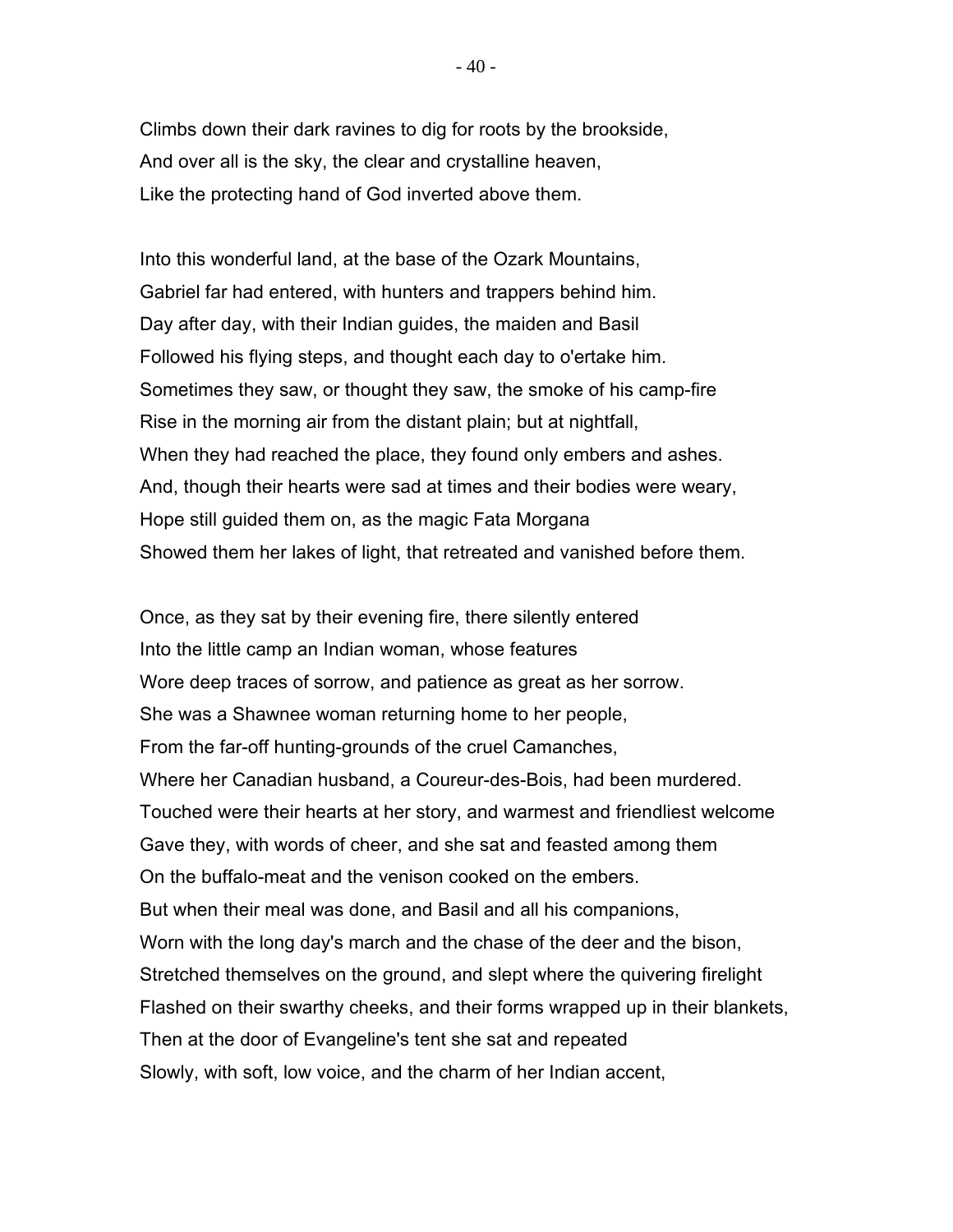All the tale of her love, with its pleasures, and pains, and reverses. Much Evangeline wept at the tale, and to know that another Hapless heart like her own had loved and had been disappointed. Moved to the depths of her soul by pity and woman's compassion, Yet in her sorrow pleased that one who had suffered was near her, She in turn related her love and all its disasters. Mute with wonder the Shawnee sat, and when she had ended Still was mute; but at length, as if a mysterious horror Passed through her brain, she spake, and repeated the tale of the Mowis; Mowis, the bridegroom of snow, who won and wedded a maiden, But, when the morning came, arose and passed from the wigwam, Fading and melting away and dissolving into the sunshine, Till she beheld him no more, though she followed far into the forest. Then, in those sweet, low tones, that seem like a weird incantation, Told she the tale of the fair Lilinau, who was wooed by a phantom, That, through the pines o'er her father's lodge, in the hush of the twilight, Breathed like the evening wind, and whispered love to the maiden, Till she followed his green and waving plume through the forest, And never more returned, nor was seen again by her people. Silent with wonder and strange surprise Evangeline listened To the soft flow of her magical words, till the region around her Seemed like enchanted ground, and her swarthy guest the enchantress. Slowly over the tops of the Ozark Mountains the moon rose, Lighting the little tent, and with a mysterious splendor Touching the somber leaves, and embracing and filling the woodland. With a delicious sound the brook rushed by, and the branches Swayed and sighed overhead in scarcely audible whispers. Filled with the thoughts of love was Evangeline's heart, but a secret, Subtile sense crept in of pain and indefinite terror, As the cold, poisonous snake creeps into the nest of the swallow.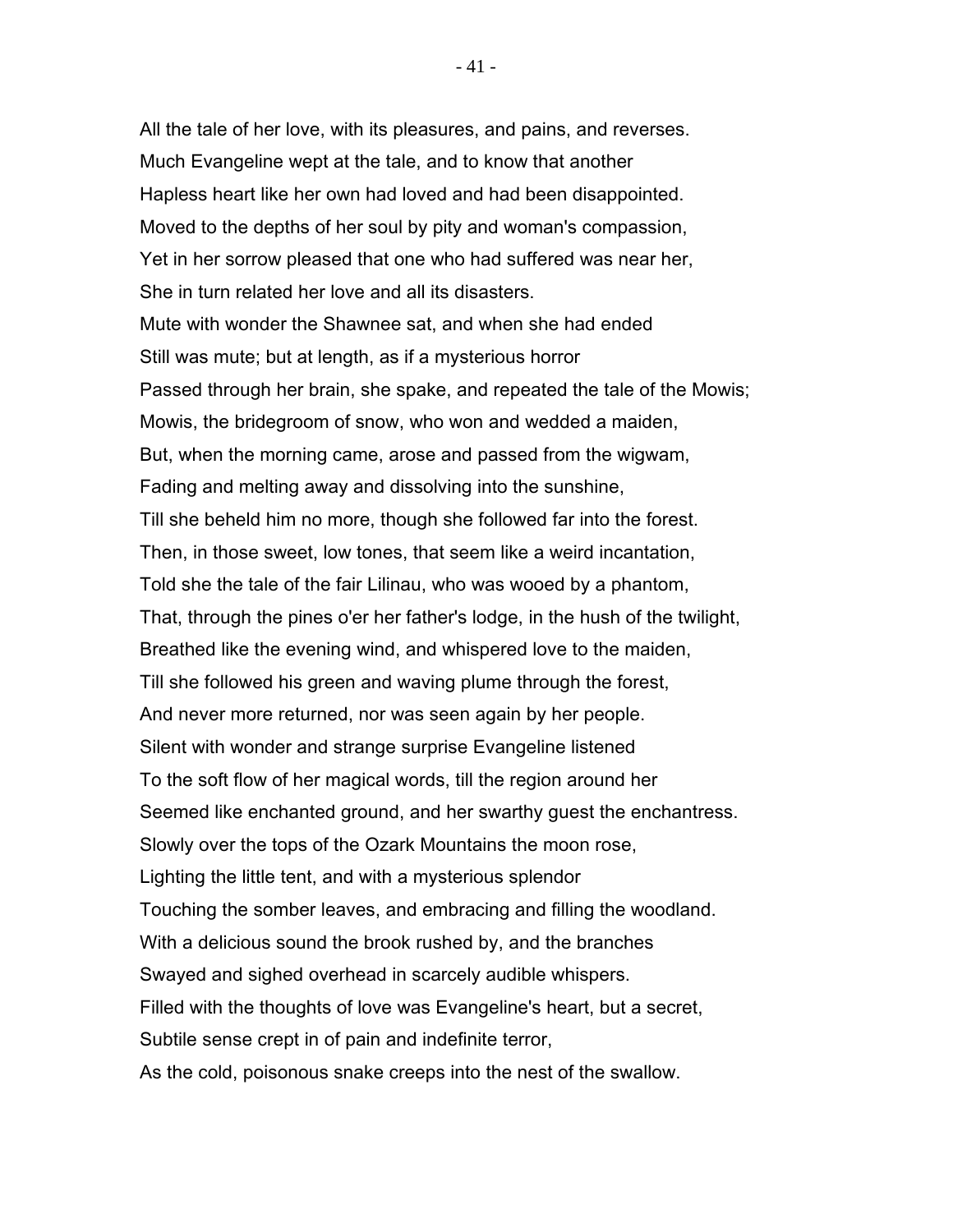It was no earthly fear. A breath from the region of spirits Seemed to float in the air of night; and she felt for a moment That, like the Indian maid, she, too, was pursuing a phantom. With this thought she slept, and the fear and the phantom had vanished.

Early upon the morrow the march was resumed; and the Shawnee Said, as they journeyed along, "On the western slope of these mountains Dwells in his little village the Black Robe chief of the Mission. Much he teaches the people, and tells them of Mary and Jesus; Loud laugh their hearts with joy, and weep with pain, as they hear him." Then, with a sudden and secret emotion, Evangeline answered, "Let us go to the Mission, for there good tidings await us!" Thither they turned their steeds; and behind a spur of the mountains, Just as the sun went down, they heard a murmur of voices, And in a meadow green and broad, by the bank of a river, Saw the tents of the Christians, the tents of the Jesuit Mission. Under a towering oak, that stood in the midst of the village, Knelt the Black Robe chief with his children. A crucifix fastened

High on the trunk of the tree, and overshadowed by grape-vines, Looked with its agonized face on the multitude kneeling beneath it. This was their rural chapel. Aloft, through the intricate arches Of its aerial roof, arose the chant of their vespers, Mingling its notes with the soft susurrus and sighs of the branches. Silent, with heads uncovered, the travelers, nearer approaching, Knelt on the swarded floor, and joined in the evening devotions. But when the service was done, and the benediction had fallen Forth from the hands of the priest, like seed from the hands of the sower, Slowly the reverend man advanced to the strangers, and bade them Welcome; and when they replied, he smiled with benignant expression,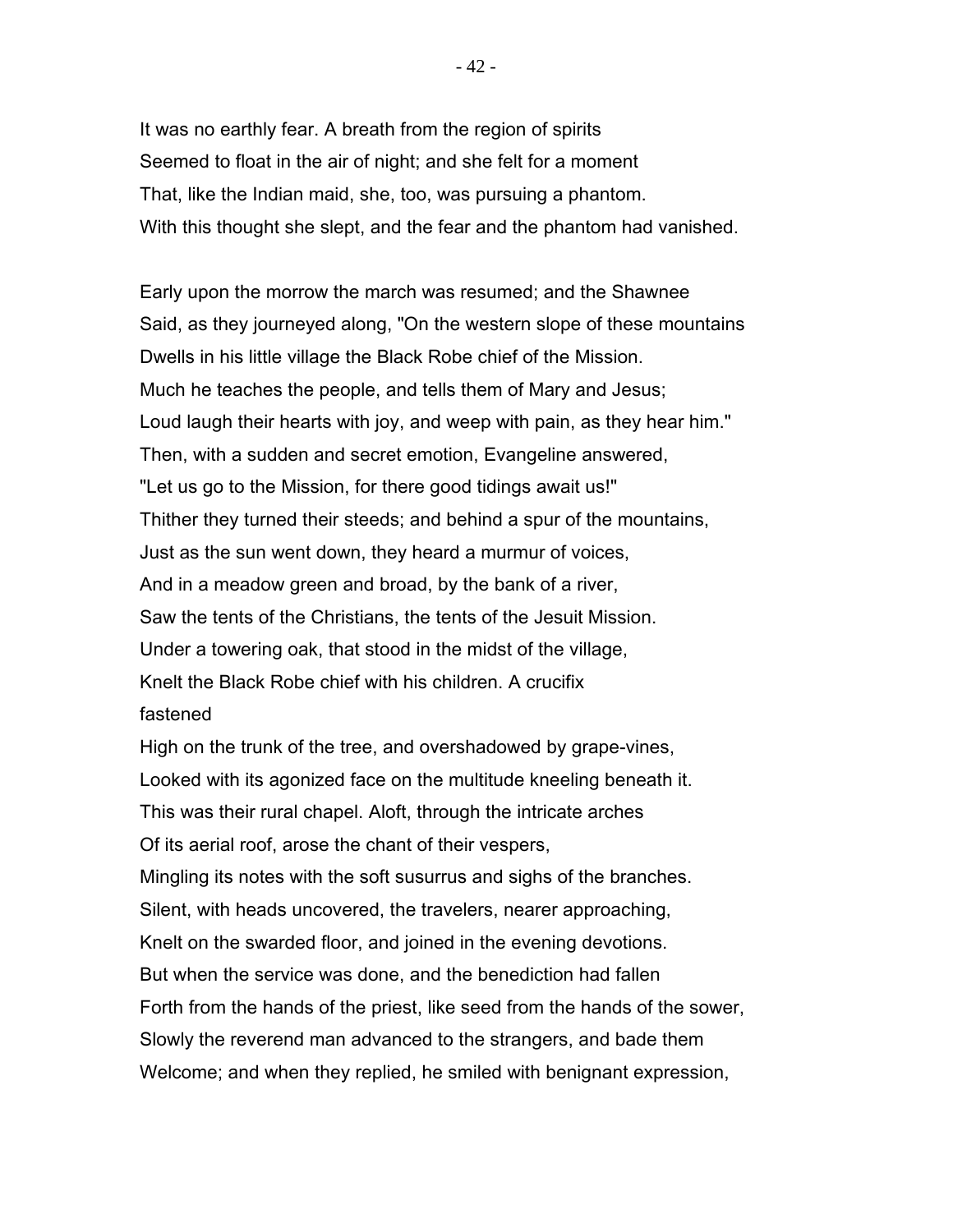Hearing the homelike sounds of his mother tongue in the forest, And, with words of kindness, conducted them into his wigwam. There upon mats and skins they reposed, and on cakes of the maize-ear Feasted, and slaked their thirst from the water-gourd of the teacher. Soon was their story told; and the priest with solemnity answered: -- "Not six suns have risen and set since Gabriel, seated On this mat by my side, where now the maiden reposes, Told me this same sad tale; then arose and continued his journey!" Soft was the voice of the priest, and he spake with an accent of kindness; But on Evangeline's heart fell his words as in winter the snowflakes Fall into some lone nest from which the birds have departed. "Far to the north he has gone," continued the priest; "but in autumn, When the chase is done, will return again to the Mission." Then Evangeline said, and her voice was meek and submissive, "Let me remain with thee, for my soul is sad and afflicted." So seemed it wise and well unto all; and betimes on the morrow, Mounting his Mexican steed, with his Indian guides and companions, Homeward Basil returned, and Evangeline stayed at the Mission.

Slowly, slowly, slowly the days succeeded each other -- Days and weeks and months; and the fields of maize that were springing Green from the ground when a stranger she came, now waving above her, Lifted their slender shafts, with leaves interlacing, and forming Cloisters for mendicant crows and granaries pillaged by squirrels. Then in the golden weather the maize was busked, and the maidens Blushed at each blood-red ear, for that betokened a lover, But at the crooked laughed, and called it a thief in the corn-field. Even the blood-red ear to Evangeline brought not her lover. "Patience!" the priest would say; "have faith, and thy prayer will be answered! Look at this delicate plant that lifts its head from the meadow,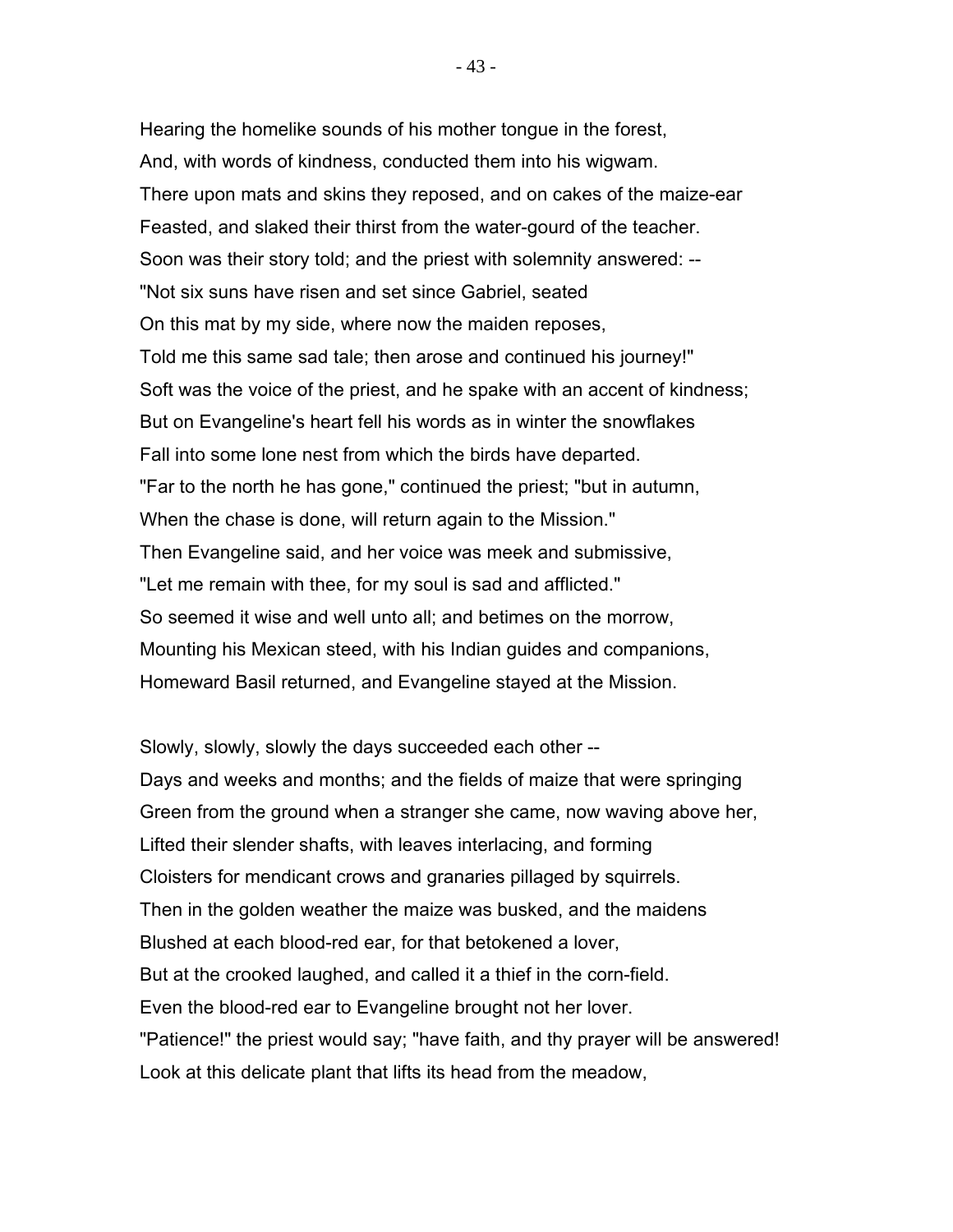See how its leaves all point to the north, as true as the magnet; This is the compass-flower, that the finger of God has suspended Here on its fragile stalk, to direct the traveler's journey Over the sea-like, pathless, limitless waste of the desert. Such in the soul of man is faith. The blossoms of passion, Gay and luxuriant flowers, are brighter and fuller of fragrance, But they beguile us, and lead us astray, and their odor is deadly. Only this humble plant can guide us here, and hereafter Crown us with asphodel flowers, that are wet with the dews of nepenthe." So came the autumn, and passed, and the winter -- yet Gabriel came not; Blossomed the opening spring, and the notes of the robin and bluebird Sounded sweet upon wold and in wood, yet Gabriel came not. But on the breath of the summer winds a rumor was wafted Sweeter than song of bird, or hue or odor of blossom. Far to the north and east, it said, in the Michigan forests, Gabriel had his lodge by the banks of the Saginaw river. And, with returning guides, that sought the lakes of St. Lawrence, Saying a sad farewell, Evangeline went from the Mission. When over weary ways, by long and perilous marches, She had attained at length the depths of the Michigan forests, Found she the hunter's lodge deserted and fallen to ruin!

Thus did the long sad years glide on, and in seasons and places Divers and distant far was seen the wandering maiden; -- Now in the Tents of Grace of the meek Moravian Missions, Now in the noisy camps and the battle-fields of the army, Now in secluded hamlets, in towns and populous cities, Like a phantom she came, and passed away unremembered. Fair was she, and young, when in hope began the long journey;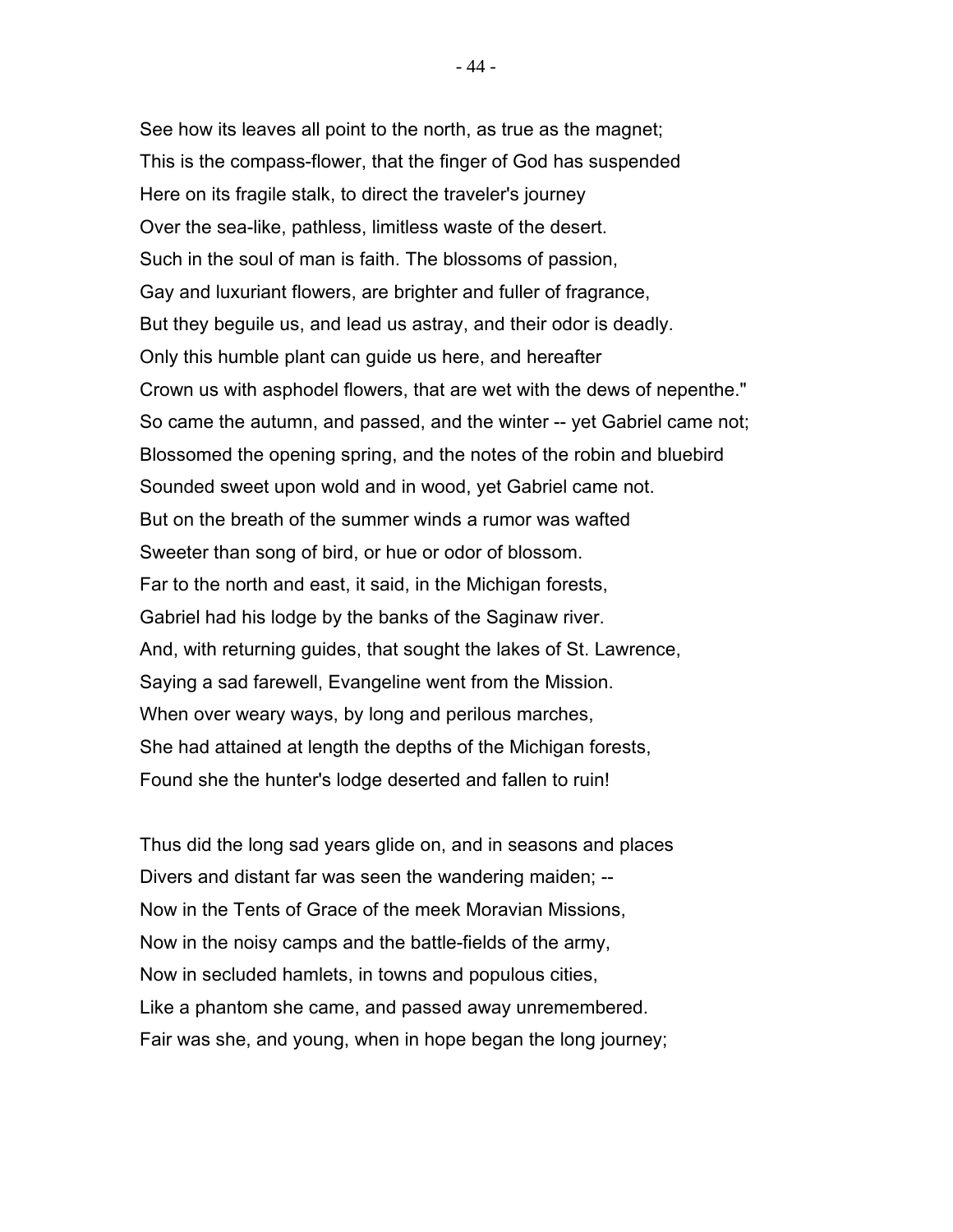Faded was she and old, when in disappointment it ended. Each succeeding year stole something away from her beauty. Leaving behind it, broader and deeper, the gloom and the shadow. Then there appeared and spread faint streaks of gray o'er her forehead, Dawn of another life, that broke o'er her earthly horizon, As in the eastern sky the first faint streaks of the morning.

## V

IN that delightful land, which is washed by the Delaware's waters, Guarding in sylvan shades the name of Penn the apostle, Stands on the banks of its beautiful stream the city he founded. There all the air is balm, and the peach is the emblem of beauty, And the streets still re-echo the names of the trees of the forest, As if they fain would appease the Dryads whose haunts they molested. There from the troubled sea had Evangeline landed, an exile, Finding among the children of Penn a home and a country. There old René Leblanc had died; and when he departed, Saw at his side only one of all his hundred descendants. Something at least there was in the friendly streets of the city, Something that spake to her heart, and made her no longer a stranger: And her ear was pleased with the Thee and Thou of the Quakers, For it recalled the past, the old Acadian country, Where all men were equal, and all were brothers and sisters. So, when the fruitless search, the disappointed endeavor, Ended, to recommence no more upon earth, uncomplaining, Thither, as leaves to the light, were turned her thoughts and her footsteps. As from a mountain's top the rainy mists of the morning Roll away, and afar we behold the landscape below us, Sun-illumined, with shining rivers and cities and hamlets, So fell the mists from her mind, and she saw the world far below her,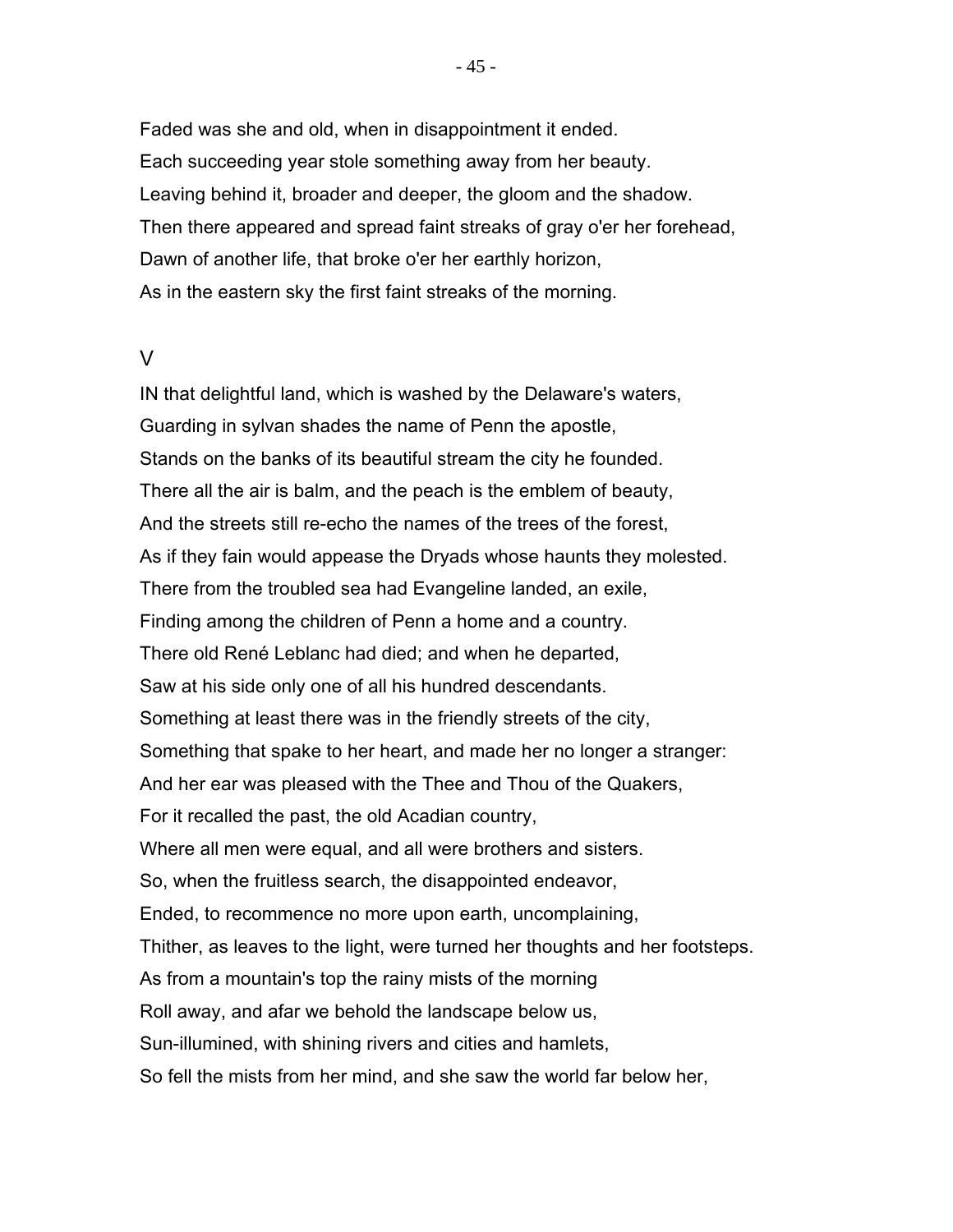Dark no longer, but all illumined with love; and the pathway Which she had climbed so far, lying smooth and fair in the distance. Gabriel was not forgotten. Within her heart was his image, Clothed in the beauty of love and youth, as last she beheld him, Only more beautiful made by his deathlike silence and absence. Into her thoughts of him time entered not, for it was not. Over him years had no power; he was not changed, but transfigured; He had become to her heart as one who is dead, and not absent; Patience and abnegation of self, and devotion to others, This was the lesson a life of trial and sorrow had taught her. So was her love diffused, but, like to some odorous spices, Suffered no waste nor loss, though filling the air with aroma. Other hope had she none, nor wish in life, but to follow Meekly, with reverent steps, the sacred feet of her Saviour. Thus many years she lived as a Sister of Mercy; frequenting Lonely and wretched roofs in the crowded lanes of the city, Where distress and want concealed themselves from the sunlight, Where disease and sorrow in garrets languished neglected. Night after night, when the world was asleep, as the watchman repeated Loud, through the gusty streets, that all was well in the city, High at some lonely window he saw the light of her taper. Day after day, in the gray of the dawn, as slow through the suburbs Plodded the German farmer, with flowers and fruits for the market, Met he that meek, pale face, returning home from its watchings.

Then it came to pass that a pestilence fell on the city, Presaged by wondrous signs, and mostly by flocks of wild pigeons, Darkening the sun in their flight, with naught in their craws but an acorn. And, as the tides of the sea arise in the month of September, Flooding some silver stream, till it spreads to a lake in a meadow,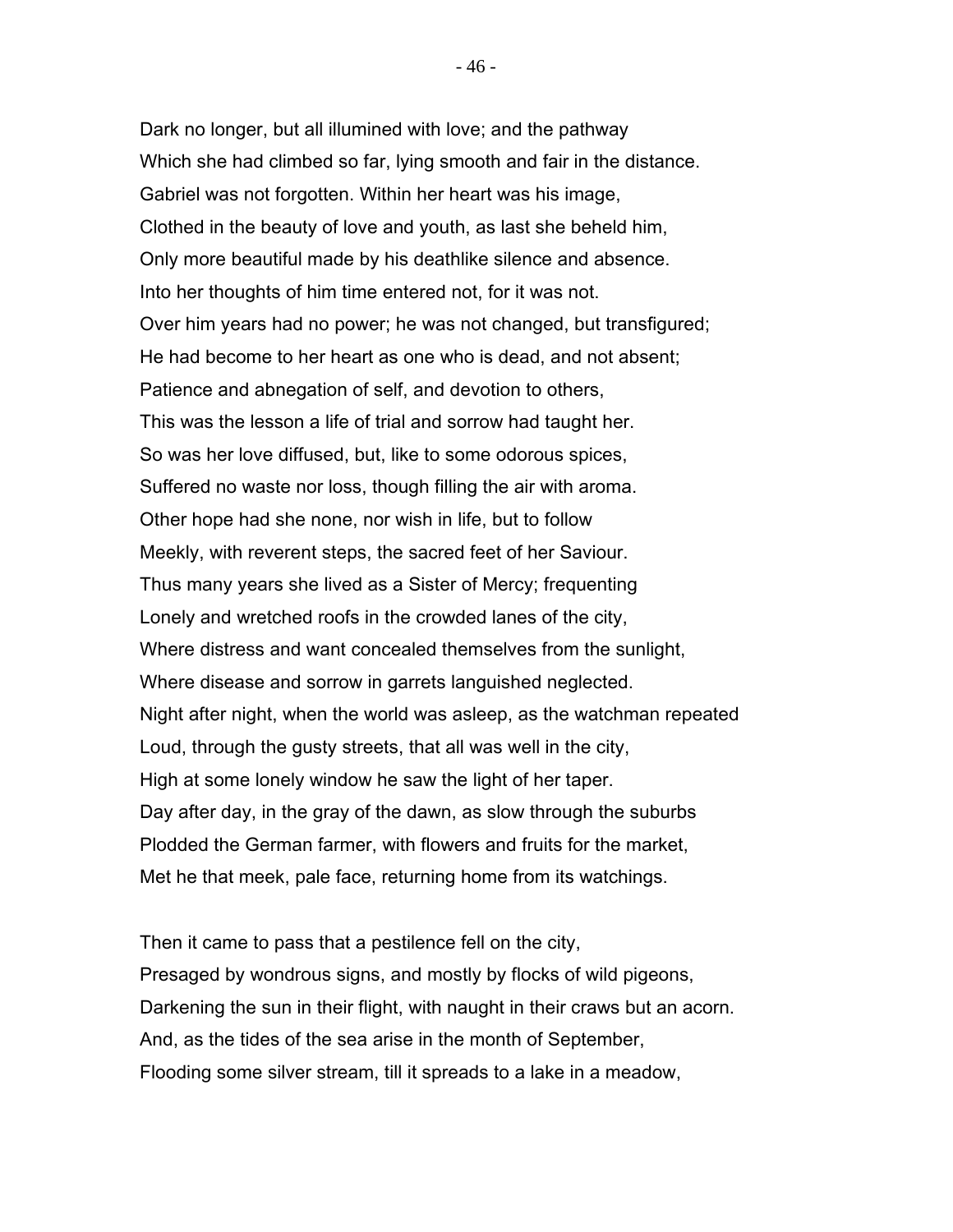So death flooded life, and o'erflowing its natural margin, Spread to a brackish lake, the silver stream of existence. Wealth had no power to bribe, nor beauty to charm, the oppressor; But all perished alike beneath the scourge of his anger; -- Only, alas! the poor, who had neither friends nor attendants, Crept away to die in the almshouse, home of the homeless; Then in the suburbs it stood, in the midst of meadows and woodlands; -- Now the city surrounds it; but still, with its gateway and wicket Meek, in the midst of splendor, its humble walls seem to echo Softly the words of the Lord: -- "The poor ye always have with you." Thither, by night and by day, came the Sister of Mercy. The dying Looked up into her face, and thought, indeed, to behold there Gleams of celestial light encircle her forehead with splendor, Such as the artist paints o'er the brows of saints and apostles, Or such as hangs by night o'er a city seen at a distance. Unto their eyes it seemed the lamps of the city celestial, Into whose shining gates ere long their spirits would enter.

Thus, on a Sabbath morn, through the streets, deserted and silent, Wending her quiet way, she entered the door of the almshouse. Sweet on the summer air was the odor of flowers in the garden; And she paused on her way to gather the fairest among them, That the dying once more might rejoice in their fragrance and beauty. Then, as she mounted the stairs to the corridors, cooled by the east wind, Distant and soft on her ear fell the chimes from the belfry of Christ Church, While, intermingled with these, across the meadows were wafted Sounds of psalms, that were sung by the Swedes in their church at Wicaco. Soft as descending wings fell the calm of the hour on her spirit; Something within her said, "At length thy trials are ended;"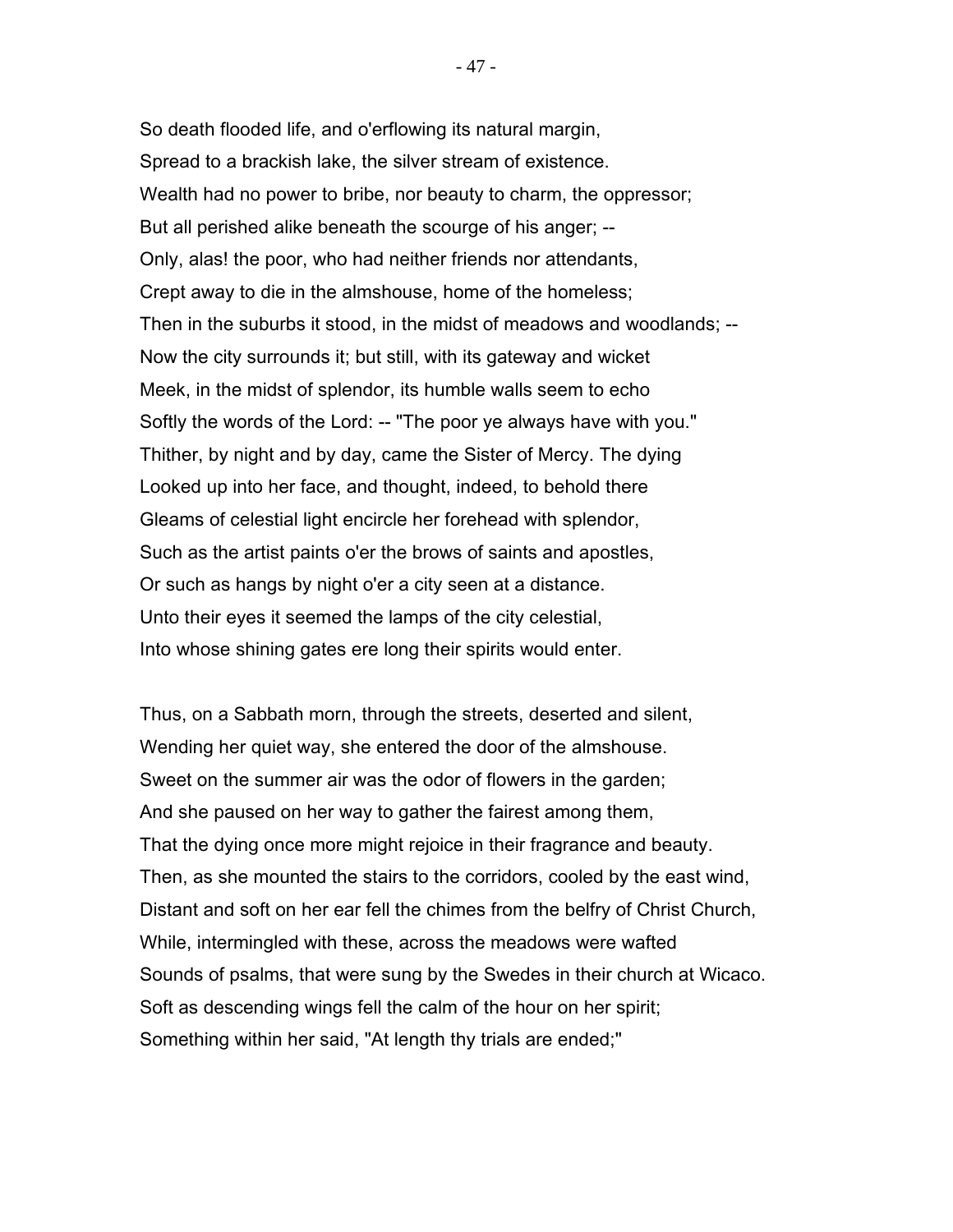And, with a light in her looks, she entered the chambers of sickness. Noiselessly moved about the assiduous, careful attendants, Moistening the feverish lip, and the aching brow, and in silence Closing the sightless eyes of the dead, and concealing their faces, Where on their pallets they lay, like drifts of snow by the roadside. Many a languid head, upraised as Evangeline entered, Turned on its pillow of pain to gaze while she passed, for her presence Fell on their hearts like a ray of the sun on the walls of a prison. And, as she looked around, she saw how Death, the consoler, Laying his hand upon many a heart, had healed it forever. Many familiar forms had disappeared in the night-time; Vacant their places were, or filled already by strangers.

Suddenly, as if arrested by fear or a feeling of wonder, Still she stood, with her colorless lips apart, while a shudder Ran through her frame, and, forgotten, the flowerets dropped from her fingers, And from her eyes and cheeks the light and bloom of the morning. Then there escaped from her lips a cry of such terrible anguish, That the dying heard it, and started up from their pillows. On the pallet before her was stretched the form of an old man. Long, and thin, and gray were the locks that shaded his temples; But, as he lay in the morning light, his face for a moment Seemed to assume once more the forms of its earlier manhood; So are wont to be changed the faces of those who are dying. Hot and red on his lips still burned the flush of the fever, As if life, like the Hebrew, with blood had besprinkled its portals, That the Angel of Death might see the sign, and pass over, Motionless, senseless, dying, he lay, and his spirit exhausted Seemed to be sinking down to infinite depths in the darkness, Darkness of slumber and death, forever sinking and sinking.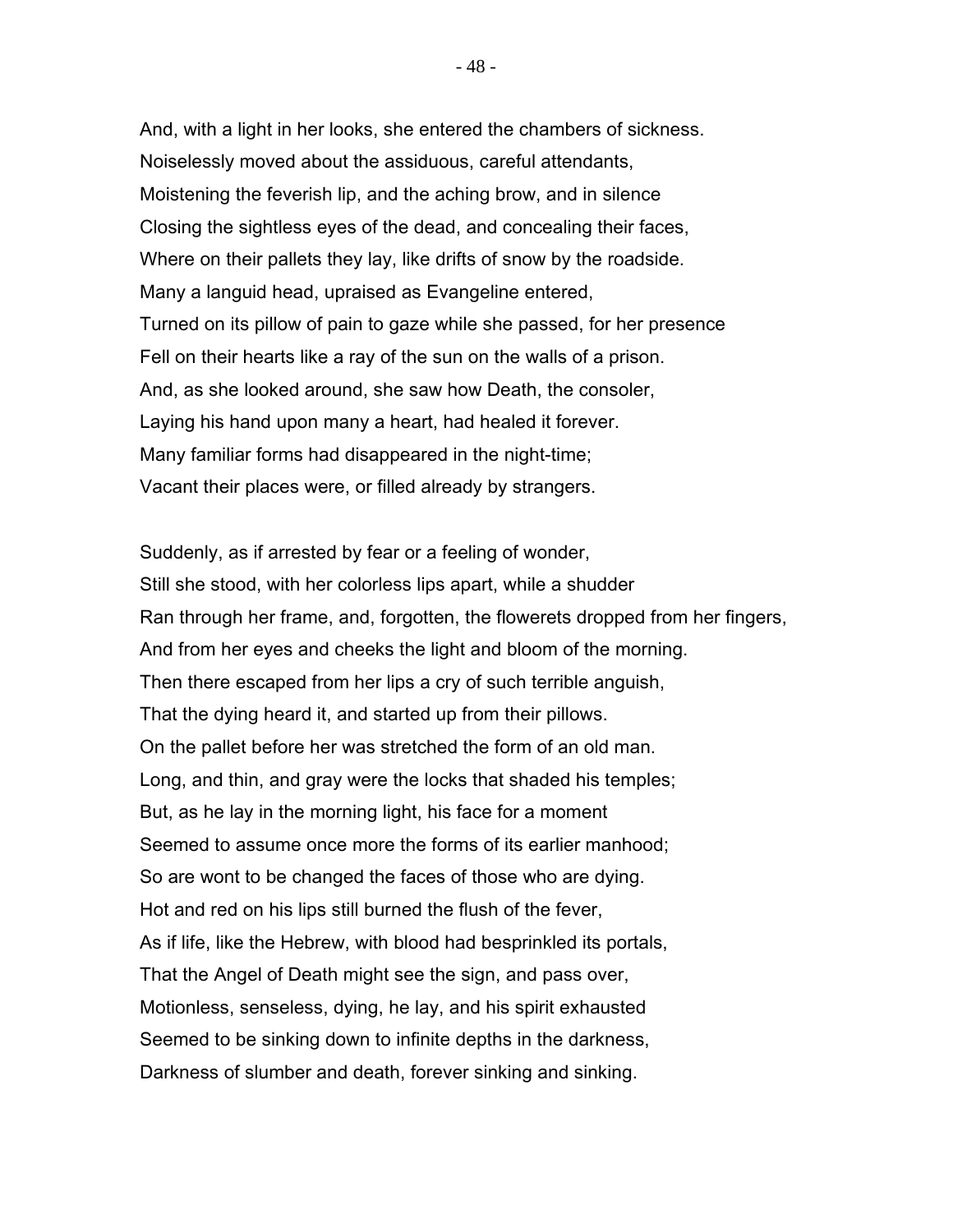Then through those realms of shade, in multiplied reverberations, Heard he that cry of pain, and through the hush that succeeded Whispered a gentle voice, in accents tender and saint-like, "Gabriel! O my beloved!" and died away into silence. Then he beheld, in a dream, once more the home of his childhood; Green Acadian meadows, with sylvan rivers among them, Village, and mountain, and woodlands; and, walking under their shadow, As in the days of her youth, Evangeline rose in his vision. Tears came into his eyes; and as slowly he lifted his eyelids, Vanished the vision away, but Evangeline knelt by his bedside. Vainly he strove to whisper her name, for the accents unuttered Died on his lips, and their motion revealed what his tongue would have spoken. Vainly he strove to rise; and Evangeline, kneeling beside him, Kissed his dying lips, and laid his head on her bosom. Sweet was the light of his eyes; but it suddenly sank into darkness, As when a lamp is blown out by a gust of wind at a casement.

All was ended now, the hope, and the fear, and the sorrow, All the aching of heart, the restless, unsatisfied longing, All the dull, deep pain, and constant anguish of patience! And, as she pressed once more the lifeless head to her bosom, Meekly she bowed her own, and murmured, "Father, I thank thee!"

Still stands the forest primeval; but far away from its shadow, Side by side, in their nameless graves, the lovers are sleeping. Under the humble walls of the little Catholic churchyard, In the heart of the city, they lie, unknown and unnoticed; Daily the tides of life go ebbing and flowing beside them, Thousands of throbbing hearts, where theirs are at rest and forever, Thousands of aching brains, where theirs no longer are busy,